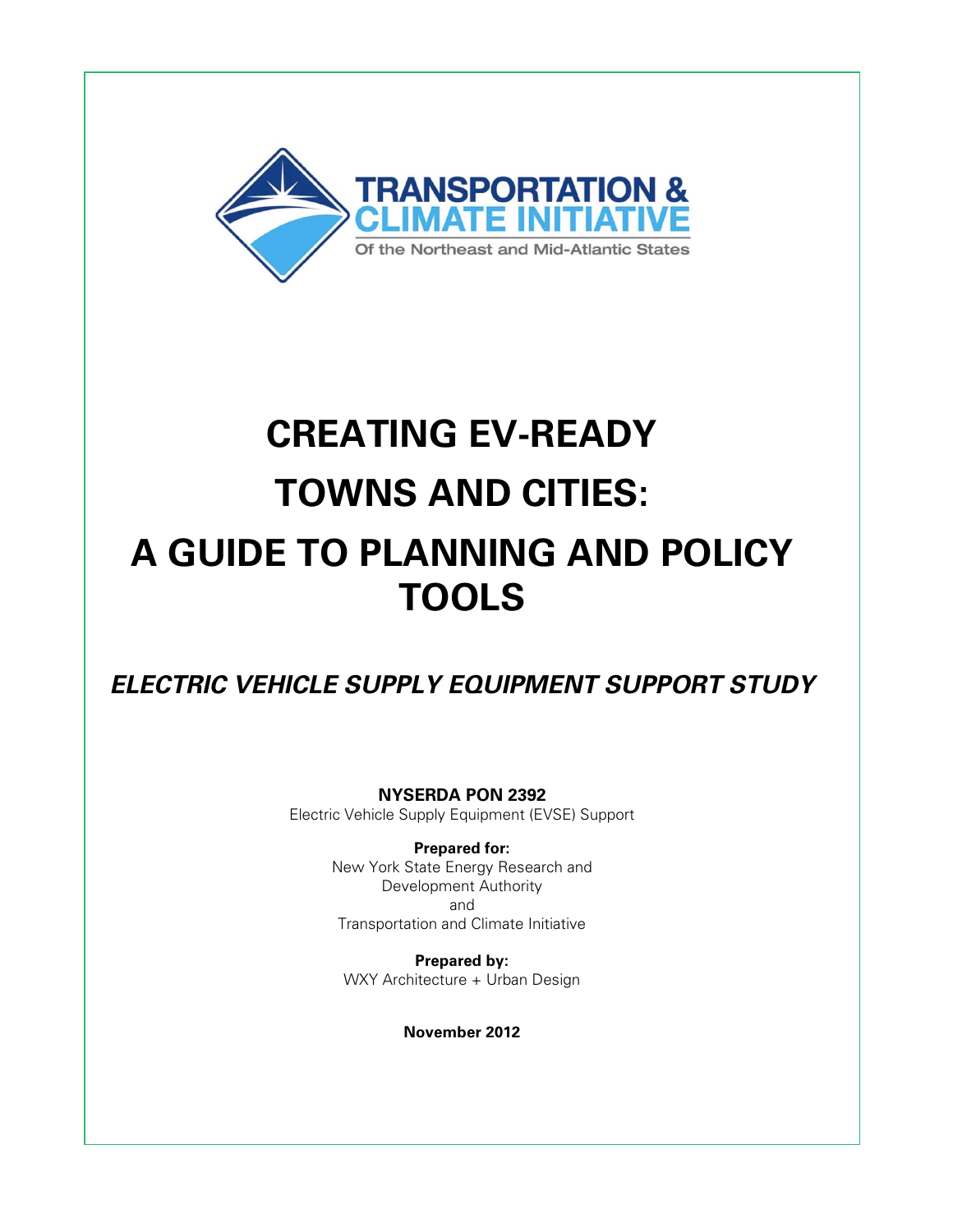$W \times Y$  architecture + urban design



#### **NOTICE**

This material is based upon work supported by the Department of Energy under Award Number #DE-EE0005586.

This report was prepared as an account of work sponsored by an agency of the United States Government, the New York State Energy Research and Development Authority, and the State of New York. Neither the United States Government, the State of New York, nor any agency thereof, nor any of their employees, makes any warranty, express or implied, or assumes any legal liability or responsibility for the accuracy, completeness, or usefulness of any information, apparatus, product, or process disclosed, or represents that its use would not infringe privately owned rights. Reference herein to any specific commercial product, process, or service by trade name, trademark, manufacturer, or otherwise does not necessarily constitute or imply its endorsement, recommendation, or favoring by the United States Government, the State of New York, or any agency thereof. The views and opinions of authors expressed herein do not necessarily state or reflect those of the United States Government or any agency thereof.

Information and documents published under the name of the Transportation and Climate Initiative (TCI) represent work produced in support of the TCI or its projects. TCI materials do not necessarily reflect the positions of individual jurisdictions or agencies unless explicitly stated.

TCI is a collaboration of the transportation, energy and environment agencies from the 11 Northeast and Mid-Atlantic states and the District of Columbia (DC), focused on reducing greenhouse gas (GHG) emissions from the transportation sector. Jurisdictions participating in this TCI project are Delaware, Washington, DC, Maine, Maryland, Massachusetts, New Hampshire, New Jersey, New York, Pennsylvania, Rhode Island and Vermont, and they are referred to throughout this report as the TCI region.TCI states work closely with 16 of the region's Clean Cities Coalitions through the Northeast Electric Vehicle Network.

The research, interviews and analysis in this report was performed by WXY Architecture + Urban Design (Project team Adam Lubinsky, Jennifer Gardner and Paul Salama).

Creating EV-Ready Towns and Cities: A Guide to Planning and Policy Tools 2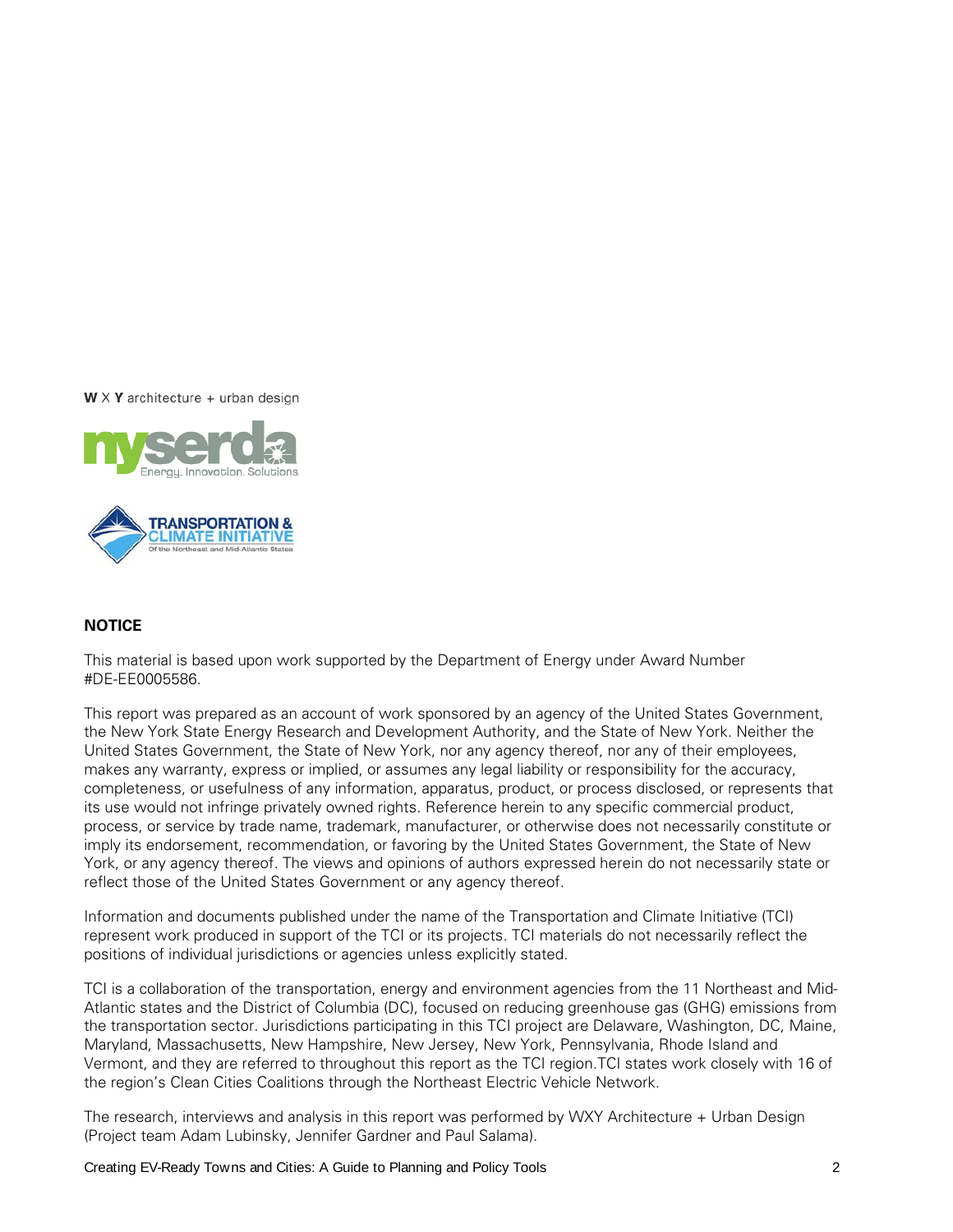# **CONTENTS**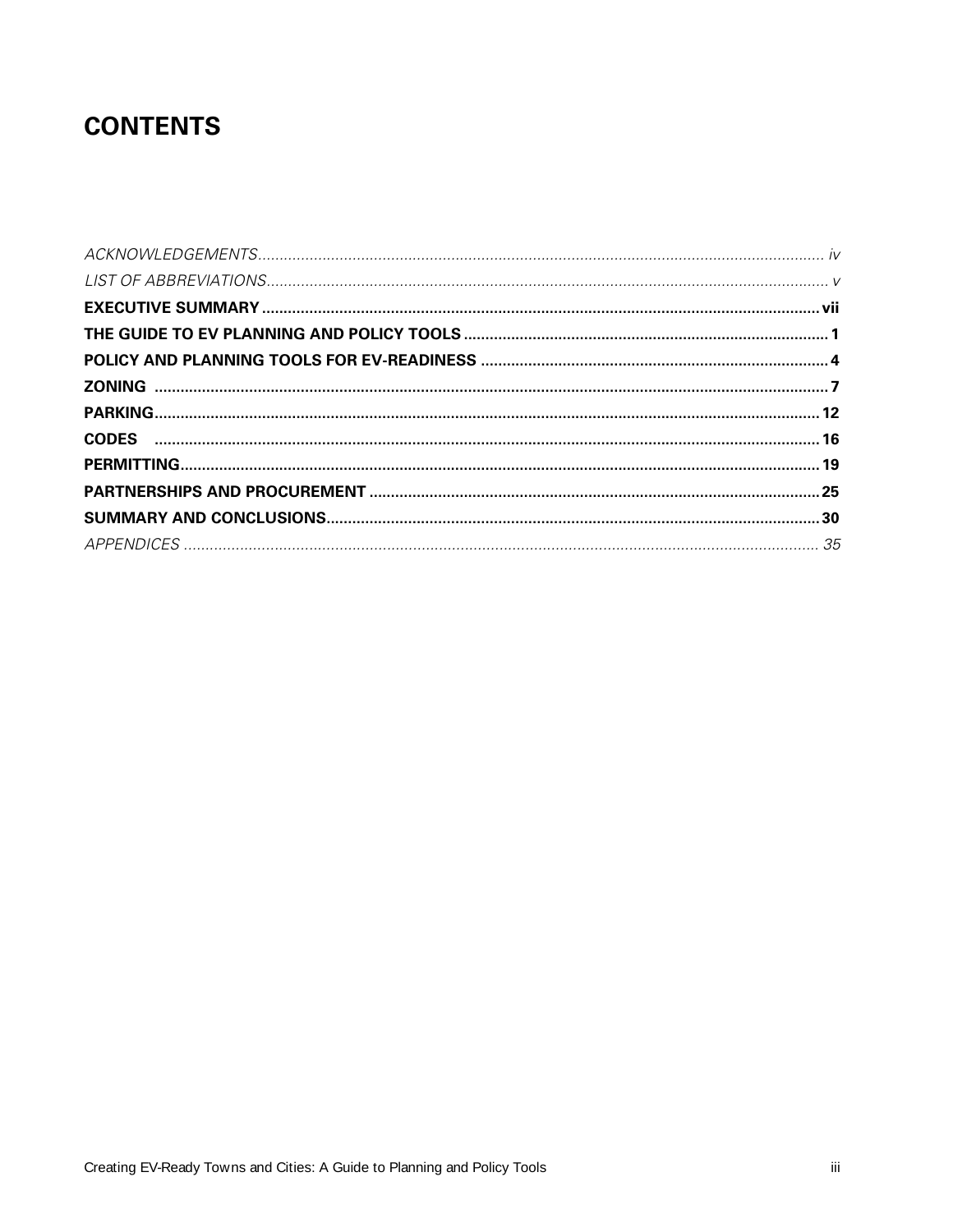# <span id="page-3-0"></span>**ACKNOWLEDGEMENTS**

Thank you to the following individuals for their experience and insight into planning, regulating and deploying electric vehicle charging infrastructure:

**Meg Andrews**, Environmental Planning Manager, and **Kristen Weiss**, State Legislative Analyst, MDOT, and Members of the Maryland Electric Vehicle Infrastructure Council

**Bruce Bentley**, Energy Innovation Center, Green Mountain Power

**Joseph Berman**, Environmental Certification Specialist, Golub Corporation/Price Chopper

**Denis Clements**, Electrical Program Chief, Oregon Building Codes Division

**Albert Dahlberg**, Coordinator, Project Get Ready Rhode Island

**Mark W. Earley**, P.E., Chief Electrical Engineer, National Fire Protection Association

**Omoniyi Giwa**, Senior Borough Programme Officer, Transport for London

**Ken Frank**, Research Scientist, New Jersey Department of Environmental Protection

**Jim Jensen**, Senior Bioenergy and Alternative Fuels Specialist, Washington State University Energy Program

**Ari Kahn**, Electric Vehicle Policy Analyst, New York City Office of Long-Term Planning and Sustainability

**Brian Kiley**, Edgewood Electric

**Larry McAuliffe**, Sustainability Manager, New York Metropolitan Transportation Council

**James McCabe**, Senior Director of Standards Facilitation, American National Standards Institute

**Patti Miller-Crowley**, Washington State Dept. of Commerce and Member of the State EV Taskforce

**John Murach**, Director of Business Planning and Corporate Performance, BGE. 9/20/2012

**Beth Neaman**, External Engagement, Advance Technology Group, PEV Readiness Program, Southern California Edison

**Michael Pfeiffer**, Deputy Senior Vice President, Technical Services, International Codes Council

**Joan Rohlfs**, Environmental Resources Program Director, Metropolitan Washington Council of Governments

**Steve Russell**, Alternative Fuel and Vehicle Coordinator, Massachusetts Department of Energy Resources

**Greg Seher**, Project Analyst, Atlantic County Utilities Authority

**Malcolm Shield**, Climate Programs Engineer, City of Vancouver Sustainability Group

**Howard Slatkin**, Director of Sustainability/Deputy Director of Strategic Planning, New York City Department of City Planning

**Additional thanks** to the **Georgetown Climate Center**, particularly **Cassandra Powers** of the **Transportation and Climate Initiative**, for her guidance and coordinating efforts without which this report and review process would not have been possible, as well as to the **Clean Cities Coordinators** and the **TCI Clean Vehicles and Fuels Workgroup** for their collective review and feedback.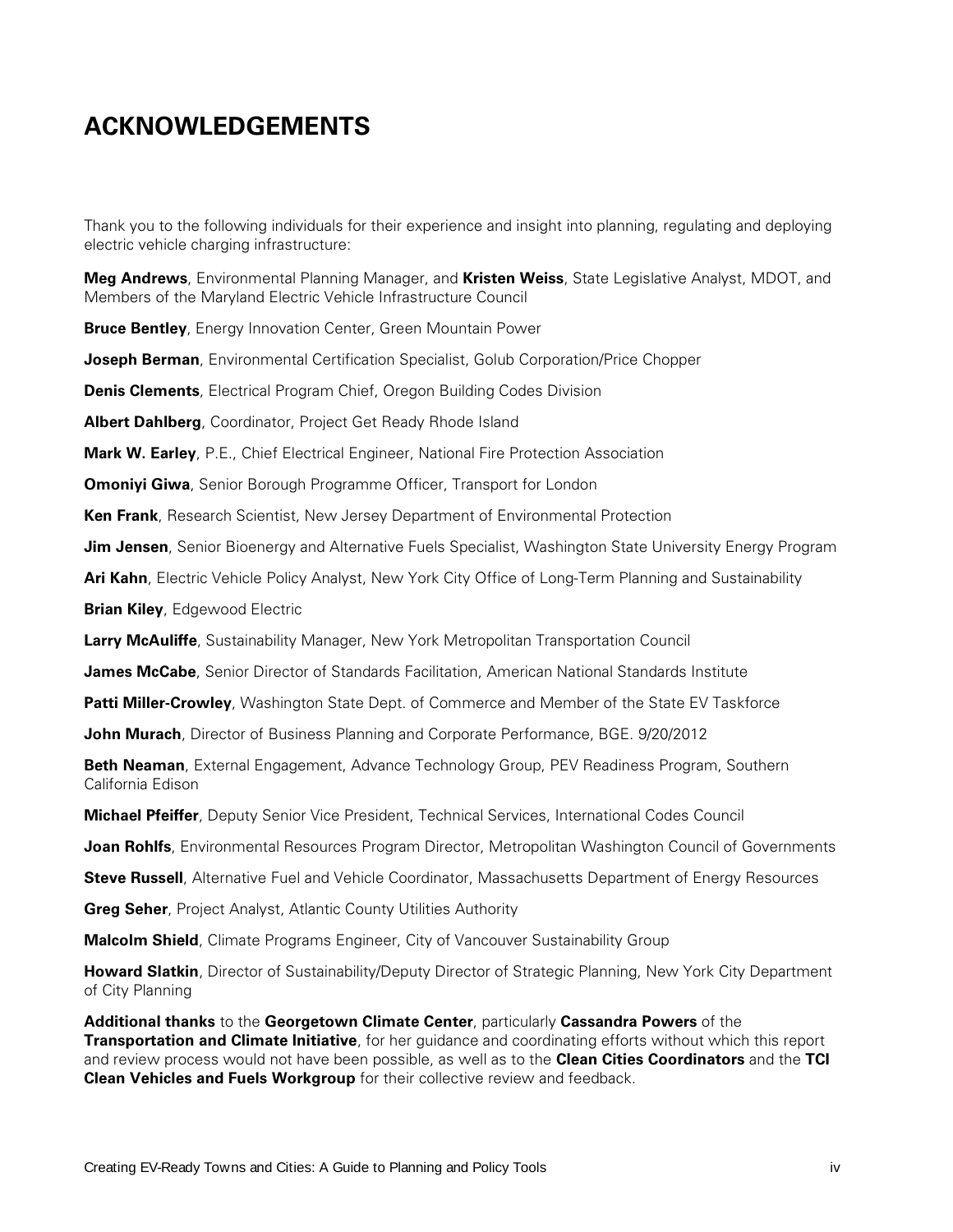# <span id="page-4-0"></span>**LIST OF ABBREVIATIONS**

| АC               | <b>Alternating Current</b>                                              |
|------------------|-------------------------------------------------------------------------|
| <b>ANSI</b>      | American National Standards Institute                                   |
| <b>ANSI EVSP</b> | American National Standards Institute Electric Vehicles Standards Panel |
| ARRA             | American Recovery and Reinvestment Act                                  |
| BC               | <b>British Columbia</b>                                                 |
| COG              | <b>Council of Governments</b>                                           |
| DC               | <b>Direct Current</b>                                                   |
| <b>DOE</b>       | U.S. Department of Energy                                               |
| EV               | Electric Vehicle                                                        |
| <b>EVIC</b>      | Maryland Electric Vehicle Infrastructure Council                        |
| <b>EVSE</b>      | Electric Vehicle Supply Equipment                                       |
| <b>GHG</b>       | Greenhouse Gas                                                          |
| <b>IBC</b>       | International Building Code                                             |
| ICC              | International Code Council                                              |
| <b>IgCC</b>      | International Green Construction Code                                   |
| <b>IRC</b>       | International Residential Code                                          |
| <b>MPO</b>       | Metropolitan Planning Organization                                      |
| <b>MOU</b>       | Memorandum of Understanding                                             |
| <b>NEC</b>       | <b>National Electrical Code</b>                                         |
| <b>NFPA</b>      | National Fire Protection Association                                    |
| <b>NYMTC</b>     | New York Metropolitan Transportation Council                            |
| <b>NYSERDA</b>   | New York State Energy Research and Development Authority                |
| ODOT             | Oregon Department of Transportation                                     |
| <b>PIP</b>       | Plugged-in Places Initiative                                            |
| <b>PSRC</b>      | <b>Puget Sound Regional Council</b>                                     |
| <b>RFP</b>       | <b>Request for Proposals</b>                                            |
| SAE              | Society of Automotive Engineers                                         |
| <b>SCE</b>       | Southern California Edison                                              |
| <b>SEC</b>       | Seattle Electrical Code                                                 |
| <b>TCI</b>       | Transportation and Climate Initiative                                   |
| <b>TfL</b>       | Transport for London                                                    |
| UL               | <b>Underwriters Laboratory</b>                                          |
| VAC              | <b>Volt Alternating Current</b>                                         |

Creating EV-Ready Towns and Cities: A Guide to Planning and Policy Tools v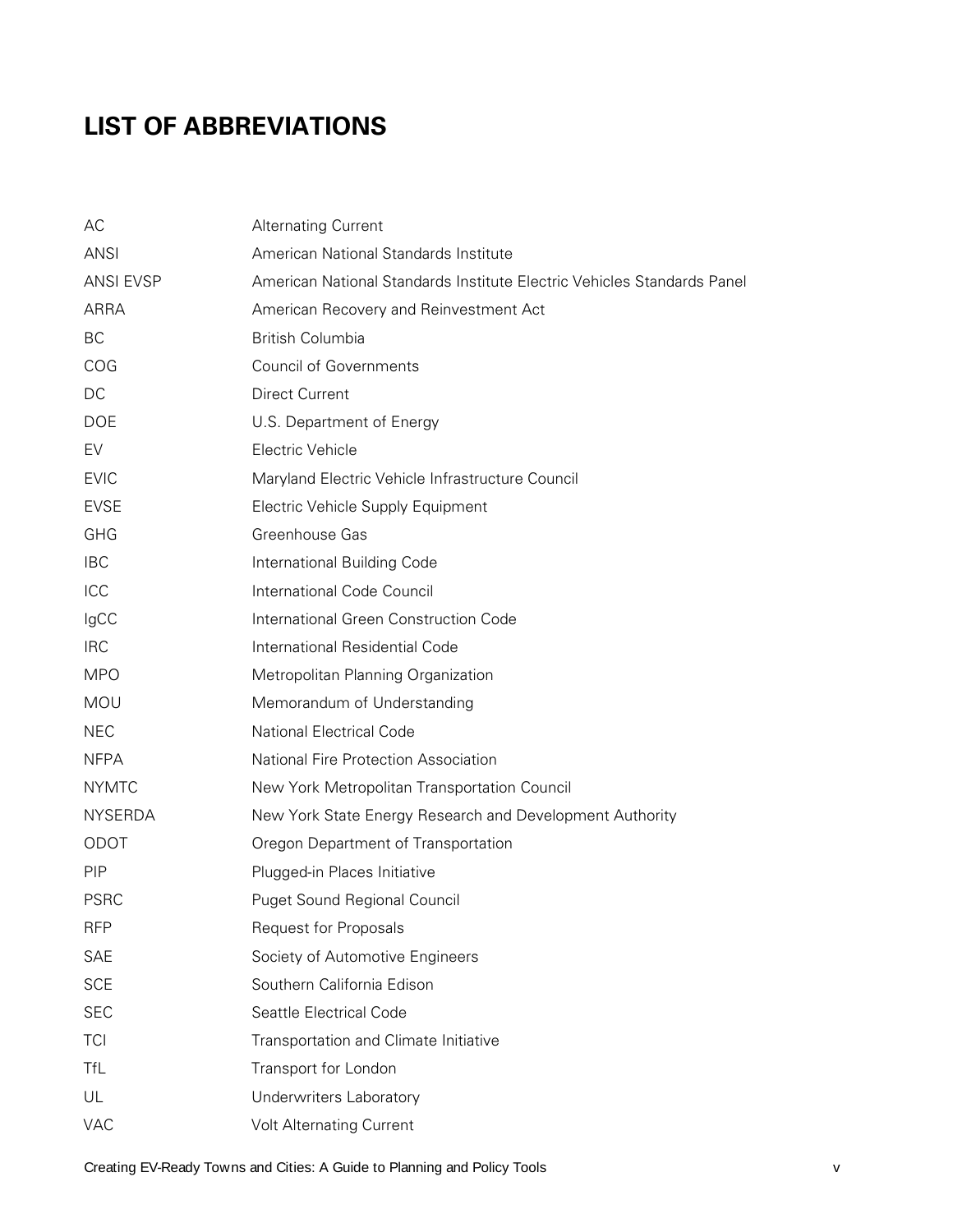This page intentionally left blank.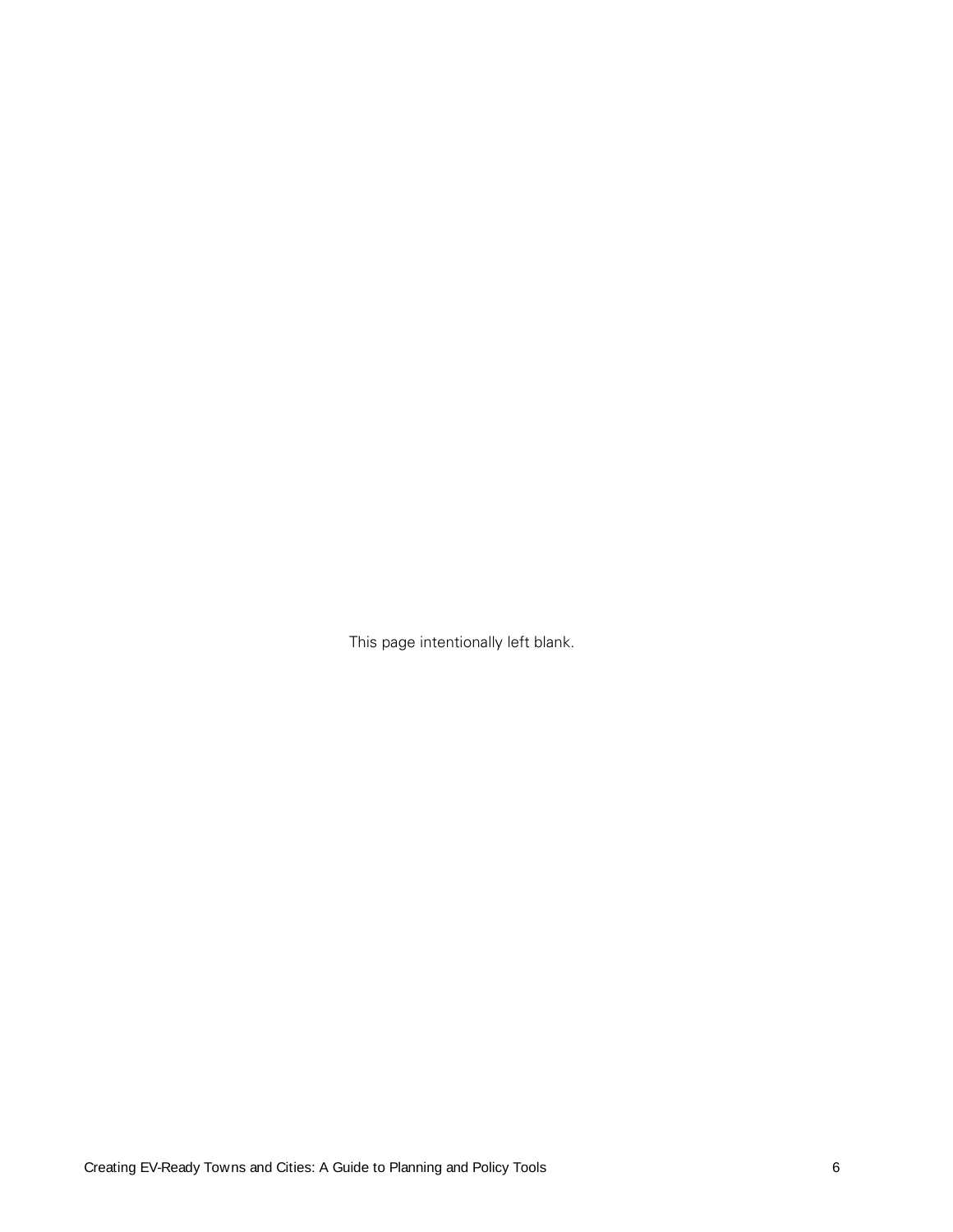# **CONTENTS**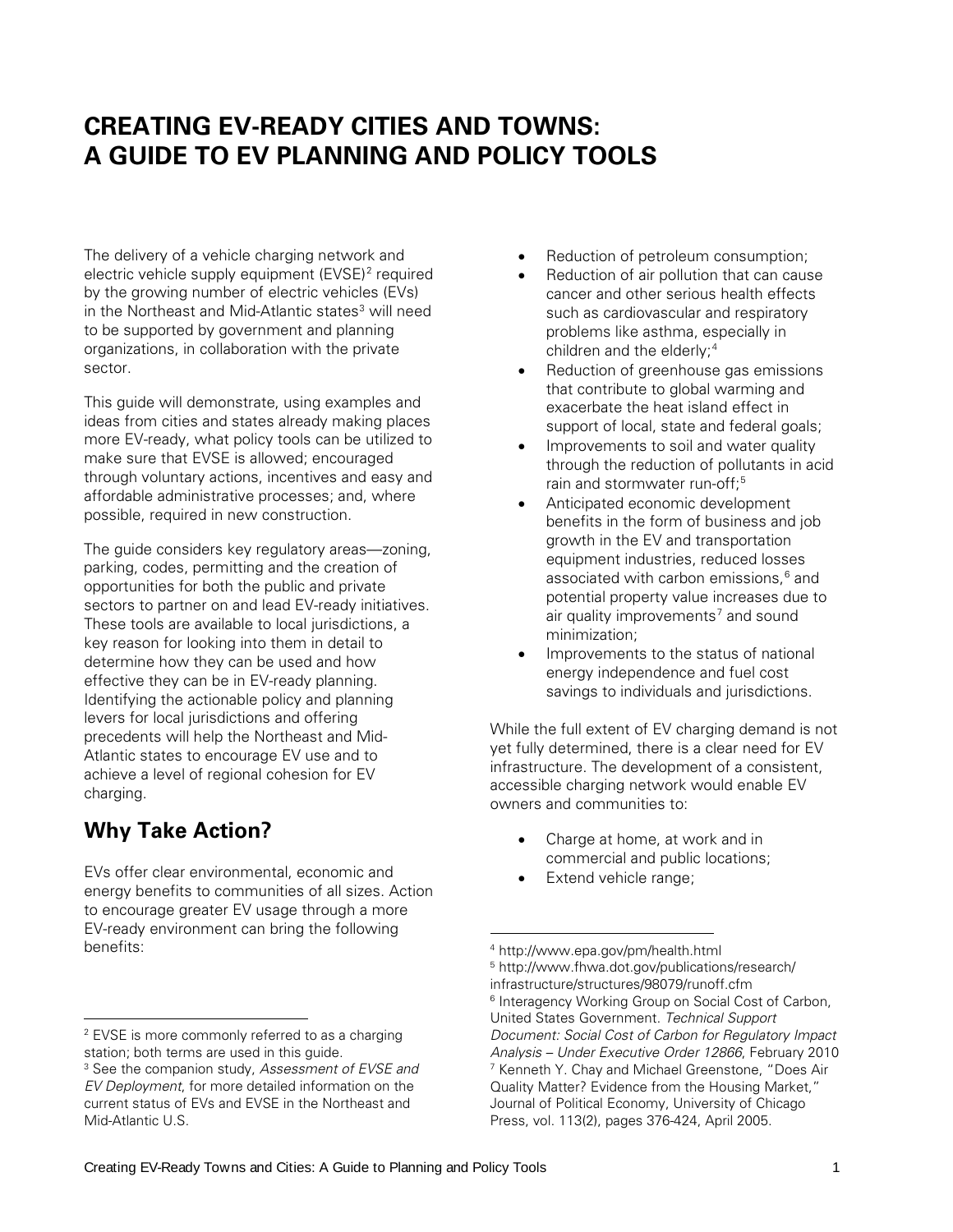- Better integrate EVs into regional transportation networks; and
- Encourage more widespread EV adoption.

### **What is the Purpose of the Guide?**

The EVSE Resource Guide highlights best practices and new actionable ideas from across the TCI region, North America and beyond. Best practices are typically defined as those methods or approaches that have consistently generated results in past experience. Planning for EVs and EVSE deployment presents an interesting problem: the approaches are often too new to be sure of their effectiveness. As a result, many of the examples and potential solutions offered by the Guide should be considered closely for their applicability in each town, city or metro area. Because of the chicken-and-egg nature of planning this type of decentralized transportation infrastructure, jurisdictions should take the lead in clearing regulatory pathways to make room for the adoption of EVs and deployment of the necessary infrastructure in order to ensure the possibility of market uptake of EVs. The primary focus is to identify opportunities for local action in TCI region.<sup>[8](#page-9-0)</sup>

The purpose of this guide is to provide discussion and guidance to practitioners from government and the private sector regarding the limitations and opportunities associated with local planning and administrative processes that relate to EVSE deployment, using these tools as a framework for local action.

The guide will demonstrate pathways to EVreadiness. For the purposes of this document, EVreadiness can be interpreted at minimum as the removal of barriers to easy, safe and cost-

j

effective EVSE installation. At maximum, local jurisdictions can use the tools available to them in order to influence the scale and character of EVSE deployment, including working with regional organizations like local Clean Cities Coalitions, Councils of Government (COGs) and Metropolitan Planning Organizations (MPOs).

# **Who Should Use the Guide?**

This guide will identify and describe the most relevant tools to local governments and provide guidance to practitioners at all levels of state and local governments wishing to take action to encourage EVSE deployment. It will help public and private installers of EVSE, developers and other private-sector actors understand the context of proposals to install EVSE. It will help regional planning organizations working to incorporate EVready planning into transportation planning priorities. Finally, it will help private stakeholders understand how their efforts might be bolstered through policy changes.

You will find the guide useful if you are a policymaker who develops, enacts or enforces strategic plans, regulations and legislation or an industry stakeholder or member of an interest group from the private sector.

Unlike place-specific EV-ready plans, the guide takes a wider approach, by offering a menu of best practices from across the country and abroad that can be applied to the specific local needs and conditions of the TCI region. Variations such as geography, demographics, administrative structures and presence of existing markets for EVs and EVSE preclude a sweeping regional approach at this stage of EV planning.<sup>[9](#page-9-1)</sup> Further, the integration of EVSE into the built environment will require engagement from policymakers at different jurisdictional scales. The guide aims to engage the range of levers available to state and local governments and the constituent organizations that use the tools highlighted here zoning, parking, codes, permitting and inspection and partnerships and procurement.

j

<span id="page-9-1"></span><span id="page-9-0"></span><sup>&</sup>lt;sup>8</sup> TCI is a collaboration of the transportation, energy and environment agencies from the 11 Northeast and Mid-Atlantic states and Washington, D.C., focused on reducing GHG emissions from the transportation sector. The following states have jurisdictions participating in this TCI project: Delaware, Washington, D.C, Maine, Maryland, Massachusetts, New Hampshire, New Jersey, New York, Pennsylvania, Rhode Island and Vermont. They will be referred to throughout this report as the TCI region.TCI states work closely with 16 of the region's Clean Cities Coalitions through the Northeast Electric Vehicle Network.

<sup>&</sup>lt;sup>9</sup> These demographic and market differences are explored in more detail in the companion report, *Assessment of Current EVSE and EV Deployment*.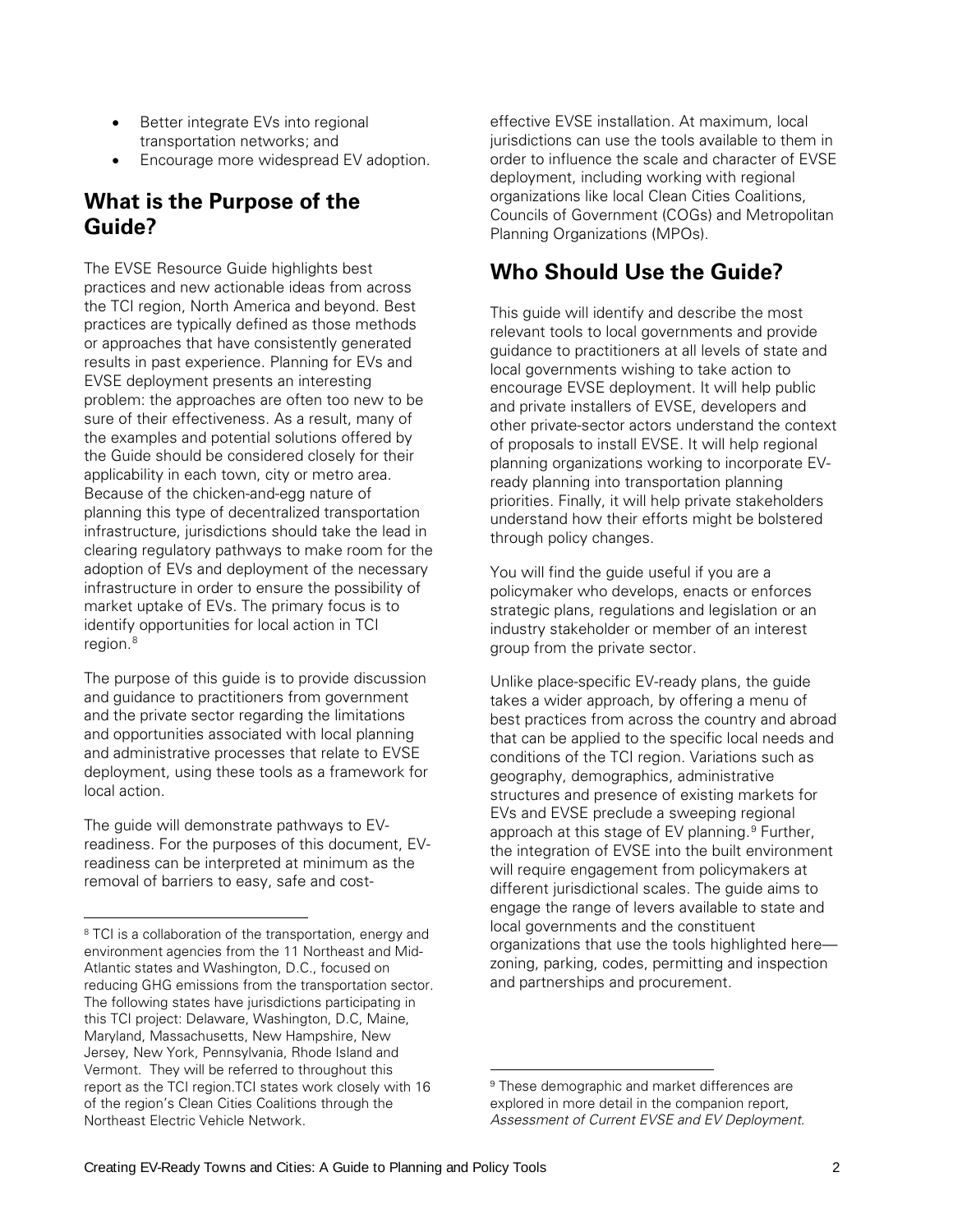### **Resource Guide Structure**

The next section provides an overview of each of these tools for local jurisdictions, describes the goals of EV-ready planning and introduces a summary analysis of their relative strengths and weaknesses in different types of applications.

Each subsequent section presents a more indepth look at the five planning tools and their applicability to EVSE:

#### **Tool 1: Zoning (page 7)**

**Tool 2: Parking (page 12)** 

**Tool 3: Codes (page 16)** 

#### **Tool 4: Permitting and Inspection (page 19)**

#### **Tool 5: Partnership and Procurement (page 25)**

In each section, the guide introduces the tools and its potential relevance to planning for EVSE deployment. Next, the sections include key examples from the TCI region and elsewhere as an overview of best practices. Each section ends with a discussion of limitations on each tool that exist at present that point to opportunities and considerations for future planning.

Finally, the report will conclude with key findings, areas for ongoing study and recommend next steps.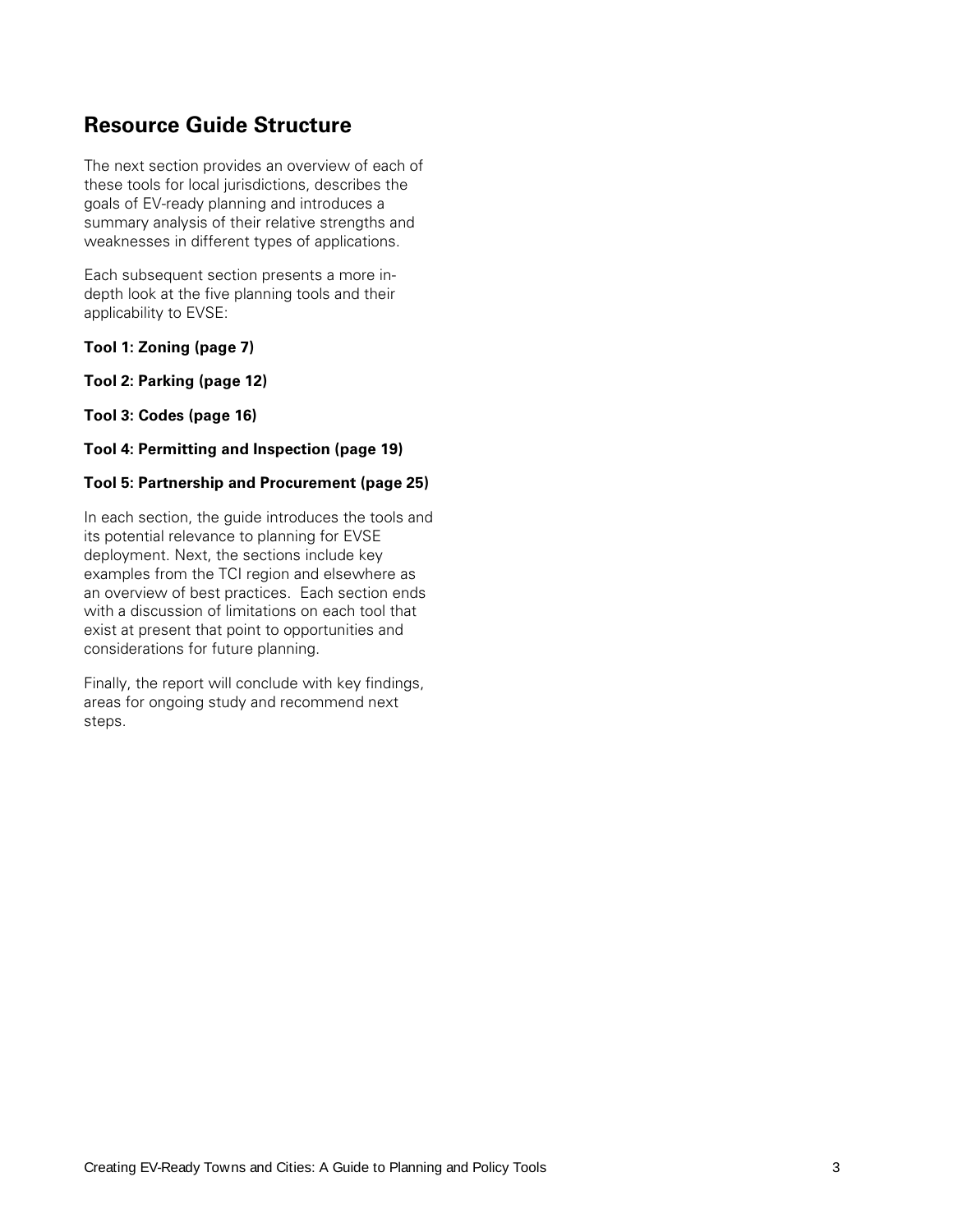# **POLICY AND PLANNING TOOLS FOR EV-READINESS**

Local and state governments have important tools at their disposal that can be used to more successfully and seamlessly integrate EVSE into the planning and administration of states, cities and towns. Each jurisdiction will need to determine the most appropriate lead agencies and offices based on its own needs and assessments of costs and benefits. This section will identify the role of each type of administrative or planning tool and introduce a discussion of EV-readiness at the state or local level that will be taken up in depth in the pages that follow.

EV-readiness in policy and regulation will involve incentivizing or requiring EVSE infrastructure deployment, eliminating procedural barriers, considering potential for financial incentives or mandating pre-wiring for EVSE installation.

A key strategy for capturing the many benefits of EVs will be the development of policies and programs that aim to deploy EVSE infrastructure to meet today's charging needs and prepare cities, towns and regional corridors for growing EV use. Simply put, EV-readiness can be achieved through: zoning that requires EVSE parking in the private realm; parking ordinances that enable EVSE in the public realm; building or electrical codes that require wiring in parking and set new standards for safety; and permitting that streamlines the administrative process.

Despite differences across the region, there are a handful of factors that need to be in place to successfully advance policy, legislation and ordinances relevant to EV infrastructure. EV-ready planning includes creating and implementing solutions to one or more of the following barrierreducing actions:

• Ensuring that new construction is EVSEready; [10](#page-11-0)

-

- Clearing administrative pathways for residential service upgrades and EVSE retrofit;
- Providing safe, consistent and accessible EVSE installations and implementing good site planning and design;
- Ensuring that new construction can support higher electricity demand, with the potential of adding future vehicle battery charging capacity and eventually energy storage devices;
- Enabling dedicated parking spaces for EVs in both public and private realms, with clear protocols for the usage and operation of the spaces and EVSE;
- Aligning EVSE deployment with policy and environmental mandates to achieve emissions reductions, air quality improvements, transportation technology advances and energy independence.

There is no one-size-fits-all policy approach to increasing EV-readiness. Each state or local jurisdiction needs to evaluate the objectives behind any potential new policy, code revision or other change and follow a path that best suits the available and appropriate menu of options for the jurisdiction.

-

<span id="page-11-0"></span><sup>10</sup> "EVSE-ready" new construction can include a range of possible options for municipalities. From the literature and case studies these include: requirement to install EVSEs; requirement to pre-wire (lay conduit) for a certain percentage or number of parking stalls in new construction for future EVSE installation; require

reserved space in the electrical closet for future electrical service capacity; providing regulations that do not inhibit voluntary installation.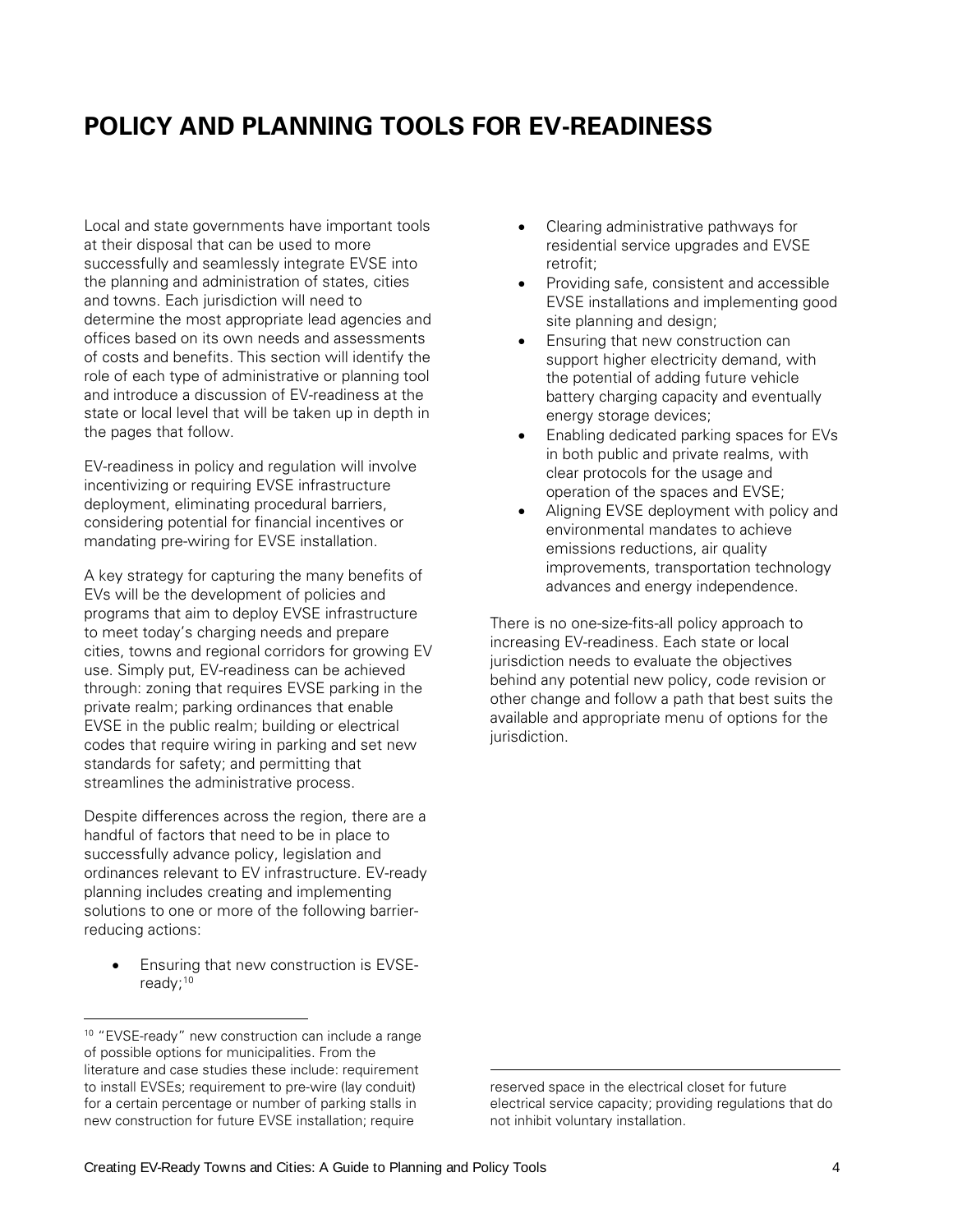# **Table 1: EV Planning and Policy Tool Summary**

| <b>GNINOZ</b>                                                              | Determines where and how EVSE is allowed, incentivized or required<br>Zoning establishes allowable uses based on the municipal zoning code<br>Zoning can consider the deployment of EVSE within the larger context of planning and land use<br>Incentive zoning, such as the exchange of development bonuses for the inclusion of EVSE pre-<br>$\bullet$<br>wiring or infrastructure in new development, is a potential area for EVSE deployment, but<br>remains largely untested<br>By setting development standards through zoning ordinances, municipalities can use this tool to<br>$\bullet$<br>shape the scope (how many and where) of EVSE deployment                                                                                                                                                                                                                                                               |
|----------------------------------------------------------------------------|----------------------------------------------------------------------------------------------------------------------------------------------------------------------------------------------------------------------------------------------------------------------------------------------------------------------------------------------------------------------------------------------------------------------------------------------------------------------------------------------------------------------------------------------------------------------------------------------------------------------------------------------------------------------------------------------------------------------------------------------------------------------------------------------------------------------------------------------------------------------------------------------------------------------------|
| PARKING                                                                    | Sets the scope and enforcement requirements for parking with state or local<br>laws<br>Parking ordinances apply to publicly-accessible EVSE, including on-street and municipal lots and<br>$\bullet$<br>garages, and is therefore an important part of infrastructure development<br>Like zoning, parking ordinances provide a way to require a certain number or percentage of<br>$\bullet$<br>spaces and to restrict the use of charging stalls to EVs<br>Because parking ordinances apply to the public realm, parking tools can be effective in<br>$\bullet$<br>encouraging EVSE in a wide range of installation scenarios including public and private space as<br>well as new and existing construction<br>Opportunities exist for private parking management<br>$\bullet$<br>Opportunities exist for developing EV parking incentives, such as preferred parking, which may<br>$\bullet$<br>encourage EV purchases. |
| CODES                                                                      | Ensure safe EVSE installations and specify the scope of EVSE-ready construction<br>Changes to the building and electrical codes are not necessary from a safety standpoint, but<br>codes can help make places EV-ready<br>State and local codes may need to change to meet certain requirements, such as emissions<br>$\bullet$<br>reduction goals. This is an ideal opportunity to incorporate EVSE<br>Municipalities that are able to adopt their own codes benefit from a highly flexible state code-<br>$\bullet$<br>one that provides different standards for different situations<br>Building and electrical codes present different EV-ready opportunities<br>٠                                                                                                                                                                                                                                                     |
| $\overline{5}$<br><b>1ITTING</b><br>ND<br>ĔĊ<br>PERM<br>⋖<br><b>p</b><br>Ž | Streamlines the administrative process so that it is uncomplicated, fast and<br>affordable<br>Updating and streamlining permitting eases implementation of EVSE and reduces fees to the<br>consumer as well as costs to the municipality over the long term<br>Permitting is a local administrative process and as a result the process varies across the TCI<br>region, as evidenced by wide variations in permit fees<br>While the prime inspection venue is provided by cities and state offices, third party inspection<br>firms offer opportunities for partnership and inspector training throughout the TCI region                                                                                                                                                                                                                                                                                                  |
| <b>PROCUREMENT</b><br>PARTNERSHIP<br>QND                                   | Works closely with private or quasi-public partners to implement infrastructure<br>in the public realm<br>Partnerships include working groups, which can unite government agencies with private industry<br>$\bullet$<br>and experts<br>Regional planning organizations like Metropolitan Planning Organizations and Councils of<br>$\bullet$<br>Government are important for building consensus and getting the word out<br>Local DOE Clean Cities chapters can offer additional funding and information on EV's.<br>$\bullet$<br>Governments can procure EVs for municipal and state fleets to increase awareness and meet<br>$\bullet$<br>sustainability goals<br>The role of the private sector can be just as, if not more, important in preparing the region for<br>٠<br>more comprehensive EVSE deployment                                                                                                          |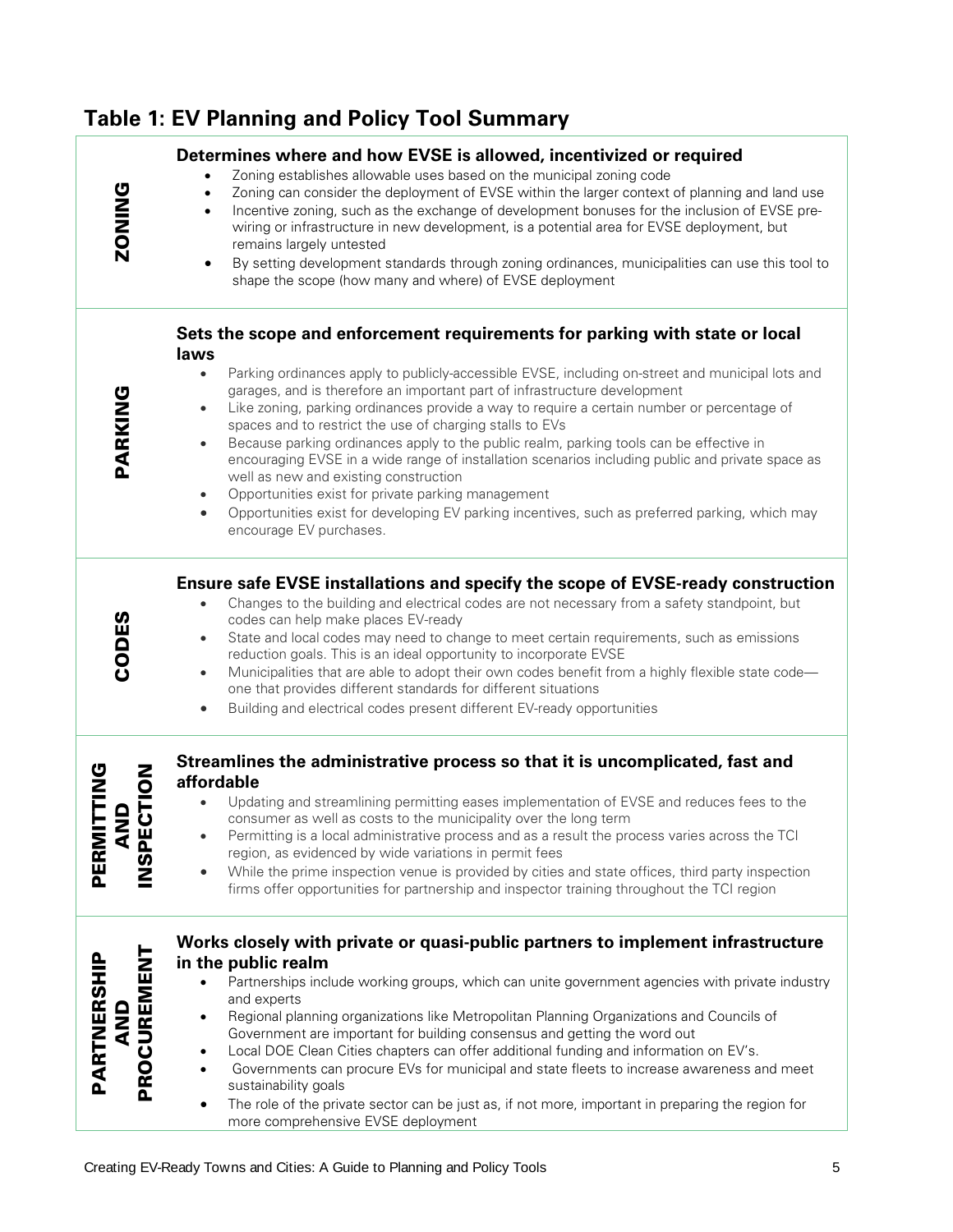### **Limitations to the Tools**

There are limitations placed on government policymakers when it comes to promoting EVs and EVSE deployment through the regulatory and administrative tools typically available to the public sector. The applicability of mechanisms such as codes, permitting, zoning, ordinances and partnerships at the state and local levels will of course be determined by jurisdiction of the agency, office or firm or other entity leading the planning effort. As a result, the degree of EVreadiness will depend on the menu of tools each policymaker has at his or her disposal, the time and funding available, the degree of cooperation within the local or state government and the ability to partner with businesses or other private sector organizations.

Evidence indicates that over-regulation in the early stages of the EV market will have a negative effect on the EV industry.<sup>[11](#page-13-0)</sup> Developing business models need space to grow and innovate, and some policymakers in the TCI region have noted that their own state's regulations have been influenced by the understanding that it is too early in the development of the industry to limit EVSE to certain business models. [12](#page-13-1) Additionally, the behavior and etiquette of EV drivers around charging stations have yet to be determined. This includes a full understanding of the real demand on publicly-accessible charging in particular as charging and battery technology evolves. Overregulation also has negative impacts on the development community. By requiring EVSE or EVSE pre-wiring too early or in the wrong instances, officials may place a burden on developers who do not yet see real financial benefits to EV charging. In light of these considerations, government officials are reluctant to regulate emerging markets with a heavy hand. Given the overall recognition that EVs are a developing technology, with a developing market to match, the lack of municipal experience with respect to consumer preference and user

behavior including driving patterns and etiquette will limit the degree to which local governments will willingly interfere by over-regulating EVSE deployment. This approach expects consumers and private industry, utilities, OEMs and service networks to drive the development of this new sector.

<span id="page-13-0"></span><sup>&</sup>lt;sup>11</sup> Stephen Brown, David Pyke and Paul Steenhof, "Electric Vehicles: The Role and Importance of Standards in an Emerging Market," *Energy Policy*38, no. 7 (July 2010): 3797-3806,

http://www.sciencedirect.com/science/article/pii/S0314 2151000161.

<span id="page-13-1"></span><sup>&</sup>lt;sup>12</sup> Meg Andrews and Kristen Weiss, phone interview, 9/18/2012.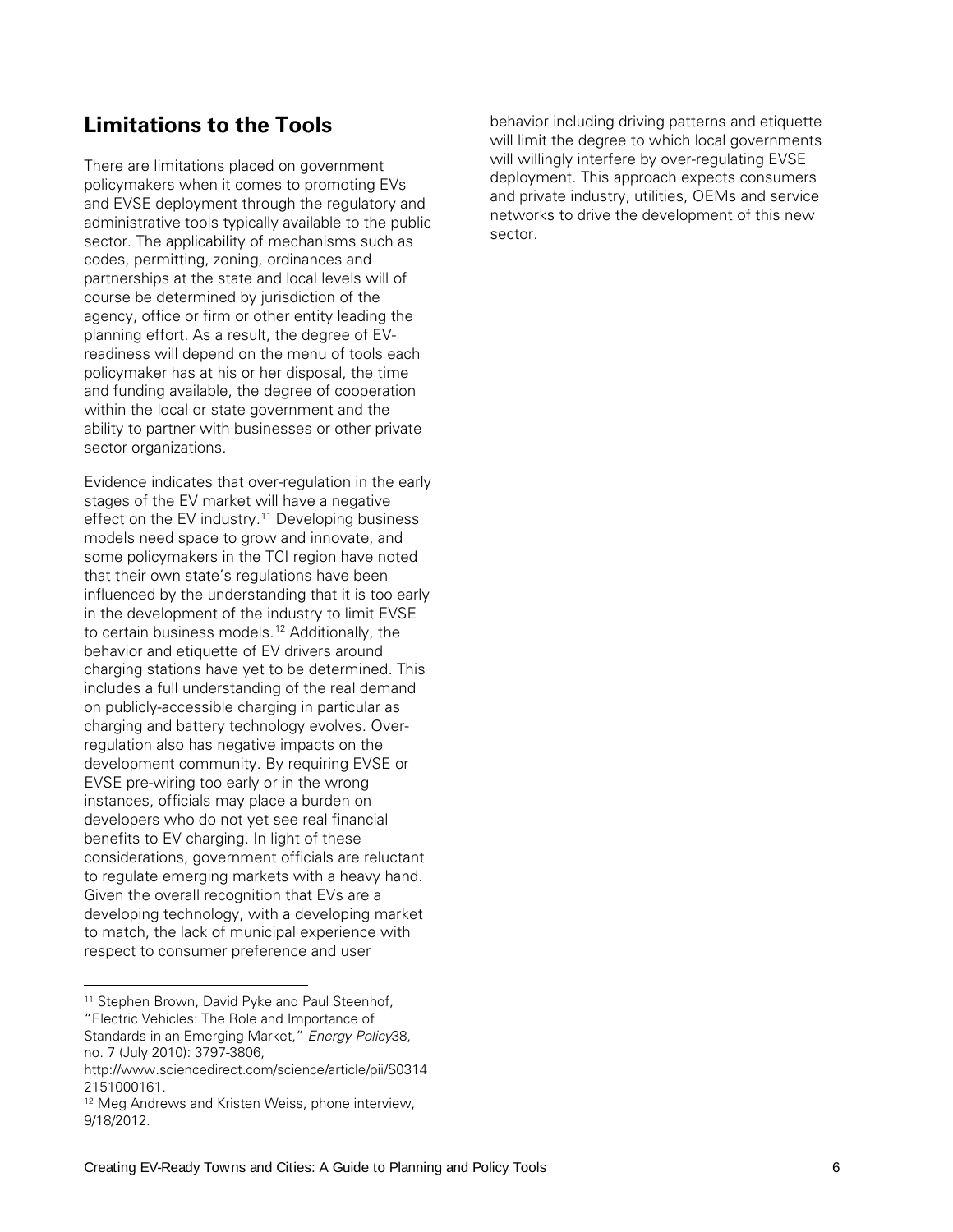# <span id="page-14-0"></span>**TOOL 1: ZONING**

Zoning is a form of local ordinance that governs the use of property within local jurisdictions. Zoning for EVSE will need to consider the existing methods and technologies available for EV charging, and potentially think ahead to proactively address developing technologies and installation scenarios.<sup>13</sup> Zoning ordinances are enacted locally, occasionally in order to comply with state mandates.[14](#page-14-2) Zoning regulates land uses and sets parameters for different types and intensity of land uses, and the requirements asked of developers. As a result, zoning establishes expectations of developers by specifying what types of uses are allowed and the character of new development. In this way, zoning changes impact future construction, with the exception of changes to permissible uses, which allow EVSE as accessory uses in existing development.

As a tool for local governments in infrastructure planning, zoning ordinances are used to indicate where EVSE is allowed or prohibited. [15](#page-14-3) Zoning is a long-term tool, not a shortcut to accelerating infrastructure deployment. Because of the longterm nature of zoning changes and the development process, jurisdictions should prioritize zoning changes that may be necessary to allow EVSE in appropriate locations in order to achieve timely results.

Zoning is seen to be one of the bigger "question marks" in planning for EVs and EVSE. The connection between zoning ordinances and EVreadiness is not as clear-cut as the other tools described in this guide. Zoning is a "blunt tool:" zoning alone will not facilitate EVSE deployment, but the potential for zoning to prohibit or preclude EVSE is a factor every town should consider. Zoning is an important step toward EV-readiness, but additional measures are needed. Localities should review local zoning ordinances to ensure that EV charging stations are permitted under existing regulations. Changes to zoning may also assist localities in incentivizing or requiring EVSE or characteristics of EVSE deployment.

There are several examples of EV-specific zoning ordinances have been tested to date. A 2010 EVreadiness study by the Puget Sound Regional Council found at that time no city in the United States had yet adopted any comprehensive building or zoning ordinance that addressed EV charging; it was far more likely for a place to have pursued parking ordinances as a form of regulation.[16](#page-14-4) Similarly, in 2011, TCI was not aware of any jurisdiction in the Mid-Atlantic or Northeast region that had adopted zoning ordinances addressing EVSE.<sup>[17](#page-14-5)</sup> However, several municipalities large and small from New York City to Methuen, Massachusetts, were taking steps to introduce EV-specific zoning regulations.

#### **What can Zoning Accomplish?**

Zoning actions should include the following to support EVSE and EV-readiness in the TCI region:

- Ensure the zoning resolution or ordinance permits EVSE in logical locations;
- Establish clear definitions for EVs and EVSE, and the use groups $18$  for EVs and EVSE;
- Consider relevant comprehensive planning frameworks;

<span id="page-14-1"></span><sup>&</sup>lt;sup>13</sup> Different types of EVSE may have different zoning implications. Level 1 and 2 charging, illustrated in Appendix A, will be the dominant case to consider for zoning today. Level 3 charging is still in development, and will likely be useful in roadside or commercial applications that will require different zoning considerations from level 1 and 2 residential and commercial applications. Future technology and business models will shape the ways in which EVSE best fits into zoning districts.

<span id="page-14-2"></span><sup>&</sup>lt;sup>14</sup> As in the case of Washington State's mandate that local jurisdictions allow EVSE.

<span id="page-14-6"></span><span id="page-14-5"></span><span id="page-14-4"></span><span id="page-14-3"></span><sup>&</sup>lt;sup>15</sup> In general, zoning ordinances regulate the use of land, setting standards for specific primary and secondary uses, building area and height, lot coverage and street setbacks. Other requirements dictated by zoning include residential density, parking spaces required, open space, signage, the nature of a building's street frontage.

 <sup>16</sup> http://psrc.org/assets/4326/EVI\_full\_appendices.pdf

<sup>&</sup>lt;sup>17</sup> Cassandra Powers, TCI

<sup>&</sup>lt;sup>18</sup> Use groups refers to a designated group of uses that are considered to be allowed as-of-right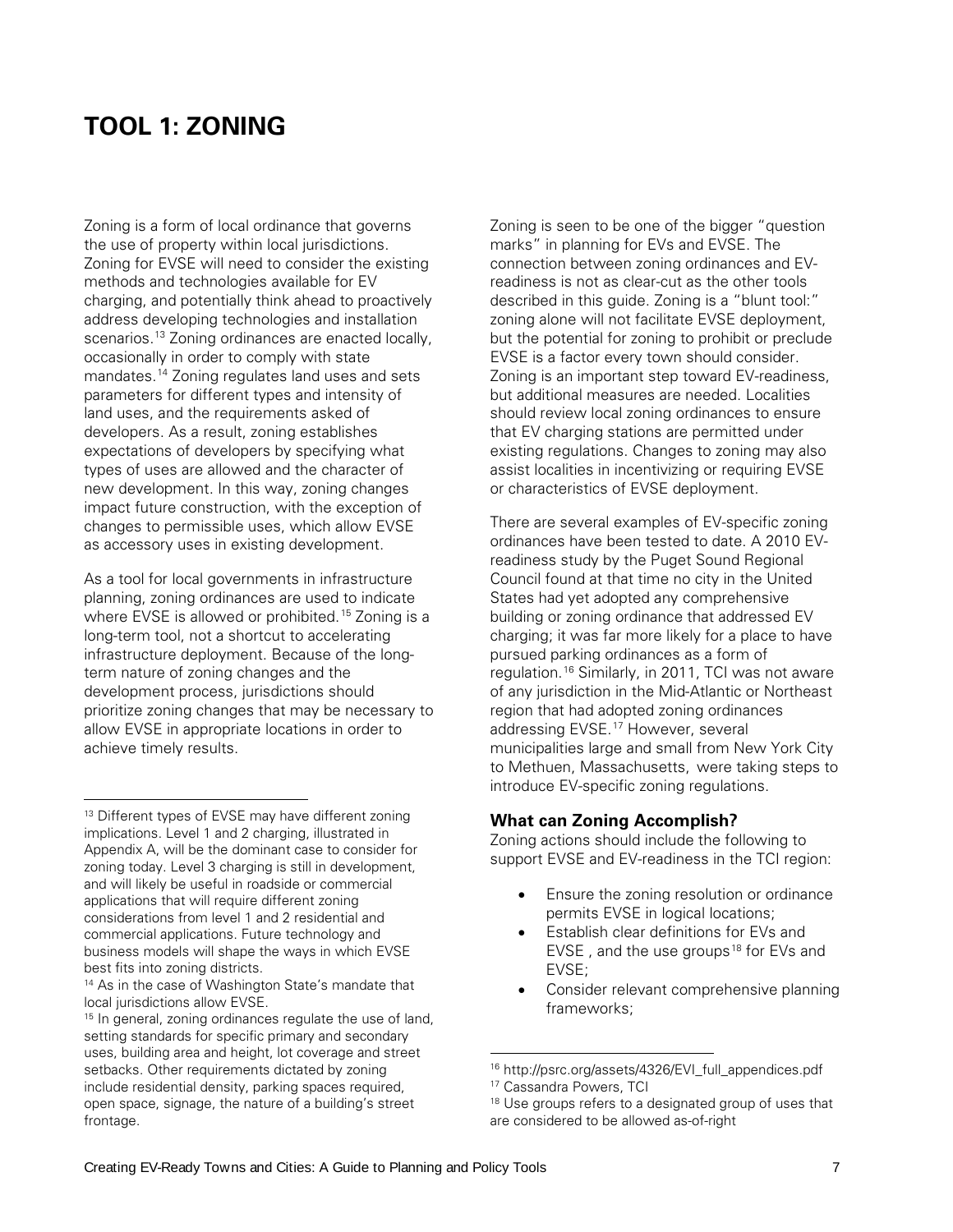- Set out high-level criteria for design, accessibility and parking enforcement;
- Consider impacts of EVs on GHG and other emissions with respect to environmental review processes.

Zoning should function to support any applicable plans that may be in place. A comprehensive plan or EV agenda could be used to indicate where EV charging stations should be allowed, where they should be concentrated, and where they should be required. In general, zoning ordinances should account for projected development over a long period of time, and guide EVSE deployment. Currently, investment and grant funding has provided opportunities for cities, counties and states to prepare EV-readiness plans, and zoning should be a consideration when planning for and locating EVSE

### **Compliance with Federal and State Legislation**

Often requirements to create plans, such as for transportation, energy efficiency, or reducing greenhouse gas emissions to name a few relevant areas, come from federal and state governments. Federal transportation funding for metropolitan planning organizations (MPOs) is often linked to a long-term plan, for example. Some existing state legislation defines EVs and EVSE and in some cases indicates the scope of EVSE deployment.

States considering the requirements of EVs and EVSE have determined that an early step is to clarify what, exactly, these new technologies are and where and how many might be needed. Local jurisdictions planning for EVs will need to comply with or exceed any applicable state requirements. In addition to EVSE-specific rules, states may also establish environmental requirements. Greenhouse gas (GHG) or air quality emissions targets are especially relevant and local governments should be aware of how opportunities in their jurisdictions fit into the bigger picture of environmental planning.

## **The Role of Zoning in EVSE Deployment**

<span id="page-15-0"></span>Planners and other officials can use zoning to allow, incentivize or require EVSE either throughout a municipality's zoning districts, or in specific areas. The remainder of this section discusses examples of each approach.

### **Allow EVSE**

Defining EVSE in the local city planning and land use context is a good first step that a handful of jurisdictions have taken to ensure that EVSE installations are allowed. By incorporating language specific to EVSE and/or battery swap stations in the local zoning ordinance, local planning offices can help clear barriers to installation by answering a simple question in the zoning text: What is EVSE?

New York City's Department of City Planning reviewed EV charging and battery swap stations and determined that a clear distinction was needed—creating clarity in the zoning text to ensure vehicle battery charging was codified as a use distinct from gasoline filling stations. In the NYC Zoning Resolution, this pointed to a need to include battery charging in a distinct use group.[19](#page-15-0) The city's "Zone Green" zoning text amendments, enacted by New York City Council in April 2012 defines "electric vehicle charging in conjunction with parking facilities" as an accessory use in the New York City Zoning Resolution. It places EV charging stations and battery swap facilities in a use group for "Auto Service Establishments." This includes such facilities as automobile glass and mirror shops or tire sales establishments but not petroleum fuel filling stations, which allows EVSE in any drive-in property/use in a commercial district. For New York City, this designation supported city efforts to deploy infrastructure without being overly prescriptive.

**In the Region: Methuen, Massachusetts** in 2011 adopted an addendum to the city zoning resolution that specifies permissible use of level 1 and 2 charging stations in single-family and multi-family zones.

Level 1 and 2 permitted as accessory uses to parking facilities in all areas

Level 3 or DC fast charge permitted as a principal use in commercial or industrial zones or conditional use in general

See http://www.cityof Methuen.net

<sup>19</sup> Howard Slatkin, iInterview 8/29/12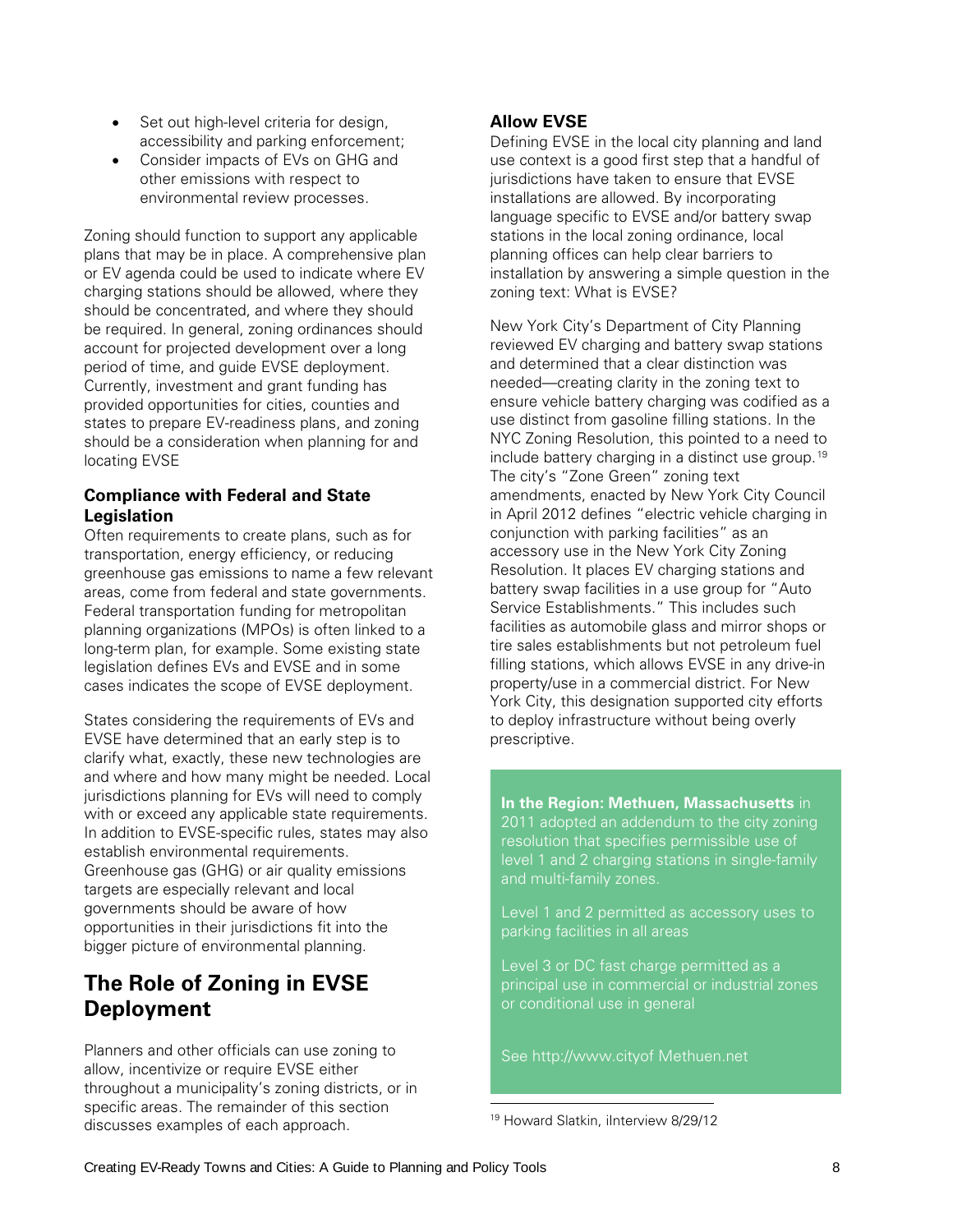New York City provides an instructive example, but the type of zoning district and use group categories will differ from place to place. Local resolutions will account for permissible uses, based on zoning districts (e.g. residential, commercial, industrial), special districts and potentially on the level of charge.<sup>[20](#page-16-0)</sup> Including clear definitions and provisions for where EVSE is allowable as-of-right (or by right)<sup>[21](#page-16-1)</sup> will limit barriers associated with development review. These definitions will allow the developer to avoid the costs of seeking special approvals for changes such as by rezoning, special permit or variance, all of which require a public review process.

State legislation can require local jurisdictions to adopt zoning provisions for EVSE, such as Washington State's requirement that EVSE and battery swap stations be designated as permissible uses in certain types of zoning districts throughout the state. Washington State offers an example of a targeted approach to infrastructure location, requiring local jurisdictions within a buffer zone surrounding the state's primary transportation corridor and population centers to allow EVSE and battery swap stations, utilizing local zoning ordinances. Jurisdictions in Washington must develop regulations to allow the use of EVSE and battery swapping stations in all areas except for critical areas or those areas zoned for residential or resource use. [22](#page-16-2) The regulatory framework stems from research and state-level legislation spearheaded by the Washington Department of Commerce and allows localities to adopt the appropriate changes to zoning in order to be in compliance. Examples of jurisdictions' various responses to this mandate

are instructive as they reflect the utility of zoning as a local tool.

#### **Incentivize EVSE**

Incentive zoning provides a bonus, such as in the form of additional floor area, in exchange for the provision of a public amenity or community improvements. In New York City, for example, bonuses are provided for: public plazas, cultural venues, subway improvements, theater preservation, food stores in particular areas and affordable housing units.<sup>[23](#page-16-3)</sup>

In the case of EVSE, a developer incentive would be exchanged for EVSE pre-wiring or charging station installation. Typical developer incentives include an increase in allowable floor area or a reduction of required parking provided. The EVSE is the public benefit, and the incentive would be the increased density, reduced parking, or other incentive to encourage the inclusion of EVSE in new construction. Zoning ordinances could define priority areas where EVSE may be required and/or supported by programmatic incentives to install EVSE. The nature of the incentive would be outlined in the zoning ordinance as well.

Zoning incentives are an interesting but largely untested area of local regulation for EVSE. Several ideas gleaned from stakeholders are included below; however, in general it should be noted that a lack of clarity in this area is to be expected at this point in the development of the EV market. Jurisdictions and private industry will likely not yet be decided on the value of the EVSE or charging station units to the public.

A number of questions remain as to how incentive zoning could be applied to EVSE. First, it is not yet clear that EVSE will be viewed as a significant enough public benefit to justify an exchange for additional floor area. Further, even if EVSE impacts can be effectively monetized or determined to be significantly publicly beneficial, uncertainties exist around whether EVSE charging stations or spaces can be considered exchangeable with floor area or parking reductions.

<span id="page-16-0"></span><sup>&</sup>lt;sup>20</sup> Please refer to the diagram at the beginning of this section for an overview of charge levels, and to the Siting and Design Guidelines prepared in conjunction with this toolkit for a discussion of site-specific concerns and constraints.

<span id="page-16-1"></span><sup>&</sup>lt;sup>21</sup> As-of-right or by-right development is development conducted in accordance with existing zoning, and which does not require additional review, variance, approval or planning permit from the local authority. Note: electrical installation permits are a separate tool and process.

<span id="page-16-2"></span><sup>&</sup>lt;sup>22</sup> Patti Miller-Crawley, phone interview, 7/18/2012; see also Western Washington Clean Cities Coalition and Washington State Plug-In Electric Vehicle Task Force, "Plug-in Electric Vehicle Readiness Plan for the State of Washington," Sept. 2011.

<span id="page-16-3"></span>http://www.electricdrive.wa.gov

 <sup>23</sup> http://www.nyc.gov/html/dcp/html/zone/ glossary.shtml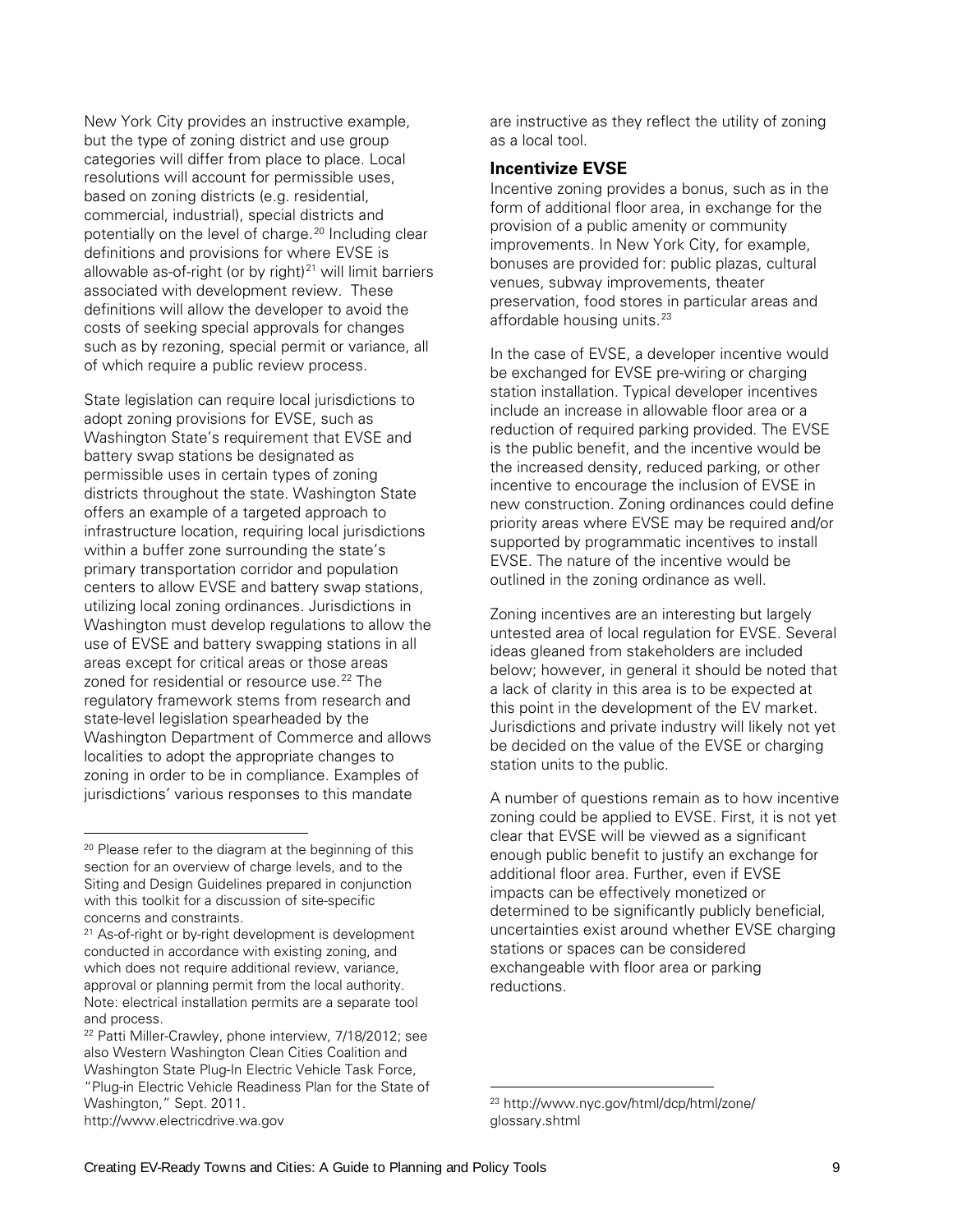### **Require EVSE**

There are two ways that zoning can create requirements for the installation of EVSE. First, zoning can require the scope of future EVSE deployment through zoning text amendments that specify where and how many parking stalls in future development will include EV-ready wiring or charging stations. Second, zoning resolutions can set standards for EVSE design and use where they are permitted. Examples of both approaches to using zoning tools to require EVSE come from other countries or from other applications. As a result, it is important to consider the way that visionary planning ideas might translate to the growing EV markets in US cities.

A strong example of requiring EVSE through zoning changes comes from a place without zoning: London, UK. The Plan for London, the city's long-range development plan, requires EVSE installation by mandating it in new construction.<sup>[24](#page-17-0)</sup> London's plan requires all new development to include 1 in 5, or 20% of parking stalls to be not only allocated to EVs but also equipped with charging stations in order to encourage the uptake of EVs.<sup>[25](#page-17-1)</sup> This approach has not yet been tested in the United States through zoning; however, building codes and parking regulations, discussed later in this guide, have set similar requirements using different tools.

Zoning can also be used to require certain characteristics of installed EVSE by setting development standards. [26](#page-17-2) There are a number of examples of existing resolutions that highlight how zoning can be used to set standards for EVSE design, including:

- EVSE charging stations are reserved for EV parking only, except when located as an accessory to single-family residential uses.[27](#page-17-0)
- Signage: ensuring its appropriate use and enforcement is the responsibility of the local jurisdiction.<sup>[28](#page-17-1)</sup>
- Accessibility: zoning can specify that the design and location of EVSE conform with ADA or barrier-free accessibility requirements.[29](#page-17-3)

### **Limitations**

Zoning is a primary local tool for implementing EVSE, but it may also be the one with the most limitations for EV-readiness in the immediate future, except for defining areas of permitted use.

### **Reluctance to Require EVSE through Zoning**

Experts and municipal stakeholders have expressed hesitation around over-regulation.[30](#page-17-4) Over-regulation can take many forms, but the overall desire is to ensure that industry growth and innovation is not stifled in order to encourage EV adoption on the one hand, and to ensure that no individual or industry is overburdened with requirements intended to support the growth of the EV sector on the other. These ideas apply to zoning because of the limitations and requirements that zoning can be used to place on property owners. In New York City, city planning officials expressed reluctance to create land use requirements that would pressure landlords into the business of owning and operating EVSE.

In many municipalities, the role of zoning is often highly responsive to the development community. Where it is perceived that zoning changes would not be well-received by developers or landlords due to added development or maintenance costs

<span id="page-17-0"></span> <sup>24</sup> http://www.london.gov.uk/sites/default/files/ LP2011%20Chapter%206.pdf

<span id="page-17-3"></span><span id="page-17-1"></span><sup>25</sup> Omoniyi Giwa, Senior Borough Programme Officer, Transport for London. Interview 9/12/12. London's development strategy is only one part of a comprehensive plan to bring EVs to the city through deployment of 25,000 EVSE by 2015. See also: http://www.london.gov.uk/sites/default/files/uploads/ele ctric-vehicles-plan.pdf

<span id="page-17-4"></span><span id="page-17-2"></span><sup>26</sup> http://www.nyc.gov/html/dcp/pdf/zone/art01c04.pdf

 <sup>27</sup> http://www.codepublishing.com/WA/chelan/html/ Chelan17/Chelan1763.html

<sup>&</sup>lt;sup>28</sup> Meg Andrews, Maryland State Department of Transportation. Interview 9/18/2012

<sup>29</sup> http://www.codepublishing.com/WA/chelan/html/ Chelan17/Chelan1763.html

<sup>30</sup> Please reference *EVSE Codes for the Built Environment*, the companion white paper that discusses the regulatory role of codes and standards in the EV infrastructure domain.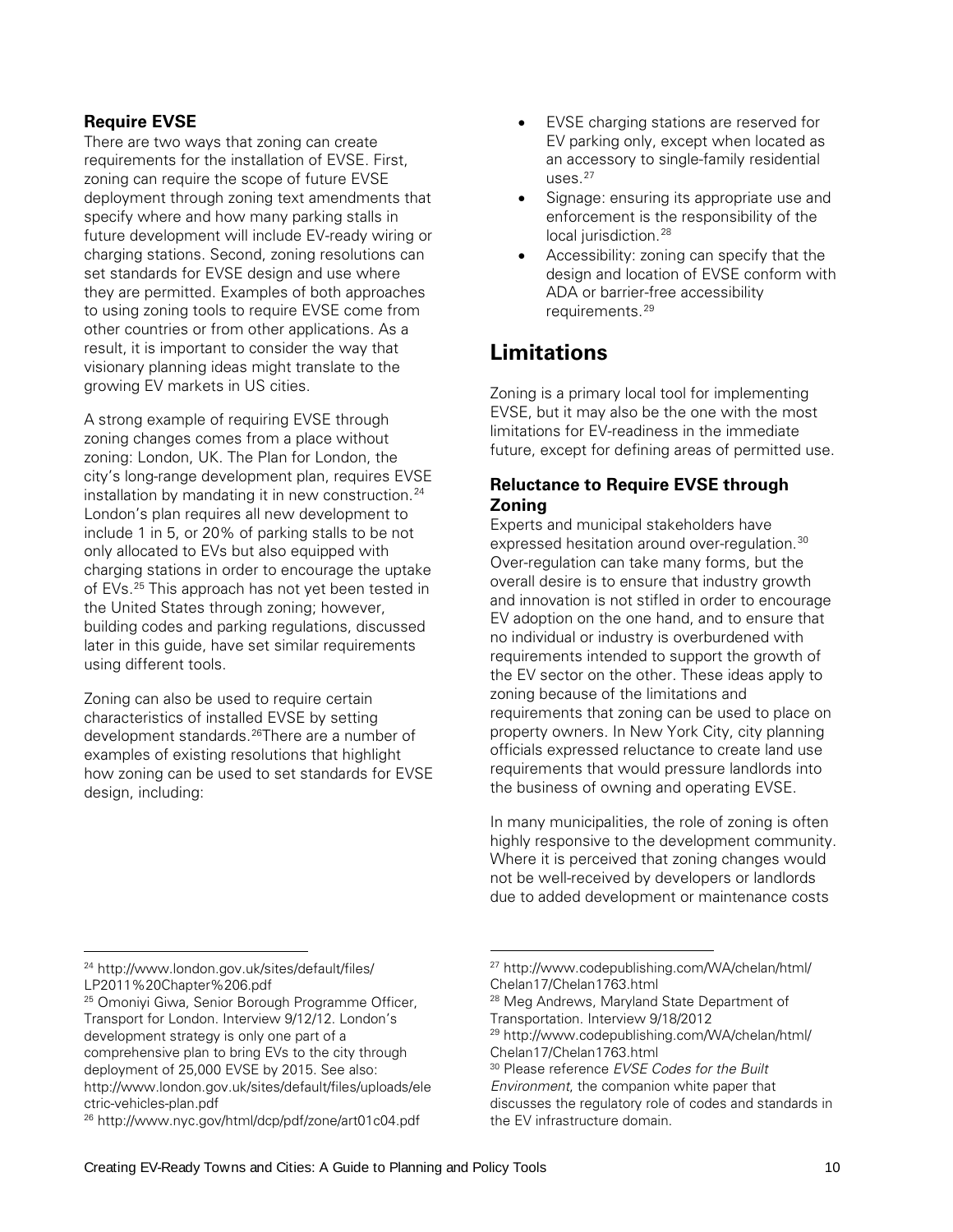related to EVSE installation, zoning may not be the most ideal approach for EV-ready planning.

According to Howard Slatkin of the New York City Department of City Planning notes, "zoning cannot be used to compel people into a particular business model."[31](#page-18-0)

### **Public Review Process**

To this point, zoning changes must undergo review that takes the development community into account through public process. Zoning changes require some form of public review process, and will be subject to local public input as well as general political will. Any zoning proposal involving EVs and EVSE must pass a public review.

### **Planning Departments Do Not Enforce or Inspect**

As described by NYCDCP, zoning incentives for this type of use are more difficult to enforce. How is the city to tell whether an indoor or underground garage is meeting the requirements for the zoning incentive after development benefits are received? There is obviously no recourse by which to take back the benefit to the developer associated with the incentive.

<span id="page-18-0"></span> <sup>31</sup> Howard Slatkin, interview, 8/29/2012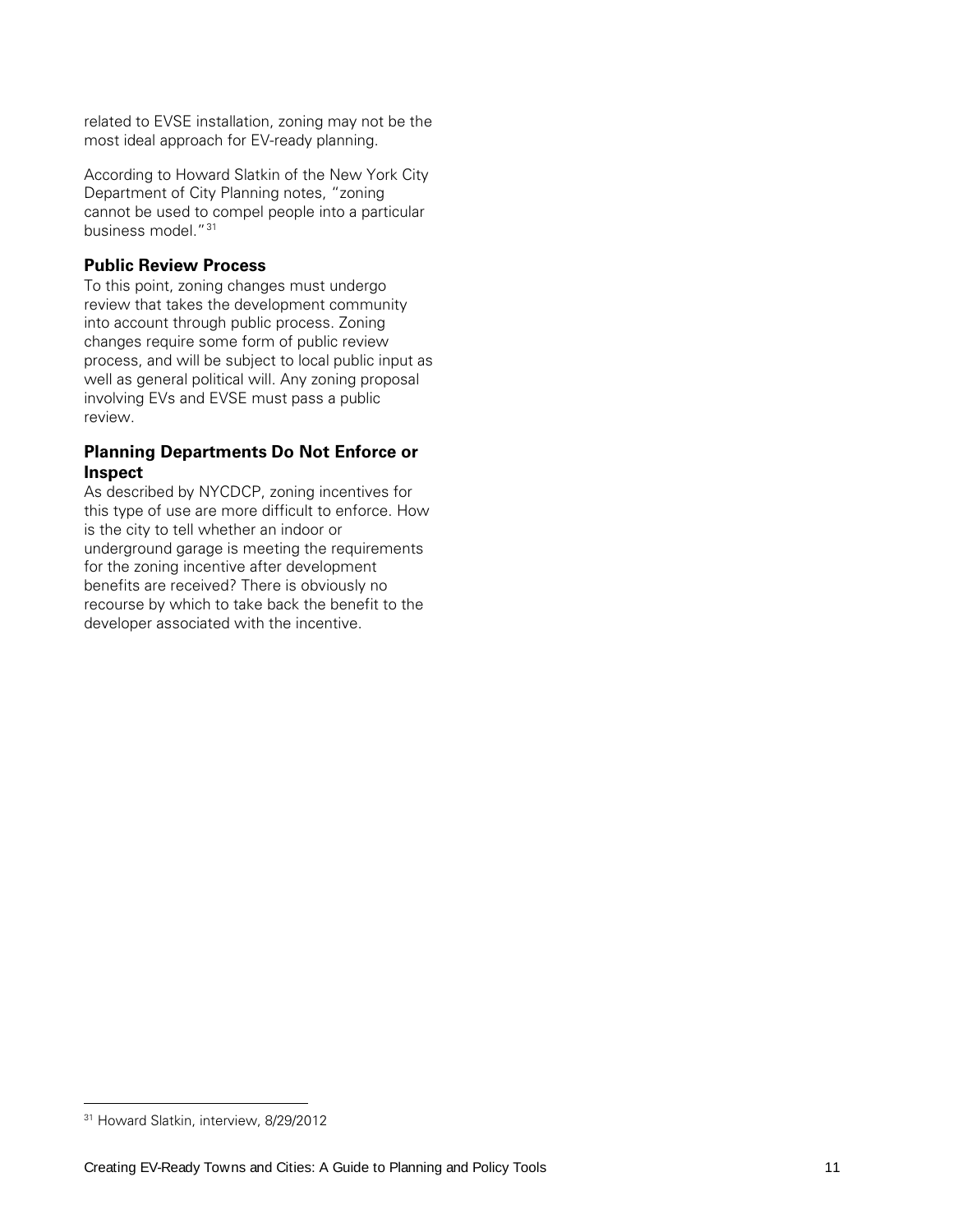# <span id="page-19-0"></span>**TOOL 2: PARKING**

Parking ordinances will apply to publicly-accessible charging stations. EVSE in the public realm, such as on-street locations, municipal lots or even privately-operated garages will make up an important part of the necessary charging infrastructure for EVs. Parking regulation and enforcement is typically a shared responsibility in municipalities, requiring participation of departments of transportation, law enforcement, public works, permitting and other key players in the management of transportation and traffic. These players also include neighborhood associations, parking garage managers and others who by law or voluntarily participate in this area of regulation.

The municipal code can utilize parking ordinances and management as a tool to address a number of aspects of EV charging infrastructure: scope of EVSE pre-wiring or installation from a transportation and logistics perspective, on-street EV charging and parking, and can provide guidance on the difficult question of how best to manage user rotation, access and violations.

Parking ordinances will operate hand-in-hand with management plans for parking lot or garage operators that open to the public. Given the existing subsidies for businesses and private operators, and the lack of extensive municipal funding to support EVSE installation, parking managers may take a lead role in making decisions about the way EVSE is made available to the public.

In general, EV charging has become almost synonymous with parking regulation—EVs will need to park in order to charge. A discussion of how parking management contributes to EVSE deployment will engage the following key ideas:

- <span id="page-19-1"></span>• Incorporation of EVSE in the public right of way
- Safety and accessibility
- User rotation or "linger time" and etiquette
- Violations of posted parking rules and enforcement
- Site design
- <span id="page-19-2"></span>• Monetization and business models

### **State Regulations for Scope and Enforcement**

Parking regulations impact the scope of EVSE readiness in a given place and can specify how many and where EVSE charging stations are required or encouraged.

### **Hawaii: Plug-in Electric Vehicle Parking Requirement**

All parking facilities that are available for use by the general public and include at least one hundred parking spaces must designate at least one parking space specifically for PEVs by July 1, 2012, provided that no parking spaces required by the Americans with Disabilities Act Accessibility Guidelines are reduced or displaced. Spaces must be clearly marked and equipped with electric vehicle supply equipment (EVSE). Owners of multiple parking lots may designate and install EVSE in fewer parking spaces than required in one parking lot, as long as the total number of aggregate spaces for all parking lots is met. Penalties apply for non-PEVs that park in spaces designated for PEVs. (Reference Senate Bill 2747, 2012, and Hawaii Revised Statutes 291-71 and 291-72)[32](#page-19-1)

### **Local Parking Ordinances**

Some local jurisdictions have in fact chosen to regulate with a heavier hand, that is, to use the municipal code to establish parking ordinances that prohibit parking in an EV-charging space except for EVs utilizing the charger.

#### **Lacey, Washington[33](#page-19-2)**

The city of Lacey, Washington enacted EV infrastructure requirements that restrict as EV

http://energy.hawaii.gov/wp-

direction.

content/uploads/2011/09/DBEDT-EV-Fact-Sheet-MAR-2012\_final.pdf 33 Syracuse, NY has also taken steps in a similar

 <sup>32</sup> http://www.dmv.ca.gov/pubs/vctop/d11/vc22511.htm; http://www.capitol.hawaii.gov/measure\_indiv.aspx?billty pe=SB&billnumber=2747;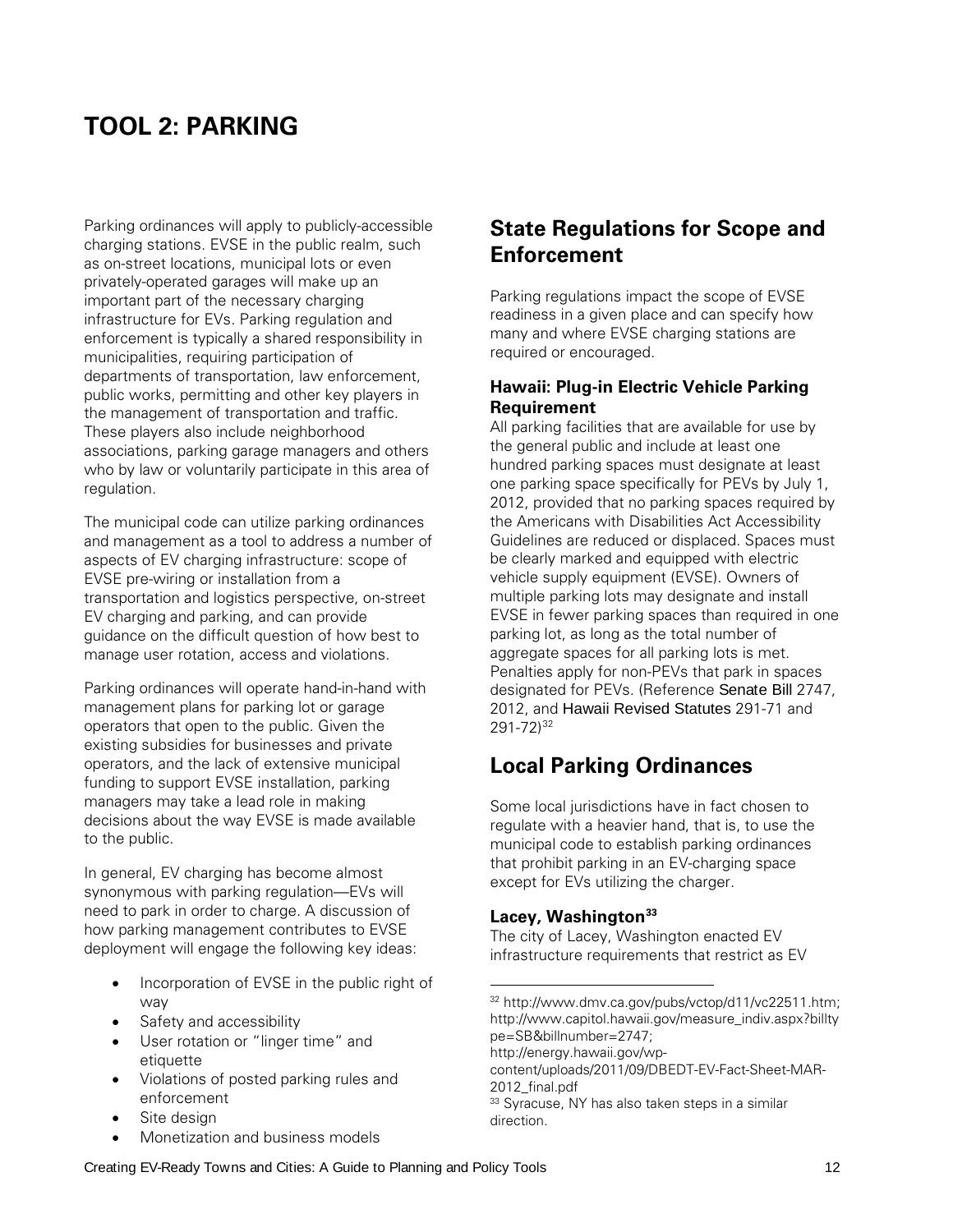charging-only the use of specially designated charging stalls.<sup>[34](#page-20-0)</sup> This local law adds parking enforcement to the zoning regulations required by the Washington State.

## **On-Street Parking**

On-street EVSE will require cooperation of the owners of the electrical infrastructure at the installation site—generally the city or the owner of the adjacent building.

Zoning regulations typically do not apply to the public right-of-way, which would fall under a city's department of transportation or other similar agency's purview. In New York City, rules can dictate requirements for accessory parking and public parking, with an "increasingly important gray area in between."<sup>[35](#page-20-1)</sup> The issue is that density of development and use generates a need for highly flexible parking. The "gray area" includes on-street parking. In some areas of New York City, over 50% of residents with cars park on the street. There are important ongoing questions as to how parking ordinances and management can not only maintain order for publicly-accessible stations, but also provide home charging solutions for EV drivers who don't have easy access to an outlet or charging station.

### **Parking Management**

There is a need to establish a clear process, and determine which agencies will handle the logistics of EVSE charging spaces in the public realm—and in publicly-accessible lots and garages. [36](#page-20-2)

Local jurisdictions are primarily responsible for implementing parking and incentive structures most appropriate for local markets. This responsibility includes both enforcement of regulations and working with private sector partners such as garage operators who will enforce regulations on their property. Parking management thus refers to both enforcement in public areas and operations of private entities providing EVSE charging and parking.

### **Enforcement: Plug-In Electric Vehicle Parking Regulation**

In California, an individual may not stop, stand, or park a motor vehicle, or otherwise block access to parking, in a stall or space designated for the exclusive purpose of charging a plug-in electric vehicle unless the vehicle displays a valid stateissued zero emission vehicle (ZEV) decal and is connected for electric charging purposes.[37](#page-20-0)

By contrast, some states have determined after analysis of proposed, similar legislation that in areas where EV markets are not yet strong that it is too early to regulate enforcement of EV parking at the state level.

Like all traffic statues, statues prohibiting parking by non-EVs or non-charging EVs can be enforced in any publicly accessible lot or garage in most municipalities, if such a statue is approved in a jurisdiction. An example from the TCI region that attempted to regulate parking in this way is a bill that was proposed in Maryland that would have made it illegal for a non-EV to park in an EVdesignated space. While the bill was being discussed, the concern was raised that an ordinance that restricts parking may deter use at that lot. Upon review by the EV Council in the state, the resolution was determined premature and not appropriate at this point. An important takeaway from Maryland's experience is that there is likely already law on the books that allows a car parked illegally for any reason, based on the signage at a particular location, to be towed.<sup>[38](#page-20-3)</sup>

### **Accessibility**

It will be necessary to create spaces and routes that are safe and accessible to drivers, who will spend more time than usual maneuvering around a parking space in order to connect and disconnect. Planning for accessibility should at minimum limit tripping hazards and other liability concerns, and should also consider ways to meet ADA compliance standards.

<span id="page-20-0"></span> <sup>34</sup> http://www.mrsc.org/ords/l32o1351.pdf

<span id="page-20-1"></span><sup>35</sup> Howard Slatkin, interview, 8/29/2012

<span id="page-20-3"></span><span id="page-20-2"></span><sup>36</sup> "EVSE—What Municipalities Need to Know," presentation by Dominion , VA. Unknown date and author.

<sup>&</sup>lt;sup>37</sup> Reference [Assembly Bill](http://www.leginfo.ca.gov/) 475, 2011, and California [Vehicle Code](http://www.oal.ca.gov/) 22511

http://www.afdc.energy.gov/laws/law/CA/9577 38 Meg Andrews and Kristen Weiss, Maryland State Department of Transportation, interview 9/18/2012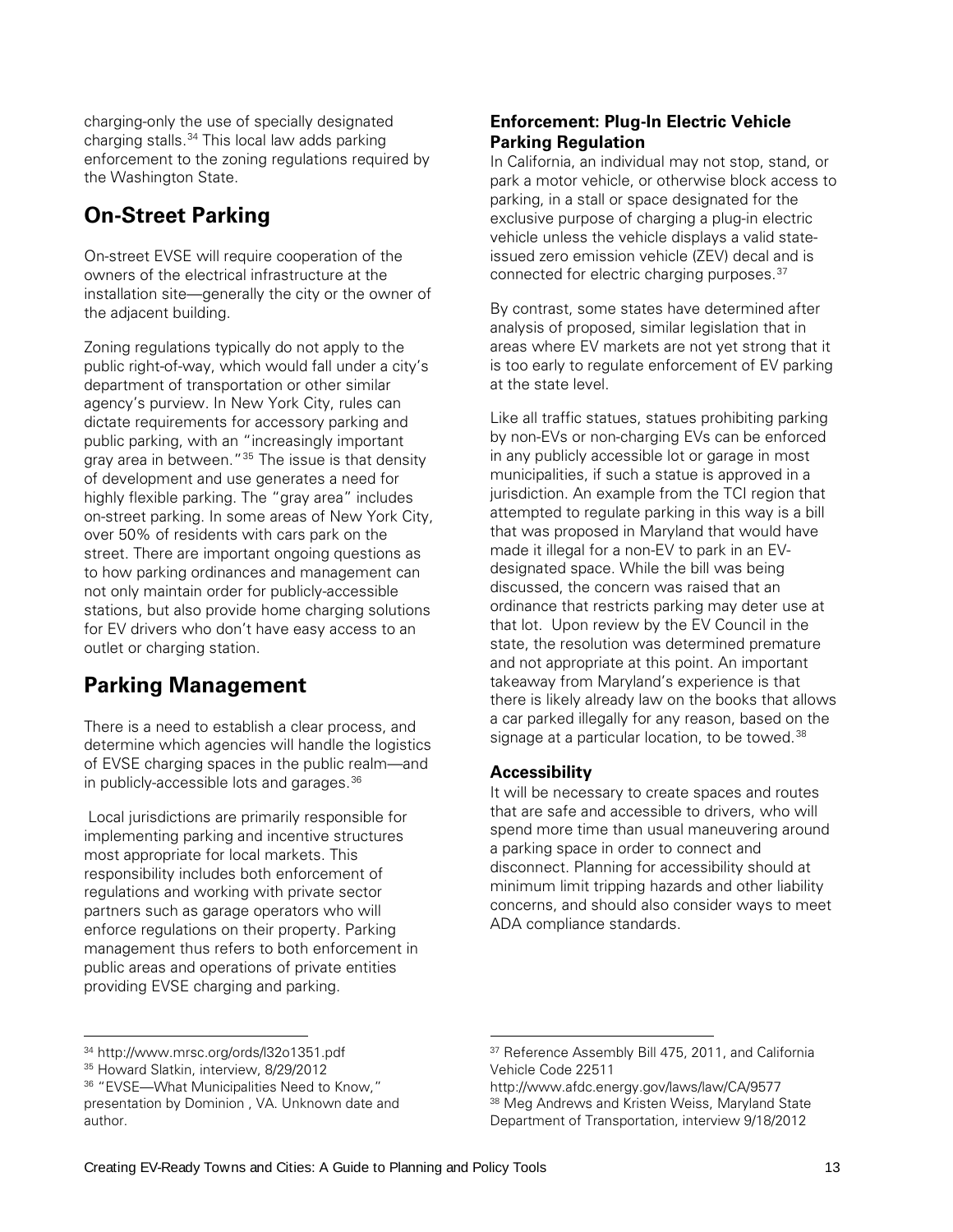### **Private Sector Participation in Local Parking Options**

Parking enforcement for designated EV chargingonly spaces is also a developing function of the private sector, both in cooperation with the public sector and with other private businesses, including EVSE network providers. Retail operators and parking lot managers are particularly well-positioned to utilize private parking lots and garages to pilot EV-only parking. Public-private partnerships have manifested in a handful of arrangements. In London, for example, the NCP parking garage company has agreed to enforce EV-only parking based on the citywide initiative laid out in the Plan for London.<sup>[39](#page-21-0)</sup> In a more local example of voluntary parking management agreements, experience with other types of designated spaces was considered. In the northeast United States, Price Chopper, the supermarket chain, has instituted EV-only parking with charging stations that include a marketingoriented canopy design, but has based their site design on customer experiences associated with other types of designated parking, such as the store's "New Mom" parking spaces, which are located near store entrances.  $40$ 

#### **Parking as Incentive for Host and User**

The management of parking spaces will involve the motivation of the EVSE host: green branding, customer amenity, and LEED certification are just a few reasons among many that will determine where and how a parking operator, public or private, will locate the EVSE within the lot or garage.

Parking location can be an important EV user incentive. Accessible and visible charging stations can be amenities to customers. [41](#page-21-2)

### **NYSERDA Funds Public-Private Pilots**

A few examples of the possibilities for publicprivate partnerships and private sector participation in providing publicly-accessible New York State Energy Research and Development Authority (NYSERDA) has recently announced recipients of \$4.4 million in EV and EVSE grants throughout the state. Among these programs, several pilot projects target parking management:

Beam Charging LLC will install 28 charging stations, each in a separate public parking garage in Manhattan, and will gather data to study how such stations are used.

Car Charging Group Inc. will install charging stations at 15 high-traffic locations, targeting apartment-dwellers. The garages will be those used primarily for monthly parking.

Access Technology Integration Inc. will install charging stations with innovative reservation and payment systems at seven locations in and around Albany, including a variety of installation contexts, such as hospitals, transportation hubs, universities and retail.

Source: "Governor Cuomo Announces Deployment of 325 Electric Vehicle Charging Stations Across New York State." NYSERDA, Press Release, June 6, 2012.

<span id="page-21-0"></span><sup>&</sup>lt;sup>39</sup> Plan for London website; Transport for London interview with Ominiyi Giwa

<span id="page-21-1"></span><sup>40</sup> Joseph Berman, LEED AP, Price Chopper Environmental Certification Specialist, Interview, July 25, 2012

<span id="page-21-2"></span><sup>41</sup> However, many stakeholders indicate that choosing spaces near building entrances for EVSE may result in non-EV owner resentment. In addition, locating EVSEonly spaces near front building entrances often results in higher installation costs since the main electric power line to a commercial building is most often in the rear of the building and must be extended at considerable additional cost.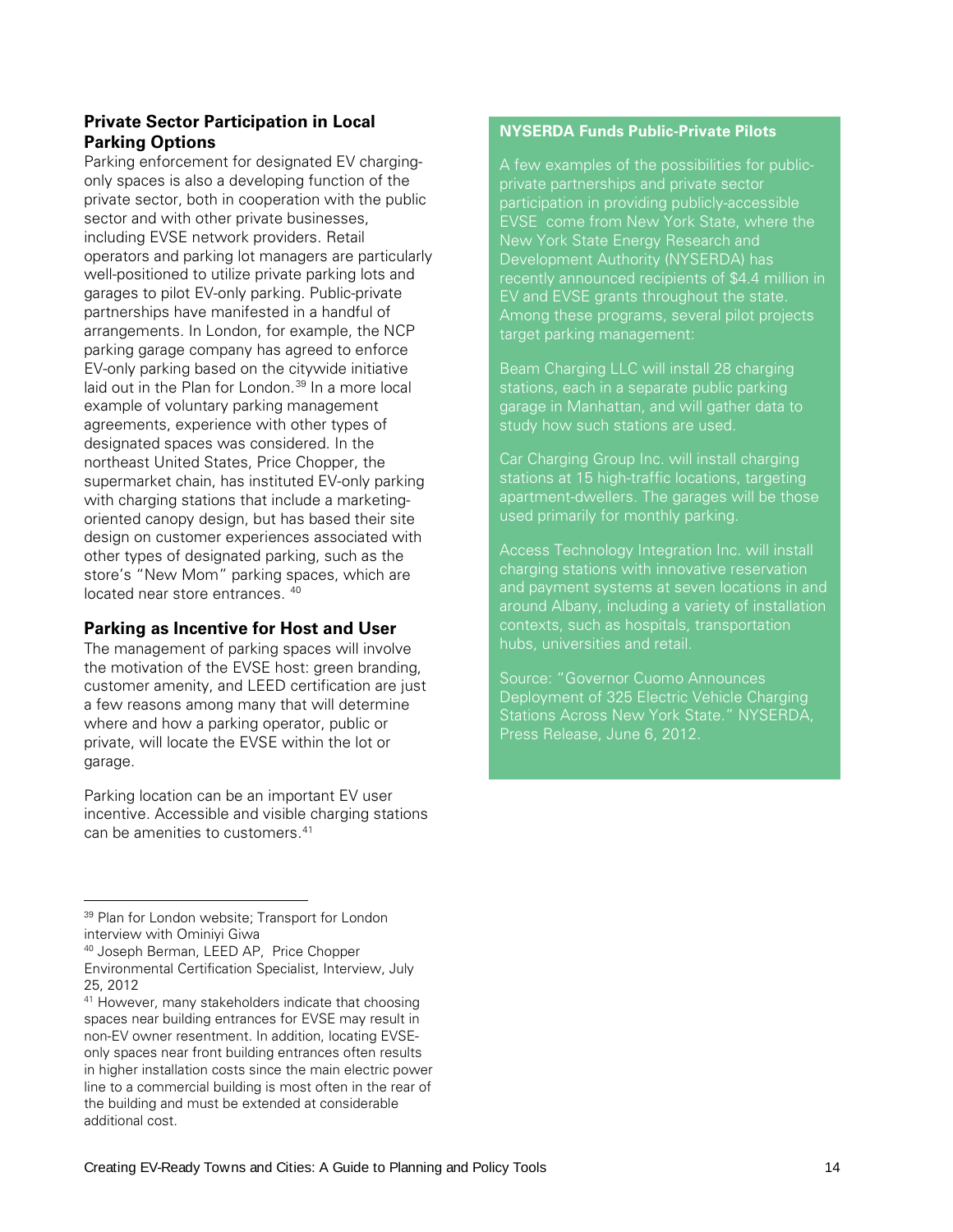### **Limitations**

### **Premature Regulation**

Overall, case studies have shown a reluctance to regulate prematurely. This is particularly clear for parking restrictions. For parking restrictions, in states with relatively few EVs, state-level legislation is seen as a draconian approach to regulation that may eliminate the ability of local governments to address the appropriate degree of EV-readiness and cost-benefit relationship of enforcement. Even in areas with many EVs, the use and enforcement of signed parking space restrictions may ultimately be more of a parking management issue than one of even a local ordinance.[42](#page-22-0) In many cases, use of EV spaces can be managed with signage, regardless of the location.<sup>[43](#page-22-1)</sup>

### **Host-Operator Agreements**

Different ownership and management structures will determine how difficult EVSE installation and maintenance will be, whether on-street or in lots and garages. Business models of the various charging networks or EVSE OEMs will place different requirements on those navigating the owner-manager relationships.

<span id="page-22-0"></span> <sup>42</sup> London, Maryland

<span id="page-22-1"></span><sup>43</sup> Meg Andrews and Kristen Weiss, MDOT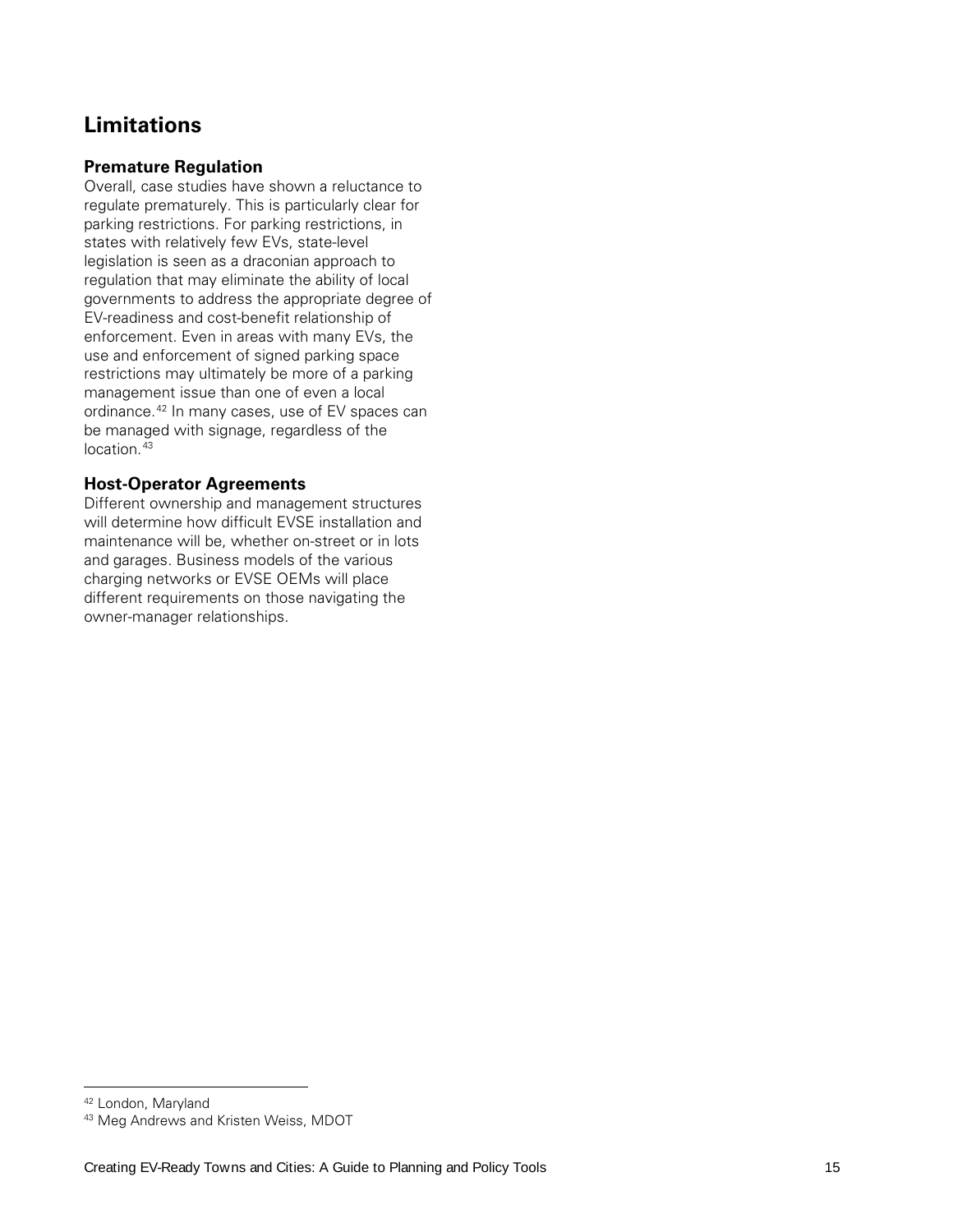# <span id="page-23-0"></span>**TOOL 3: CODES**

Codes govern the structural aspect of EVSE installation; codes for EVSE include building and electrical codes as well as those that regulate the communications aspects of EVs and EVSEs at the network scale. However, the toolkit refers to building and electrical codes that set standards for safety and scope of EVSE deployment within the built environment.

These codes are developed at the national or international level in an advisory capacity and are known as model codes. Model codes are adopted by states and local jurisdictions through the legislative process. These include the National Electrical Code (NEC) and the International Building Code (IBC). States and localities generally have latitude to adopt their own building and electrical codes and administrative permitting processes, but typically, some form of the NEC and IBC applies in each state.

A number of states have adopted amended codes specific to EVSE. The scope of best practices for EV-readiness includes codes in two important ways: 1) establishing minimum requirements for EV-ready parking stalls (either pre-wired or with charging station installed), and 2) addressing permitting or other administrative processes.

### **Change Not Necessary, but Helps Achieve EV-Readiness**

While there are no barriers to EVSE installation embedded in the existing national model building and electrical codes, there is room within the codes as adopted by the states to more clearly encourage EV-readiness.

Despite differences between jurisdictions. the structural codes themselves cover existing safety concerns related to existing automotive and charging technology and permit or facilitate conditions under which EVSE can be installed.

- Neither level 1 nor 2 charging requires significant electrical work so long as the existing circuitry supports the electrical load and connection.
- Each installation presents unique wiring and construction challenges that can drive cost up, but that are typically accounted for by the existing structural codes and standards.

State or local code changes may be required in order to comply with environmental, transportation or clean energy target legislation established at the federal or state level. The building code can include scoping requirements, enabling jurisdictions to self-tailor regulations through a selection of the most appropriate mandatory and optional provisions. Because codes amendments are one of several interrelated strategies to encourage EVSE deployment, in considering changes, it is important to consider what codes can accomplish:

- Codes can specify scoping requirements that set numerical or percentage-based goals or limits for certain features in new construction (e.g. percentage of required parking be built and wired to be EVSEready).
- Codes can provide for new permitting or inspection protocols, and encourage the reduction of associated administrative costs.
- Codes are revised regularly and will be adapted at the national level to meet new structural or fire safety concerns, such as those related to new and emerging technologies.

Variations across the TCI region will mean that states will make different choices. States like New Jersey, for example, with a relatively evenlydistributed, dense population and centrally-located transportation corridors may find scoping requirements in the building code to be a good solution. By contrast, Maine's lack of population density and residential concentration around key urban centers may suggest a different approach.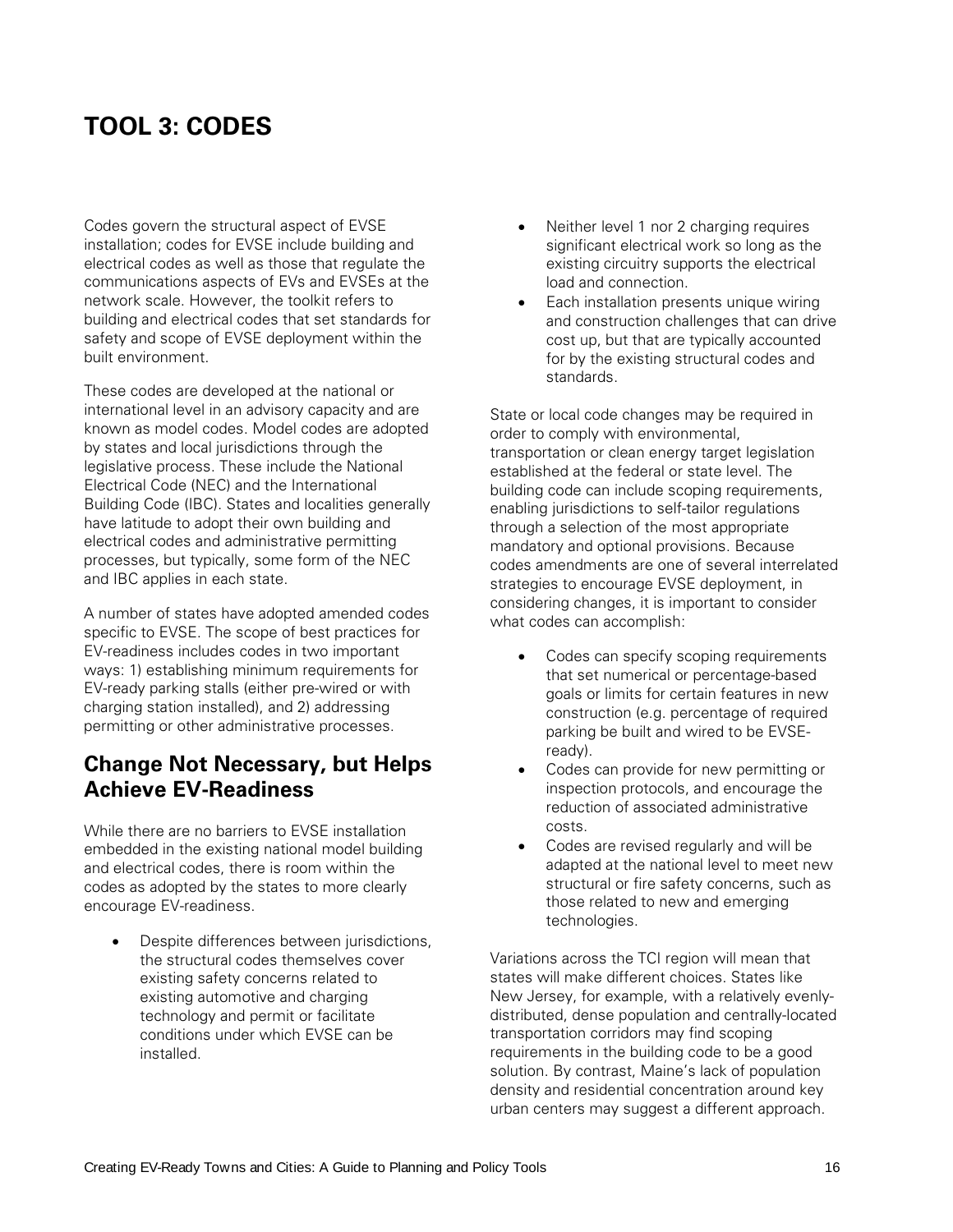### **Building Codes and Scope of Infrastructure Deployment[44](#page-24-0)**

### **Municipal Code Changes**

A number of municipalities have the ability to adapt and adopt their own building and electrical codes locally, making this a useful local tool in those locations. Vancouver took advantage of its unique ability among Canadian cities to modify its building codes in order to require a substantial percentage of parking stalls in new construction be made EV-ready. Vancouver became the first North American city to require EVSE connection in all new development. This was achieved by modifying the city's building by-laws to require EVSE-ready wiring in new single- and multi-family residential construction. 20% of multi-family new construction and 100% of single-family new construction must be built EVSE-ready, according to the new by-laws. New code updates for 2012 will increase the residential service request to 220 volts to accommodate uniform level 2 charging, and will introduce a 10% EVSE-ready parking requirement to new commercial construction.

### **High-Level Flexibility through Voluntary State Building Code Appendices**

Building codes as adopted by the states can offer additional options for voluntary compliance at the local level. California has implemented CALGreen, which sets a high bar as the nation's first mandatory green building code. The code's overall goals deal directly with the state's mandate to reduce GHG emissions, and an EV-ready policy included in the code recognizes the ability of regulation in one high-emissions area (buildings) can impact and incentivize greener consumer behavior in another (transportation). The state's approach to phasing in the code's mandatory provisions shed light on the ways in which other jurisdictions might adopt similar code amendments, and the inclusion of "tiers" of compliance in the voluntary appendices makes it possible for the adopting jurisdiction to choose the level of deployment and enforcement most appropriate for the local market and community.

#### **Adopted Code Language: CALGreen Green Construction Code[45](#page-24-1)**

| Table A5.106.5.1.2<br>Tier 2<br><b>10% of Total Spaces</b> |                                            |  |  |  |  |
|------------------------------------------------------------|--------------------------------------------|--|--|--|--|
| <b>Total Number of</b><br><b>Parking Spaces</b>            | <b>Number of Required</b><br><b>Spaces</b> |  |  |  |  |
| $0 - 9$                                                    |                                            |  |  |  |  |
| $10 - 25$                                                  | 2                                          |  |  |  |  |
| $26 - 50$                                                  | 5                                          |  |  |  |  |
| $51 - 75$                                                  | 7                                          |  |  |  |  |
| 76-100                                                     | 9                                          |  |  |  |  |
| $101 - 150$                                                | 13                                         |  |  |  |  |
| 151-200                                                    | 19                                         |  |  |  |  |
| 201 and over                                               | At least 12% of total                      |  |  |  |  |

### Table A5.106.5.1.1 Tier 1 10% of Total Spaces

| <b>Total Number of</b><br><b>Parking Spaces</b> | <b>Number of Required</b><br><b>Spaces</b> |
|-------------------------------------------------|--------------------------------------------|
| 0-9                                             |                                            |
| $10 - 25$                                       | 2                                          |
| $26 - 50$                                       | 4                                          |
| $51 - 75$                                       | 6                                          |
| 76-100                                          | 9                                          |
| $101 - 150$                                     | 11                                         |
| 151-200                                         | 18                                         |
| 201 and over                                    | At least 10% of total                      |

CALGreen's 2010 edition contains voluntary measures for nonresidential construction that require 10% (tier 1) and 12% (tier 2) of total parking spaces be designated for zero-emissions or fuel-efficient vehicles. Further, electric vehicle supply wiring is required for EV charging stations, for between one and four parking spaces, depending on lot or garage capacity.[46](#page-24-0)

<span id="page-24-1"></span><span id="page-24-0"></span> <sup>44</sup> For a complete discussion of code-specific issues for EVSE and sample code language, please refer to *EVSE Codes for the Built Environment*, a companion to this guide.

 <sup>45</sup> California Building Standards Commission, *<sup>2010</sup> California Green Building Standards Code* (Sacramento, CA: California Building Standards Commission, January 1, 2011), www.documents.dgs.ca.gov/bsc/CALGreen/ 2010\_CA\_Green\_Bldg.pdf.

<sup>46</sup> CALGreen Nonresidential Voluntary Measures, A5.106.5.3 requires one 120 VAC 20 amp and one 208/240 V 40 amp, grounded AC outlets or panel capacity and conduit installed for future outlets.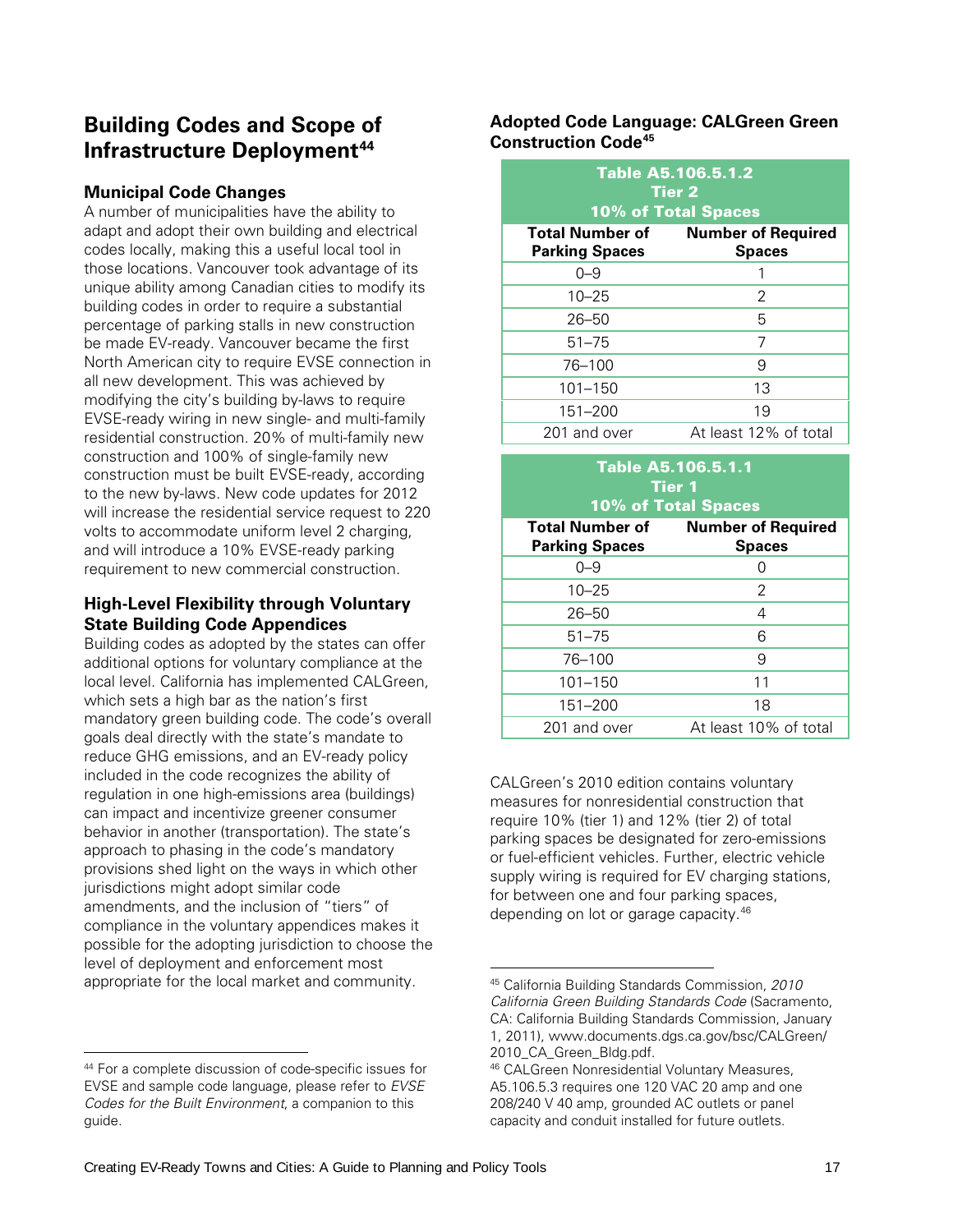### **Using State Electrical Code to Ease EVSE Installation and Permitting Process**

Targeting the structural codes presented unique opportunities and challenges for the State of Oregon. The state's building codes are different from most other states; codes adopted at the state level set both the minimum requirements for construction statewide and the maximum requirements that local jurisdictions can enforce.<sup>[47](#page-25-0)</sup> State level building code changes would establish a uniform policy for all new construction across the entire state. The state had established a Working Group, <sup>[48](#page-25-1)</sup> which concluded that while building code changes would reduce the construction costs associated with retrofitting buildings to be EVSE-ready in the future, the increased costs for developers at the present moment would be premature.<sup>[49](#page-25-2)</sup>

In this light, finding a way of ensuring a positive user experience, reducing the administrative costs and ensuring a path for emerging technology and its safe installation without adapting the scope or structural aspects of the building code was a challenge to the state in its approach to the supporting EVSE. The solution was to ask the State Building Codes Division (BCD) to develop a home EVSE installation process that could be completed within just a few days of purchase. The inclusion of EVSE in the state's Minor Label Program is described in the next section on permitting.

### **Municipal Electrical Codes Respond to Local Conditions**

In Seattle, Washington, the 2008 edition of the city's adopted version of the electrical code identified and added some notable changes specific to Electric Vehicles, with the purpose of making it easier to install home and commercial EVSE. The Seattle Electrical Code (SED) adds article 625.27 to address required space for physical equipment and space planning in order to install future conduit, panel and disconnect for EVSE. Additionally, provisions in the SEC address outlet load calculations for residential EVSE, as

well as feeder and conduit specifications for multifamily residential occupancies. Seattle's electrical code modifications speak to the potential to utilize a jurisdiction's electrical codes to meet localized market demands and projections; the city was planning ahead in the 2008 code edition to account for EVSE installation once the first Nissan LEAF vehicles hit the Seattle market in 2010.<sup>[50](#page-25-3)</sup> Article 625.27 of the SEC may offer best practice guidance to local jurisdictions seeking to plan in advance for EVs, and may also inform the NFPA's next revision of the national model electrical code. The full SEC is available online.  $51$ 

### **Limitations**

The most obvious limitation in using codes to enhance EV-readiness is the fact that the national codes do not require or incentivize EVSE. Codes experts recommend an approach that utilizes voluntary appendices, like California's Green Building Code. Including optional but consistent choices for EVSE in state building codes would be a best practice for consideration in the TCI region. However, the slow revision process (3-year cycles) may pose an additional limit to this goal.

For the development and construction community, there is a need to keep costs low enough to be easily absorbed into overall project costs. However, inclusion of ESVE readiness in the building phase can be more cost-effective than retrofit and increase the value of individual units as well as the community at large.

Codes may impose additional costs in staff time and training on local governments as well. Acknowledging the high costs associated with a major code revision, this report does not at this time recommend changes to the local code revision cycle that would require states or municipalities to update their codes more regularly.

Application and enforcement of codes occurs at the local level through the permitting and inspection process and will require additional cooperation among inspection and enforcement agencies.

<span id="page-25-0"></span><sup>&</sup>lt;sup>47</sup> The scope of this research did not include a close examination of the legislative structures in each TCI region state. Oregon's model of setting the minimum and maximum code standards may not apply.

<span id="page-25-3"></span><span id="page-25-1"></span><sup>48</sup> For more on EV working groups, see Partnerships

<span id="page-25-2"></span><sup>49</sup> [http://www.psrc.org/assets/3751/](http://www.psrc.org/assets/3751/W_OregonReport_2010.pdf)

[W\\_OregonReport\\_2010.pdf](http://www.psrc.org/assets/3751/W_OregonReport_2010.pdf)

 <sup>50</sup> https://www.seattle.gov/environment/documents/ Electric%20Vehicles%20FAQ\_Update\_070511.pdf <sup>51</sup> http://www.seattle.gov/dpd/static/2008%20qr% 20complete\_latestreleased\_dpdp016577.pdf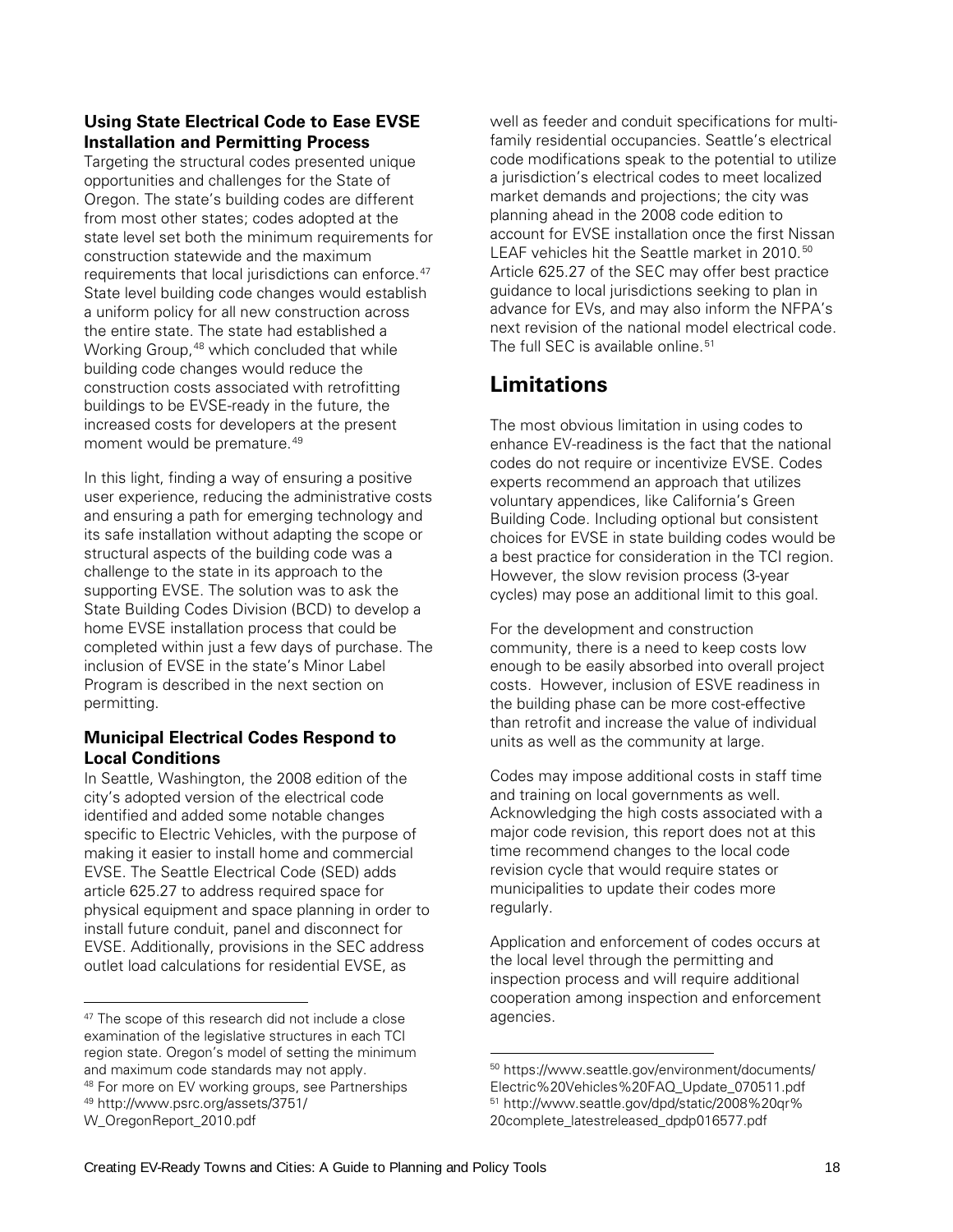# <span id="page-26-0"></span>**TOOL 4: PERMITTING**

EV advocates and automakers alike have pushed for simplifying and streamlining jurisdictions' electrical permitting processes for EVSE installation, recognizing that local procedural variations add time and cost. These issues can potentially deter EV purchases. Thus the use of the permitting tool will include changes to a jurisdiction's administrative process that streamline filing, application approvals and inspection to make EVSE installation faster, easier and more affordable to home- and business owners.

Electrical permitting is the local enforcement of the electrical code, which, as mentioned in the previous section, is enacted to establish standards to protect both the public and property. Most electrical work in homes and businesses requires a permit, and must generally be performed by an electrician licensed in the relevant state and municipality. Throughout most of the TCI region the permitting process is administered by local jurisdictions, each with distinct forms, fees, electrical code definitions, installer requirements, and inspection operations. A number of different approaches to EV-readiness in permitting have been tried across the country; key examples are detailed in this section.

<span id="page-26-2"></span>Most EV-ready permitting efforts focus on the "standard" EVSE installation case, which occur in private garages of single family homes, with the electrical work requiring at most upgraded circuit breakers, and new electrical lines and outlets to accommodate Level 1 or 2 chargers.<sup>[52](#page-26-1)</sup> This focus captures most EV charging needs—nearly all EV owners primarily charge at home, and over 90% of those owners park and charge in a private garage. However, efforts to improve the permitting process should be expanded to other contexts if the goal is to expand the EV market beyond the simplest use case. This is especially

true in the TCI region, which has both the oldest housing stock, and the highest percentages of households not living in single family homes with garages in the U.S.<sup>[53](#page-26-2)</sup>

While the EVSE installation process includes several components affected by local permitting procedures, which can be seen in greater detail in Appendix G the focus of this section is on the three main parts of the administrative permitting process: permit filing, installation, and inspection.

### **Filing a Permit**

Different permitting solutions have been attempted across the country, varying in complexity, and their suitability depends heavily on the context. It is important to first look at the existing processes to see if they can accommodate EVSE easily, don't present undue burdens on installers, and generally are sufficiently speedy and reasonably priced. Otherwise a quick, low-cost process should be sought, which removes unnecessary steps such as anything requiring multiple trips to permitting offices or installation locations.<sup>[54](#page-26-3)</sup> A particularly forwardthinking example of process streamlining can be found in Vancouver, Canada, where the municipality decided EVSE installation work is safe and minor enough as to not require any permit filing. [55](#page-26-4) Others would caution against this approach, in case homeowners who install their own EVSE do not properly calculate the capacity of their electrical panels. [56](#page-26-5)

<span id="page-26-5"></span><span id="page-26-4"></span><span id="page-26-3"></span><span id="page-26-1"></span> <sup>52</sup> Oregon's Building Codes Division further defines standard EVSE installations as those installations within sight of the electrical panel supplying the charging unit, have a branch circuit that does not exceed 40 amps/240 volts and are not located in a damp place. <http://www.afdc.energy.gov/case/1000?print>

 <sup>53</sup> Please reference the companion report, *Assessment of EVSE and EV Deployment*,

<sup>54</sup> California Plug-in Electric Vehicle Collaborative. Streamlining the Permitting and Inspection Process for Plug-In Electric Vehicle Home Charger Installations. Version 2. July 2012

<sup>55</sup> Interview with Malcolm Shield, May 1, 2012 <sup>56</sup> Brian Kiley, , interview7/27/2012; Refer to *EVSE Codes for the Built Environment*, a companion report produced with this study, for more information on the National Electrical Code and the issues associated with the International Residential Code, which regulates many single-family dwellings in the TCI region and across the US.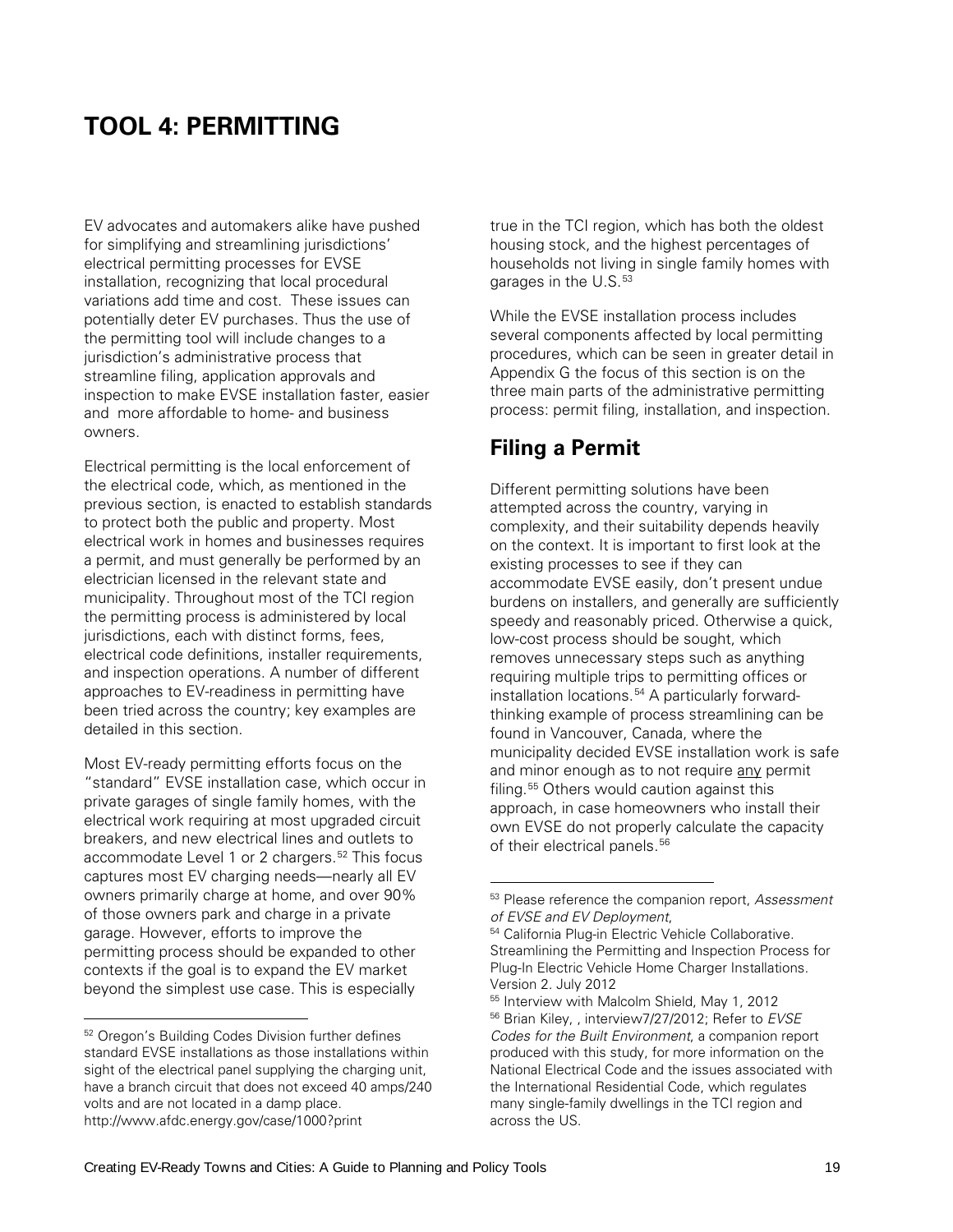## **Typical Permitting Process Flow Chart**

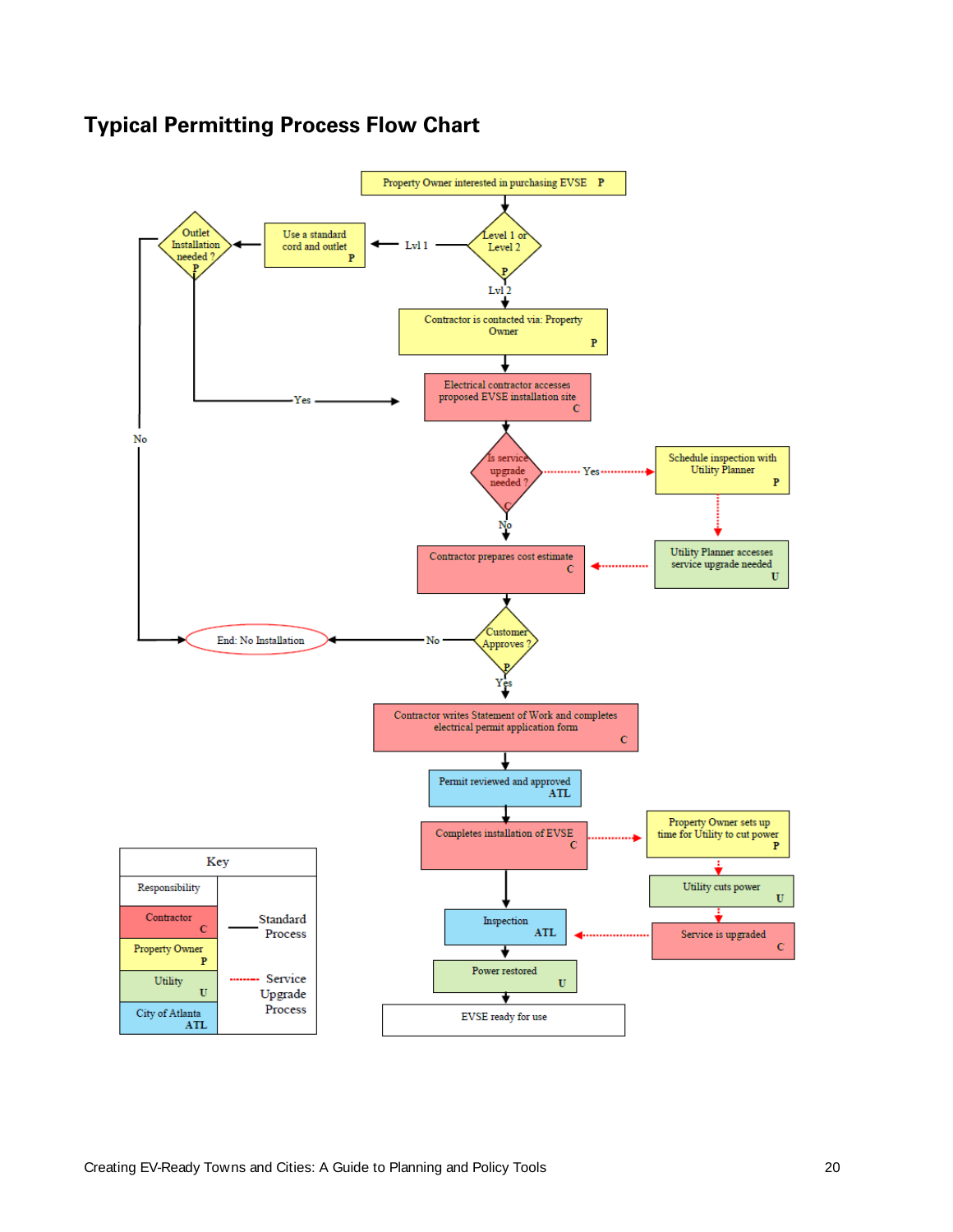Streamlined permitting practices should exist in municipalities. While a uniform process should not necessarily be required across the region or even the states,<sup>[57](#page-28-0)</sup> it should be easy for EV owners to secure a permit to install a charging station in every city or town.

### **Permitting Costs**

Permitting fees and requirements are the greatest source of variation in EVSE installation, which are a visible and potentially prohibitive factor for EV ownership.

EVSE permitting fees vary widely. National survey data from the EVSE installer firm SPX found fees ranging from zero to \$624.<sup>[58](#page-28-1)</sup> Generally these fees cover municipalities' administrative and inspection costs, though it is possible to find neighboring municipalities with similar processes, yet vastly different fees. The method for determining and assessing these fees varies as well. In a jurisdiction near Philadelphia, for example, fees were calculated as a percentage of the total job cost, meaning that permit fees would rise along with EVSE labor and capital costs<sup>[59](#page-28-2)</sup>—not an ideal proposition for individuals or businesses. Fee standardization is desirable for electricians providing quotes to potential customers.

Burdensome and unnecessary permitting requirements should be eliminated as these demand more time of the electrician, therefore adding to installation costs.

### **Existing Minor Work Processes**

The easiest way to accommodate EVSE installations into existing permitting is to define EVSE as appliances, and therefore subject to the same permitting requirements. On the whole these installations are similar even though EVSE's lengthy, persistent electrical draw does not compare to other household appliances. Being categorized as an appliance allows EVSE installations to fall under "minor" electrical work,

generally subject to the least burdensome permitting processes.

This is often the best solution for simplicity and continuity, and several jurisdictions have taken this route:

- New Jersey defines certain types of straightforward electrical work as "minor work," and a review of the state's electrical code determined that residential EVSE installations qualify. Minor work requires only verbal notification to the local code office prior to installation, followed by submission of the permit application within 5 days of the verbal notification.<sup>[60](#page-28-3)</sup>
- Oregon modified its electrical code to include EVSE installations in the minor label program. This statewide process speeds simple EVSE installations by enabling licensed electricians to prepurchase permitting minor installation "labels" online and inspecting only one out of ten EVSE installations.<sup>[61](#page-28-4)</sup>
- Raleigh, NC has similarly extended its "walk-through" process to EVSE, where an employee of the city's inspection center takes the installer through permitting process, typically in under an hour.[62](#page-28-2)
- New Hampshire allows the homeowner to do the electrical work on their singlefamily residence without a permit—an example of the requirements set by the International Residential Code.

<span id="page-28-0"></span><sup>&</sup>lt;sup>57</sup> Recommendations to change the permitting process should recognize the multi-tiered additional costs associated with such changes—from developing and printing forms and labels to updating computer systems and training inspectors on new regulations.

<span id="page-28-1"></span><sup>58</sup> California Plug-in Electric Vehicle Collaborative. Streamlining the Permitting and Inspection Process for Plug-In Electric Vehicle Home Charger Installations. Version 2. July 2012

<span id="page-28-4"></span><span id="page-28-3"></span><span id="page-28-2"></span><sup>59</sup> Tony Bandiero, Philadelphia Clean Cities Coordinator

 <sup>60</sup> Ken Frank, NJDEP, interview, 9/19/2012

<sup>61</sup> Dennis Clements, correspondence, 7/27/2012

<sup>62</sup> http://www.afdc.energy.gov/case/1001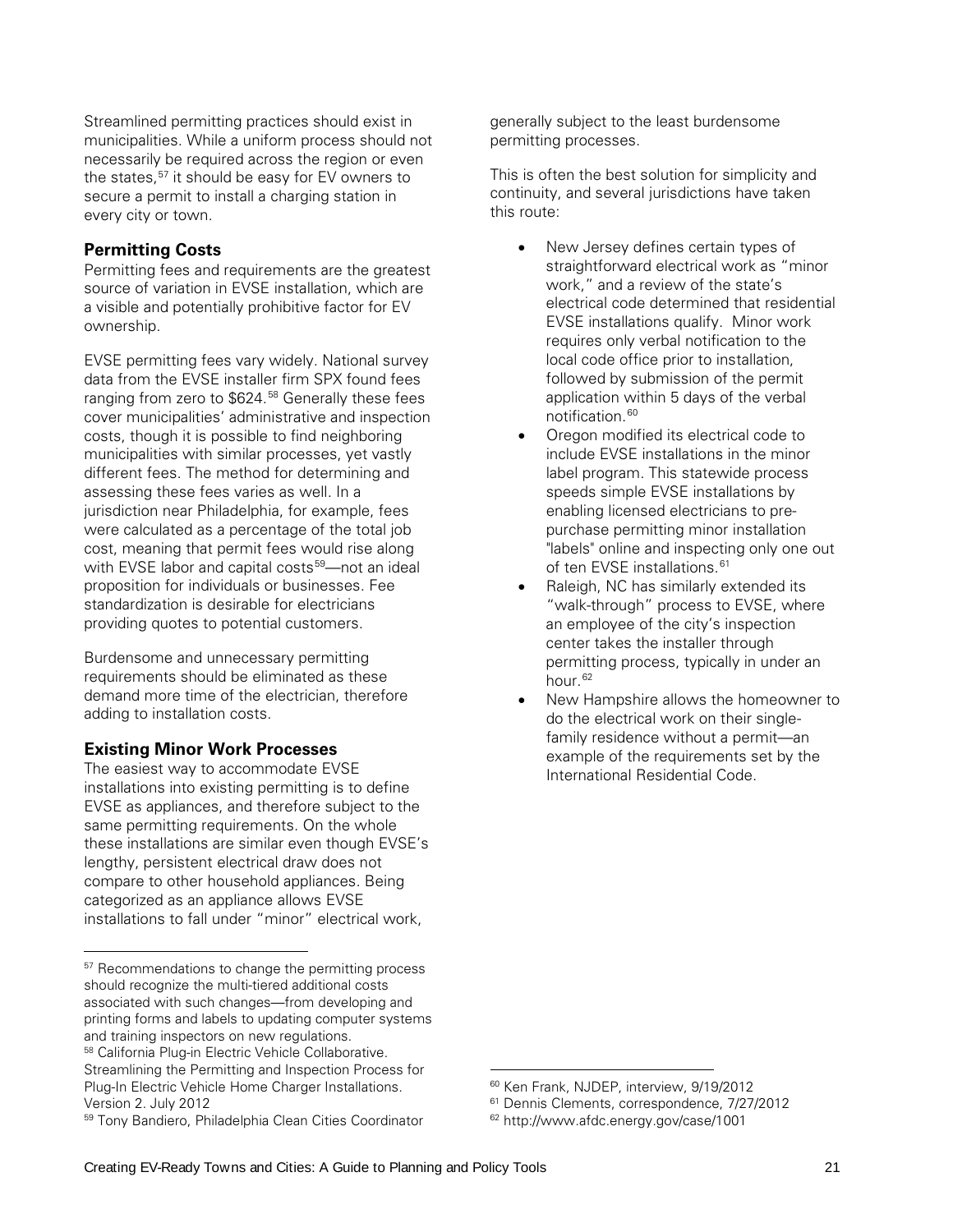### **Minor Label Programs: Oregon Case Study**

In 2008, Oregon's Building Code Division (BCD) adopted statewide permit and inspection protocols through a rule that establishes the types and number of permits and inspections required to install EVSE. One of the central aspects of Oregon's code change is the inclusion of EVSE in the state's minor label program. Oregon's statewide process speeds simple EVSE installations by enabling licensed electricians to pre-purchase permitting minor installation "labels" online and inspecting only one out of ten EVSE installations.

The electrical minor label program allows electrical contractors to use labels in lieu of individual permits for limited, simple installations, repair and maintenance. In examining EVSE, BCD determined that the installation of a simple 40 amp circuit in a residential setting could also fall into this same scope of minor label work. The program defines standard EVSE installations as those installations within sight of the electrical panel supplying the charging unit, have a branch circuit that does not exceed 40 amps/240 volts and are not located in a damp place.<sup>1</sup> Under this program, just one in 10 of the electrician's completed jobs is inspected by BCD. An additional benefit of the program addresses community around lack of control over residential installation by homeowners: only licensed professionals are permitted to purchase minor labels.

The inclusion of EVSE in the state's minor label program can be considered a best practice that reduces the cost to the state in terms of inspections and to the EV owner, making the installation of at-home charging infrastructure that much more accessible. Each minor label permit costs \$14, compared to permitting costs that still reach up to \$700 in some areas of the Los Angeles region. The Oregon code amendment emphasizes the potential for states or local jurisdictions to amend the code to create a more pro-EVSE regulatory environment.

<span id="page-29-3"></span><span id="page-29-2"></span><span id="page-29-1"></span><span id="page-29-0"></span>Sources: Dennis Clements, correspondence, 7/27/2012; [http://www.afdc.energy.gov/](http://www.afdc.energy.gov/case/1000?print) [case/1000?print](http://www.afdc.energy.gov/case/1000?print)

#### **Permitting Template**

Where the existing permitting procedures do not properly facilitate EVSE installations, municipalities can use a separate permit specific to EVSE. Having such a permit suggests a jurisdiction has researched the EVSE installation process in general. It should also be noted that in addition to the variance in application fees, the permitting form itself is the most apparent administrative difference between municipalities. Standardizing that form at the metro area, state or even regional level is one of the simplest ways to eliminate errors and confusion for filers, who may be homeowners or electricians who work across jurisdictional boundaries. The Alternative Fuels Data Center at the U.S. Department of Energy has created an EVSE-specific permitting template, and common adoption of it is a step in the right direction.<sup>[63](#page-29-0)</sup>

#### **Online Permitting**

Several municipalities utilize online permitting process, which require large initial investment, but generally provide shorter turnaround times and lower administrative costs than paper-based forms. Cities like Houston, San Francisco, and Los Angeles go even further, offering automatic or instantaneous permitting for standard EVSE installs.[64](#page-29-1) These online permits are often paired with rapid inspection-by guarantees, as discussed below. On the East Coast, a handful of Virginia jurisdictions have instituted online or same-day fax permitting procedures for EVSE.<sup>[65](#page-29-2)</sup> Cary, North Carolina has instituted an online permitting process specific to EVSE.<sup>[66](#page-29-3)</sup>

### **Installation**

The permitting discussion so far has focused on standard EVSE installations, but more complex installations are of course possible. The type of installation will impact the extent of the expedited

 <sup>63</sup> http://www.afdc.energy.gov/pdfs/EV\_charging\_ template.pdf

<sup>64</sup> http://www.afdc.energy.gov/case/1003

<sup>65</sup> http://www.virginiaev.org/?page\_id=17

<sup>66</sup> http://www.townofcary.org/Assets/Inspections+ \$!26+Permits+Department/Inspections+and+Permits+ Department+PDFs/Res+Electric+Vehicle+Guide+3- 12.pdf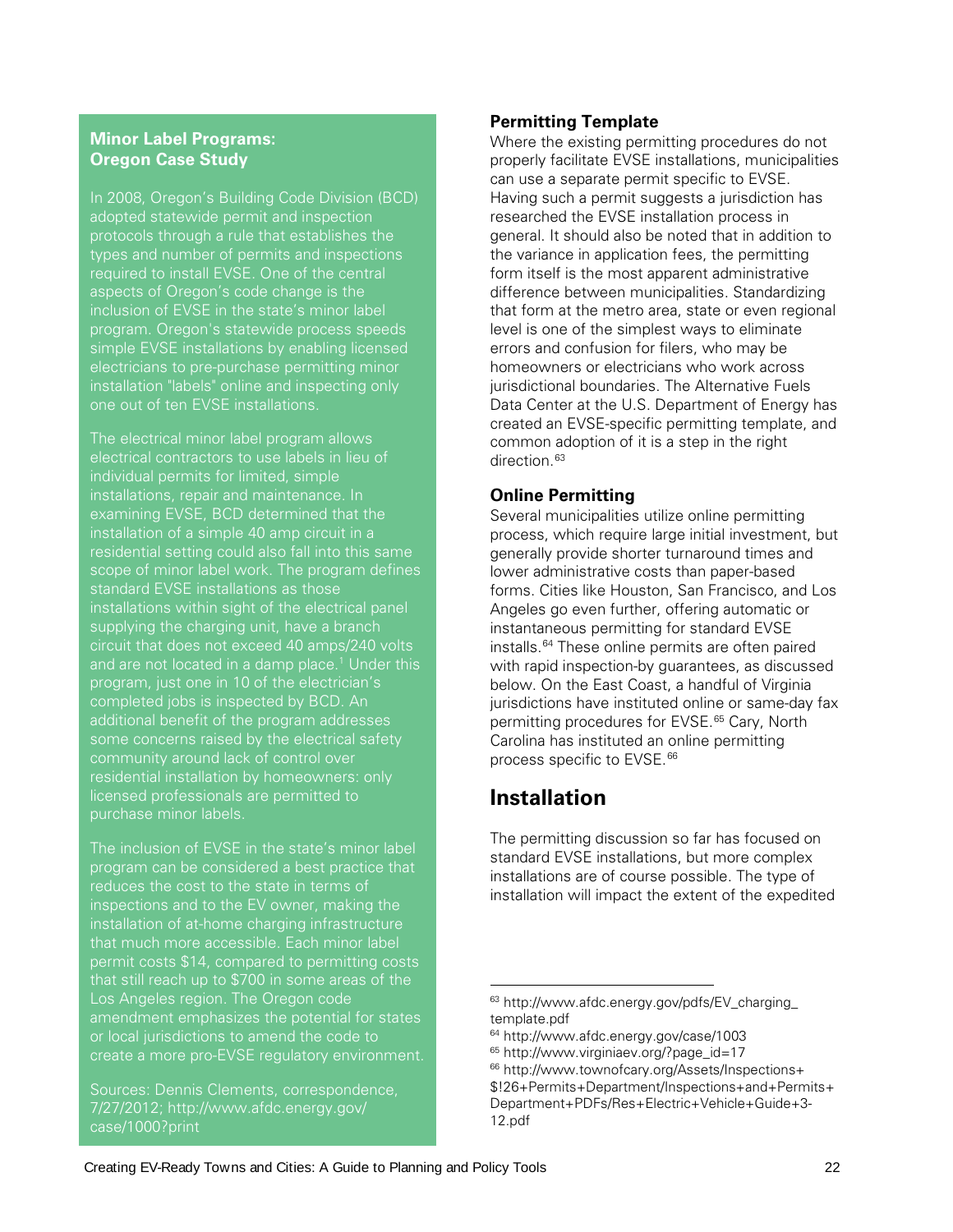permitting available, as well as the inspection required.<sup>[67](#page-30-0)</sup>

#### **Level 1**

The simplest installation scenario is connecting an EVSE to an existing 110/120 V outlet, for either Level 1 EVSE. In those cases it's likely no permitting is required, though municipalities often recommend filing a permit anyway.

### **Level 2**

Level 2 EVSE installations are generally more complex, especially in older building stock that demands upgraded circuitry and panels to support not only the 240V outlets required but also the "bandwidth" or local circuit capacity. Regardless of existing electrical capacity, level 2 chargers are stand-alone or wall-mounted appliances that must be hard-wired to the system. Although the device itself is no more complex than a household clothes dryer, the installation requires more expertise than plugging into a wall outlet.

### **DC Fast Charge**

Not yet in wide application, DC fast charging stations will likely continue to be installed in primarily commercial locations. By definition of the type of heavier power, dedicated panels and hardwired installation for a device that performs internal AC/DC current conversion, DC fast charging will likely not be a candidate for expedited permitting processes

### **Other Concerns**

At the time of EVSE installation, the home or building owner may want to set up additional capacity, either in the form of additional conduit or panels for future EVSE installation, or maybe more commonly, in the form of sub-, interval-, or smartmetering systems that enable the user to record power usage or set up. This installation, which may or may not be covered by the utility in a given jurisdiction, can cause the work to be considered major.

### <span id="page-30-2"></span><span id="page-30-1"></span>**Training Electricians**

<span id="page-30-3"></span>Though not generally part of the permitting process, it would be beneficial for electricians performing EVSE installations to be familiar with the hardware and aware of the unique electrical

load requirements of EVs when calculating electric panel capacity. It is also important to make sure electricians are aware of alternatives to eliminate having to make expensive panel upgrades and that they are not adding cost to customers by requiring such upgrades. This is especially important in the older building stock of the Northeast<sup>[68](#page-30-1)</sup>

Training as many electricians as possible in EVSE installations will benefit customers by providing more competition among licensed electricians experienced with EVSE; <sup>[69](#page-30-2)</sup> evidence has shown that OEM-approved installers can charge up to 75% more and may take longer to complete the installation than their independent competitors. [70](#page-30-3) Installer training can help to address basic how-to issues and to familiarize electricians with a variety of EVSE devices and best practices for different installation scenarios.

### **Inspection**

Inspection is the last step in the permitting process. Ensuring that any uncertainties or time requirements are minimized is an important part of expediting the permitting process, and several municipalities guarantee inspections within a certain timeframe, even on the same day.[71](#page-30-4) Los Angeles provides a 24-hour guarantee but allows usage of the EVSE prior to inspection.

The need for training and professional development has been identified as a key barrier to expedited inspection. Programs like Clean Cities' Electric Vehicle Infrastructure Training Program (EVITP) address other components of inspection, making sure the inspectors are familiar with EVSE equipment and requirements. EVITP facilitators have generally found that inspectors are well-informed, or at least know of an informed party to reach out to in case of any questions.

<span id="page-30-4"></span><span id="page-30-0"></span><sup>&</sup>lt;sup>67</sup> For more detail on installation scenarios, see the companion report: *Siting and Design Guidelines for Electric Vehicle Supply Equipment*.

 <sup>68</sup> Interview with Steve Russell, September 19 2012 <sup>69</sup> SPX, the installer for Chevy Volts for the EV Project, http://www.plugincars.com/wanted-fair-costs-homecharger-installations-106724.html

<sup>70</sup> From Steve Russell of MA DOER: Aerovironment, which provided EVSE in Massachusetts, recommended installers cost more and took months longer to install than community electricians.

<sup>71</sup> Under a pilot program for single-family residential EVSE; if permit is filed by 12:00 pm, Houston's Code Enforcement Group will complete an inspection that same day.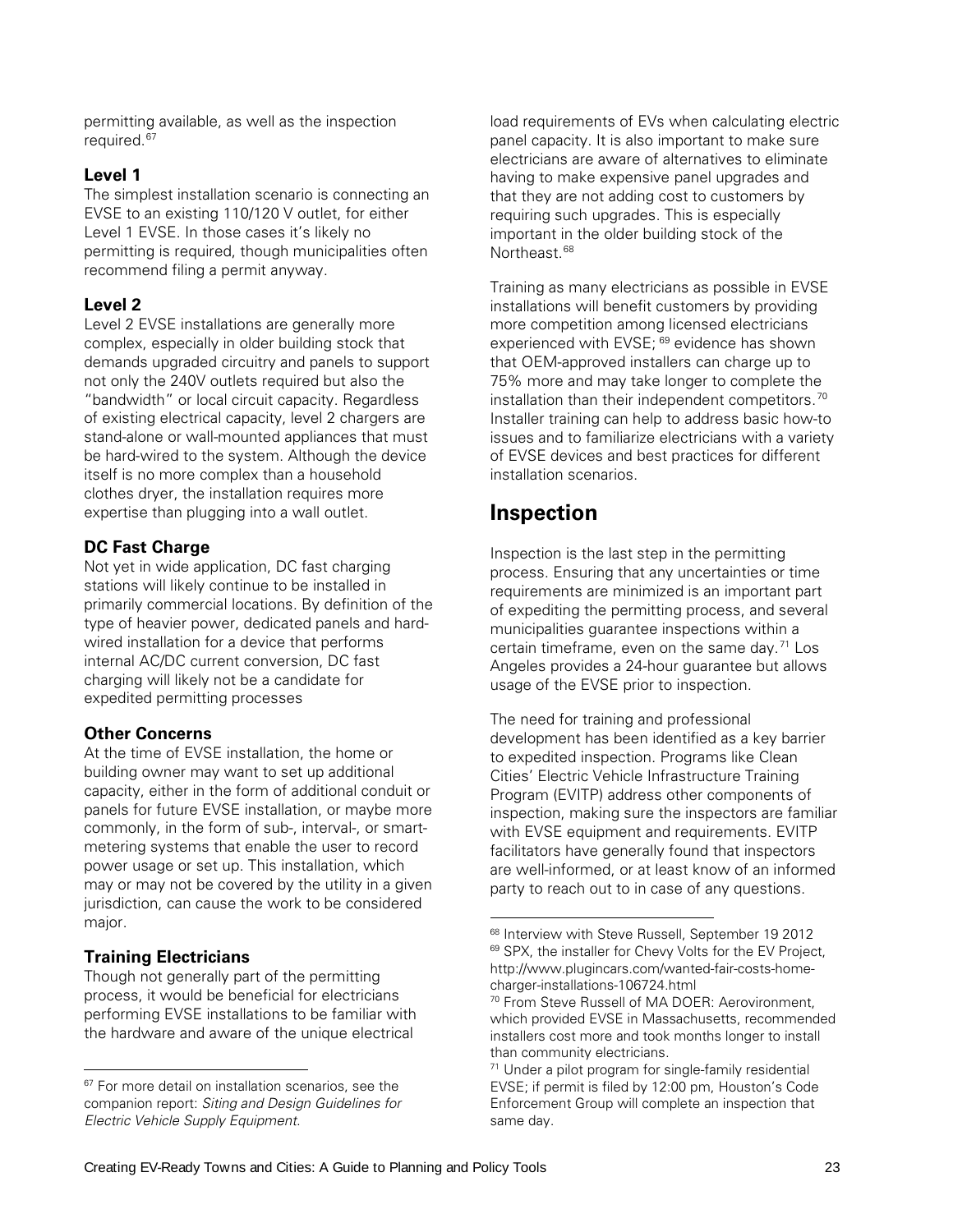Further, though permits and processes are local, inspectors often work for a number of municipalities, with third party inspection agencies such as Middle Department Inspection Agency, Inc. working across state lines.<sup>[72](#page-31-0)</sup> These inspectors have found that installation issues aren't unique to EVSE, and are the same as those of any other electrical appliance.<sup>[73](#page-31-1)</sup> An effort in Massachusetts has focused on inspector training and EVSEawareness, and the program has included traveling workshops with licensing departments around the state conducted through the state's Clean Cities Coalition and Department of Transportation.[74](#page-31-2) In Pennsylvania, private (or third party) inspection companies are actually required by law. In such a case, it would be beneficial to ensure that private firms and inspectors are included in any outreach.

### **Limitations**

The expedited permitting processes discussed in this section are only applicable to single family homes, or what is most often considered the "standard" installation. As the EV market matures and less optimal EVSE installation contexts are encountered, municipalities will have to develop and pilot permitting practices for multifamily buildings, office and commercial lots. Many of these contexts are similar to the standard installation, potentially requiring minimal service upgrades, and often in close proximity to electric panel.

Standardization of permitting in commercial fleet scenarios could have a large impact. A high degree of uncertainty exists for commercial fleet permitting, and it also relies heavily on grant funding. One fleet manager suggested EVSE installations at their facilities cost \$25,000 each. Any savings found in the installation process would allow funding for additional EVSE, and realization of the benefits from fleet conversions.

### **Utility Notification**

Due to electrical load concerns it is beneficial for utilities to be notified of EVSE installation. This notification can happen via dealerships, EV owners or state departments of motor vehicles. There is an advantage to notification occurring through the permitting process, as it does in Atlanta<sup>[75](#page-31-3)</sup>, so that permitting applications and installation specs can inform a utility of potential load requirements that can impact local transformers. A municipality, if necessary, would also have the ability to delay permitting approval until a utility is able to upgrade its infrastructure to handle the load.[76](#page-31-1)

<span id="page-31-3"></span><span id="page-31-0"></span> <sup>72</sup> http://mdia.us/

<span id="page-31-1"></span><sup>73</sup> John Murach, Director of Business Planning and Corporate Performance, Baltimore Gas & Electric, interview, 9/20/ 2012

<span id="page-31-2"></span><sup>74</sup> Steve Russell,Massachusetts Department of Environmental Resources and Clean Cities Coordinator interview, 9/19/2012

 <sup>75</sup> http://www.atlantaga.gov/modules/showdocument. aspx?documentid=538

<sup>76</sup> Some stakeholders believe that this needs to be done earlier .Once a permit is filed, the car has already been bought, and the EV owner may have already started using level 1charging at home. Having the dealership or DMV notify utilities would give the utilities more time to make any needed upgrades..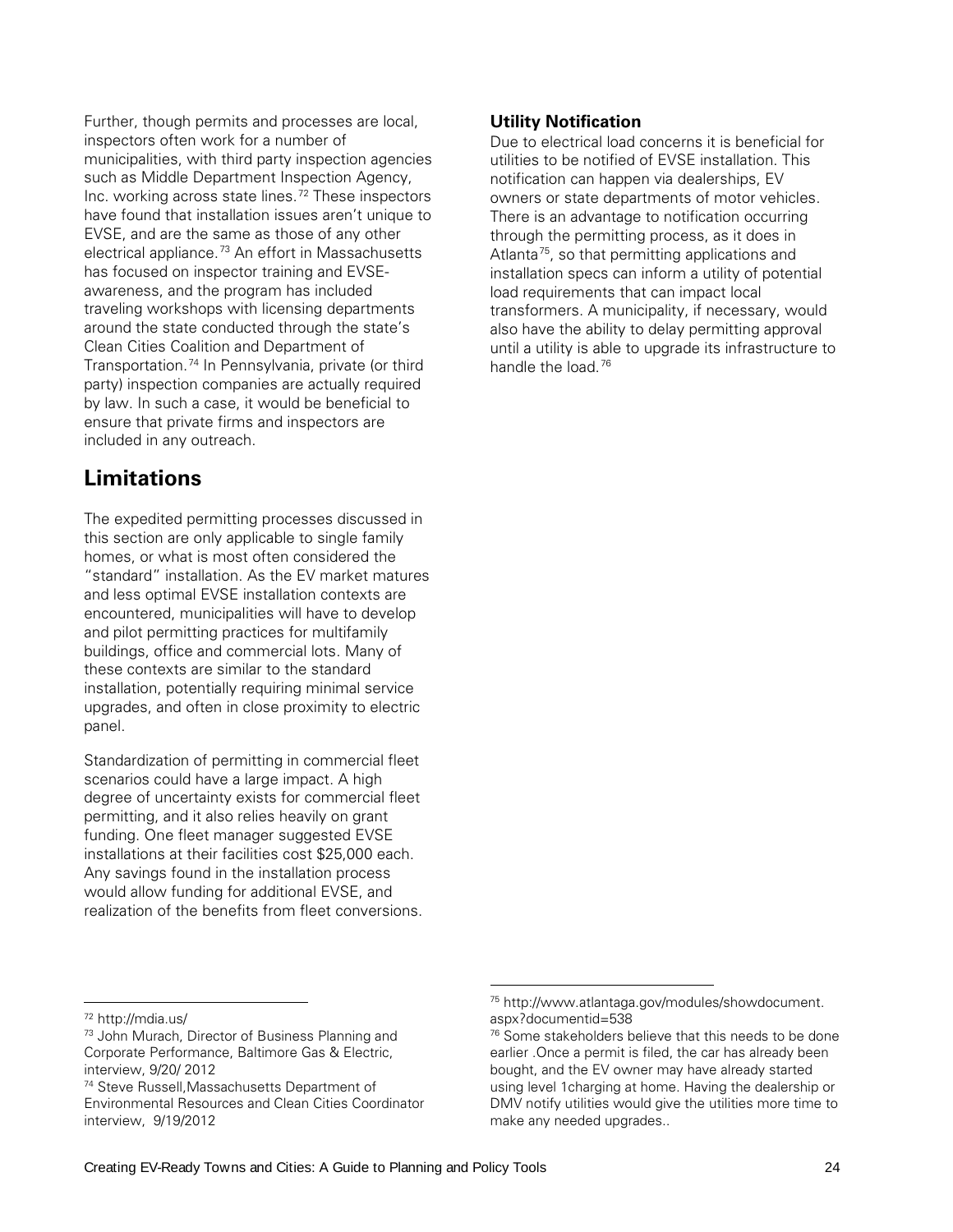# <span id="page-32-0"></span>**TOOL 5: PARTNERSHIPS AND PROCUREMENT**

Successful local plans for EVSE rollout have been multi-faceted in scope; in order to achieve statewide and local impacts, it is useful for EV proponents in government and the private sector to have a forum for cooperation that can react to specific state and local conditions. According to one NGO stakeholder, Albert Dahlberg, Founder of Project Get Ready Rhode Island, EV infrastructure deployment will require the coordinated support of at least two of the following: public sector leadership; utility leadership; nonprofit leadership. The authority to regulate or enforce different aspects of EVreadiness and EVSE deployment will lie within different state and local agencies, in a combination of actors that will differ from state to state. For example, while NYSERDA leads EV activities in New York, the Department of Commerce leads EV planning in Washington State. In both cases, permitting, codes and zoning all reside under the purview of other departments, and at different levels of government. Thus the reduction of barriers to EVSE deployment will come from collaborative efforts, such as those through large-scale and multi-agency coalitions and working groups, but also public-private partnerships and utility participation, all of which have recently contributed to a broad-based understanding of intersections among local and regional goals in model jurisdictions.

<span id="page-32-3"></span><span id="page-32-2"></span><span id="page-32-1"></span>The role of the private sector can be just as important in preparing the region for comprehensive EVSE deployment. Federal and state funding can be allocated to private infrastructure developers (ECOtality's EV Project, for example) to gather data, test business models and pilot high-visibility EV charging. Additionally, as discussed below, the process of vetting vehicles and technology products for procurement by state and local fleets and infrastructure projects is another form of partnership that will accelerate the public sector's ability to act as an early adopter of EVs.

### **Public-Private Partnerships**

Due to the decentralized nature of EVSE deployment, it is critical to note that the expansion of a network of EV charging infrastructure will be heavily dependent on partnerships of all kinds. These include traditional public-private partnerships between government agencies and private businesses, as well as partnerships with employers, multi-dwelling unit residential landlords, homeowners' associations. These partnerships will need to occur at multiple jurisdictional scales. Planning for the region will include collaboration around both site-by-site installations and among organizations and agencies that can help to bridge boundaries.

An established best practice, whether through legislative act or other means of coordination is the creation of a working group or council responsible for the analysis of EV and EVSE feasibility, costs and public benefits.<sup>[77](#page-32-1)</sup>

The Maryland Electric Vehicle Infrastructure Council promotes the use of EVs in the state. It is staffed by the Maryland State Department of Transportation (MDOT), with support from the Maryland Energy Administration and the Maryland Public Service Commission, and is composed of members representing other state agencies, the state legislature, Governor appointees, public and private utilities, professional associations and industry.[78](#page-32-2) Maryland's EV Council was enacted through state legislation, and its responsibilities include: development of a statewide action plan; assistance in developing and coordinating statewide standards for permitting and installation of EVSE; recommendation of a statewide infrastructure plan and incentives; and development of targeted fleet policies. [79](#page-32-3) Creation

78

 <sup>77</sup> See EVSE Codes for the Built Environment Document for more details.

http://www.mdot.maryland.gov/Office%20of%20Planni ng%20and%20Capital%20Programming/Electric\_Vehicl e/Documents/EVC\_Fac\_Sheet\_Final.pdf <sup>79</sup> "Maryland Electric Vehicle Infrastructure Council" (SB176/HB167, 2011 Session)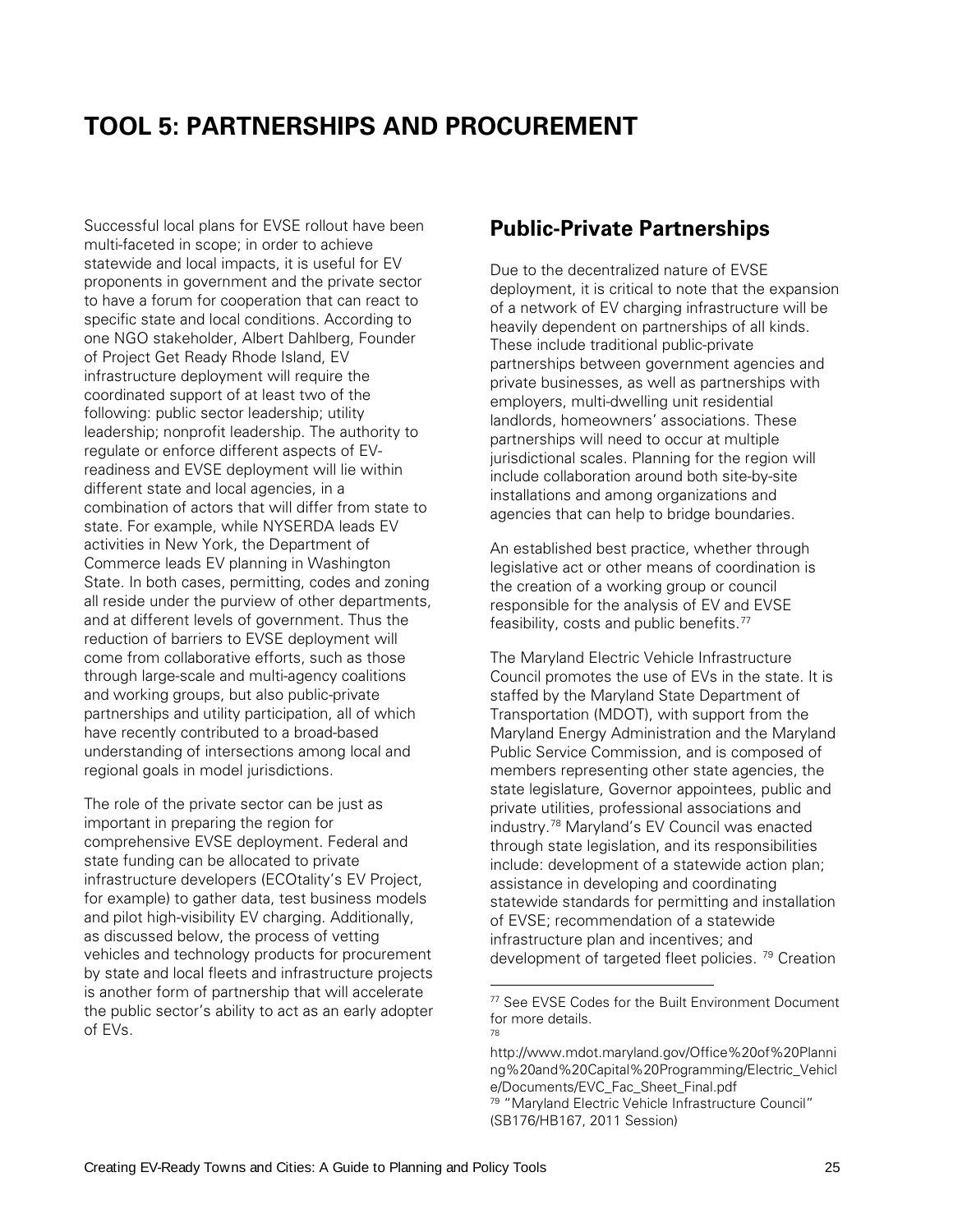of state-level, interagency and cooperative working groups, like Maryland's EVIC, requires enabling or charter legislation for effective establishment.[80](#page-33-0)

Another approach to generating regional participation is illustrated by Washington State's legislation requiring that the local regional planning organization, the Puget Sound Regional Council (PSRC) seek federal or private funding in order to plan for EV infrastructure deployment, with priority given to projects that include development of model ordinances and local government guidance.<sup>[81](#page-33-1)</sup>

In London, UK, the transportation planning agency Transport for London (TfL) is leading a consortium of public and private partners involved in a "Plugged-In Places" Initiative (PIP). The city agency-led consortium was awarded approximately \$15 million to support EVSE deployment throughout the city, a portion of which is used to provide matching funds for publicly-accessible charging stations.<sup>[82](#page-33-2)</sup>

### **Regional Planning: Metropolitan Planning Organizations and Councils of Government**

MPOs and Councils of Government have also taken coordinating and leadership roles within the TCI region. Larry McAuliffe, Sustainability Manager at the New York Metropolitan Transportation Council (NYMTC) notes that such regional planning organizations are often working to coordinate activities of agencies and authorities that are already quite strong on their own, and many of which are already cooperating.<sup>[83](#page-33-3)</sup>

There are often funding opportunities available to MPOs for transportation planning and compliance with GHG goals. However, the funding available to such organizations may come with specific directives, and often MPOs are unable to pursue

programming that does not contribute to an environmental bottom line.

Both MPOs and COGs collect and disseminate information with members. This role makes regional planning organizations an ideal place for developing partnerships across different levels of government, connecting with the needs of municipalities—another key need identified by jurisdictions. For example, the DC area Metropolitan Washington Council of Governments (MWCOG) formed a working group around EVs in order to meet the needs of early-acting member groups. Fairfax County, Virginia, was one local government that had begun to plan for EVreadiness, but wanted to ensure that they were not out of step with other actors in the region, and sought guidance from the COG.<sup>[84](#page-33-3)</sup>

This level of organization represents an important outreach opportunity across the region. According to MWCOG's Environmental Resources Director Joan Rohlfs, "You can't view a local government as a single actor. That's a mistake. We deal with a number of different committees and professionals who work with any given place. [There are] always people to connect with on EVs in municipalities… the transportation director [may be] interested, even if the county administrator is not."

<span id="page-33-0"></span> <sup>80</sup> [http://www.mdot.maryland.gov/Office%20of%20](http://www.mdot.maryland.gov/Office%20of%20Planning%20and%20Capital%20Programming/Electric_Vehicle/Documents/Senate_Bill_176.pdf) [Planning%20and%20Capital%20Programming/Electric\\_](http://www.mdot.maryland.gov/Office%20of%20Planning%20and%20Capital%20Programming/Electric_Vehicle/Documents/Senate_Bill_176.pdf)

[Vehicle/Documents/Senate\\_Bill\\_176.pdf](http://www.mdot.maryland.gov/Office%20of%20Planning%20and%20Capital%20Programming/Electric_Vehicle/Documents/Senate_Bill_176.pdf)

<span id="page-33-1"></span><sup>81</sup> RCW 47.80.090; HB 1481 (2009)

<span id="page-33-2"></span><sup>82</sup> https://www.sourcelondon.net/; Omoniyi Giwa, Senior Borough Programme Officer, Transport for London, interview, 9/12/12

<span id="page-33-3"></span><sup>83</sup> Larry McAuliffe, Sustainability Manager, NYMTC. Interview, 9/17/2012

<sup>84</sup> Joan Rohlfs, Environmental Resources Program Director, MWCOG. 9/18/2012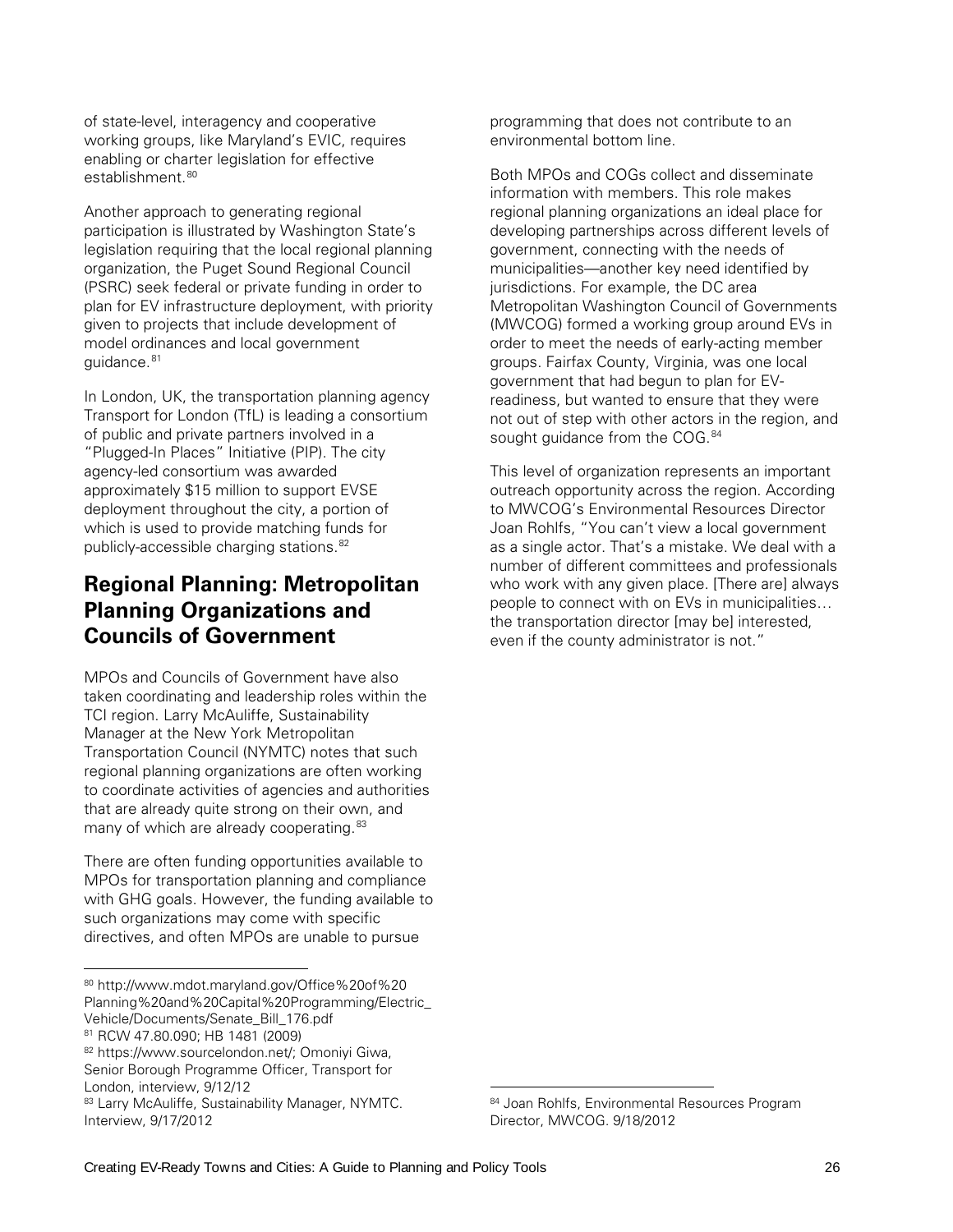### **EV Working Groups in the TCI Region and Beyond**

**Connecticut:** Similar to Maryland, former Governor M. Jodi Rell mandated the formation of the Connecticut Electric Vehicle Infrastructure Council to produce a report of recommendations per Executive Order 34. Senate Bill 1168, which includes several recommendations for enabling and incentivizing EV adoption, was the result of the Council's report, though is yet to be voted on.

#### **Rhode Island**

At a smaller scale, Project Get Ready Rhode Island has led EV-ready planning efforts in the state by utilizing its role in the nonprofit sector to coordinate interested parties in government and to push forward a relationship with National Grid,

#### **Vancouver**

The BC Electric Vehicle Working Group united interests and expertise from local and provincial government, utilities and energy resources and academia around creating a comprehensive EVready and infrastructure deployment strategy. The BC EV Working Group was comprised of 10- 12 carefully selected institutional members, representing different levels and agencies within the provincial and city governments, NGOs, the electrical utility and academia. In its bimonthly meetings, the working group sought to understand the large scale questions in the context of what small steps could be taken forward.

#### **London**

In London, what is effectively a governmentgovernment partnership employs heavy lifting at the city level, allowing for system-wide consistency in the Transport for London Source Network as well as freedom among local borough governments in the implementation and management of EVSE.

<span id="page-34-0"></span>Sources: Sierra Club, "Electric Vehicles – Proposed and Passed Legislation & Programs" August 2012; Albert Dahlberg, Director, Project Get Ready Rhode Island. Interview, 9/19/2012; Malcolm Shield, 7/18/2012; Omoniyi Giwa, Senior Borough Programme Officer, Transport for London, interview, 9/12/12

### **Utility Participation and Local Leadership**

Local utility companies can play an important role. In an example from outside the TCI region, Southern California Edison's (SCE) approach to EV-readiness is intensive, and demonstrates potential for utility participation in other localities. The utility, serving much of the Los Angeles' mega-region, recognizes the necessity for proactive approaches to increased EV ownership and the expansion of fast charging facilities.

Some of SCE's concerns include homeowners purchasing and self-installing EVSE from retailers like Home Depot, and the reality that EV early adopters are likely heavy electricity users. SCE also recognizes the contexts specific to their service area, including the need to upgrade EV charging facilities constructed in the previous century, as well as climate and building stock variation. The energy supply for many area homes may only be 40 amps—insufficient for level 2 EVSE.

SCE's mission is to provide safe and reliable electrical service, and this mission drives SCE's involvement in the EV infrastructure space. Uniform messaging on EVs and EVSE is a primary goal; as such SCE has developed outreach programs and pursued comprehensive stakeholder outreach to achieve it.

SCE actively monitors EVSE deployment through several partnerships: with auto manufacturers and dealers to obtain data on electric vehicle orders, with EVSE service providers who sell or lease charging stations, and via municipalities' notification systems indicating EVSE installation permits or electrical service upgrades. The utility itself scrutinizes spikes in energy use, and encourages owner-notification with special EV rates on time-of-use meters.<sup>[85](#page-34-0)</sup>

Finally, SCE leads and partners in energy-related research, most recently with UCLA and UCSB. SCE also aids in the dissemination of reports through transportation and regional planning organizations.

<sup>85</sup> Beth Neaman, Southern California Edison. Interview 8/2/2012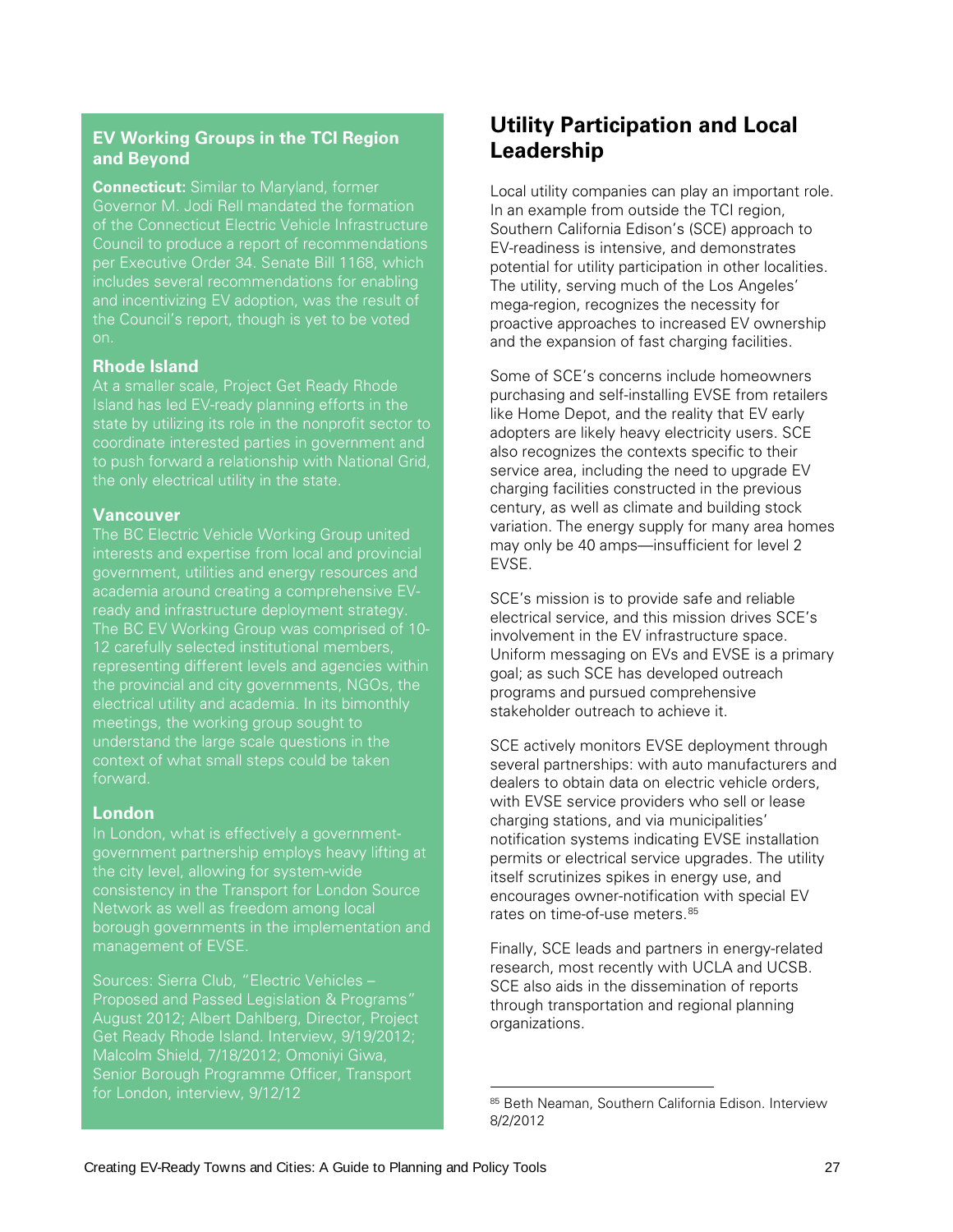### **Procurement Policies Link Government Fleets to Private Innovation, Public Benefit**

Procurement policies can be utilized either to require that government 1) purchase a certain percentage of EVs (or EV-related services) or 2) consider such a purchase as a part of any procurement process.<sup>[86](#page-35-0)</sup> At minimum, states should encourage state and local governments to adopt LEVs by including EV models and EVSE products on state purchasing lists.<sup>[87](#page-35-1)</sup> Government fleets have been recognized as trendsetters in the EV market, and jurisdictions interested in promoting EV-readiness should consider incorporating EVs and PHEVs into local and state fleets whenever possible. Several states and local jurisdictions have taken steps to require that public sector fleets meet certain environmental standards. Procurement policy is an area where the federal government can also play a role; many local government fleets purchase vehicles from the General Services Administration schedules.

### **Alternative Fuel and Advanced Vehicle Acquisition Requirements**

In Delaware and Vermont, all new light-duty vehicles that state agencies, departments and offices purchase must be hybrid electric, alternative fuel, fuel-efficient or low emission vehicles, unless such a purchase compromises health, safety, or law enforcement needs. Additionally, the state must develop procedures for diesel fleet vehicles to use biodiesel fuel blends of the highest percent content that is practical. (Reference Executive Order 18, 2010)<sup>[88](#page-35-2)</sup>

In Vermont, the Department of Buildings and General Services are required to consider AFVs when purchasing vehicles for state use, as per Vermont Statutes Title 29.[89](#page-35-3)

### **Public-Private Partnerships**

Many EV-ready municipalities have begun partnering with industry to develop and vet new design ideas and models for future government procurement. Such partnerships can involve product design and procurement as well as services, and can be a part of innovative strategies or fit within existing RFP or bidding process.

### **Innovative Partnerships Programs Channel Funding**

Oregon demonstrates policy and practice integration across state and local levels. Oregon DOT and the State's Office of Innovative Partnerships and Alternative Funding have worked with industry and government partners on EV projects and pilots, including ECOtality's EV Project, the facilitation of the West Coast Green Highway and administering a Tiger II EV infrastructure grant.

In September 2010, the Oregon Department of Transportation (ODOT) received \$700,000 in federal stimulus funding to install up to eight fast charging stations in southern Oregon. In October of the same year, ODOT was awarded an additional \$2 million from the TIGER II program in order to enable the state to build necessary infrastructure to support and expand the range of existing EVs.<sup>[90](#page-35-1)</sup> The stations "will be placed no more than 50 miles apart on highways outside of metro areas to create a continuous network."<sup>[91](#page-35-3)</sup>

# **Limitations**

### **Short-Staffed Planning Organizations**

An important but overlooked limitation on the regional planning process is the difficulty of ensuring staff time sufficient to cover initiatives and program development. The Metropolitan Washington Council of Governments has, at the height of the activity of its EV Infrastructure Planning Work Group, been able to devote a significant number of staff hours among five staff members to developing the research, recommendations and data required to put forth a draft plan. Because of the structure of the

<span id="page-35-0"></span><sup>86</sup> Often such policies focus on low or zero emission vehicles, including EVs.

<span id="page-35-1"></span><sup>87</sup> Albert Dahlberg; Ken Frank NJDOT. Interview 9/19/2012

<span id="page-35-2"></span><sup>88</sup> http://www.afdc.energy.gov/laws/law/DE/8665 <sup>89</sup> 29 VSA 903 (g)

<span id="page-35-3"></span>http://www.leg.state.vt.us/statutes/chapters.cfm?Title= 29

 <sup>90</sup> Washington State was awarded a similar grant of more than \$1.3 million:

<http://westcoastgreenhighway.com/projects.htm> 91 Press Release, US Department of Transportation, Office of Public Affairs. April 8, 2011. <http://www.fhwa.dot.gov/pressroom/fhwa1114.htm>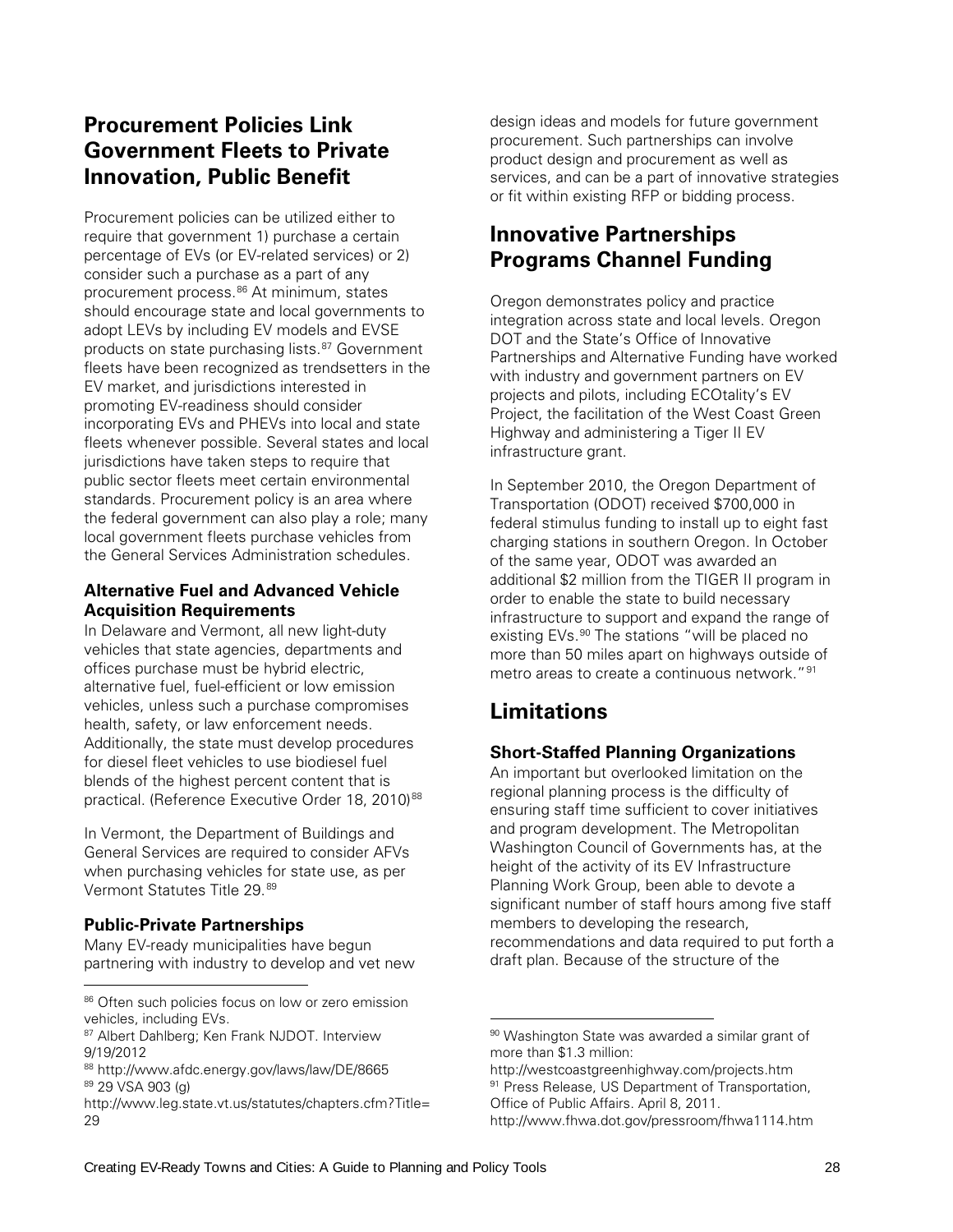organization, funding for this preliminary research project was possible through COG membership.<sup>[92](#page-36-0)</sup>

#### **Limitations to Procurement**

Even areas that require statewide compliance with AFV acquisition requirements may face issues at the local level. Local governments may need additional support in gathering data, reviewing vehicle model or product choices, and finding staff time to vet vehicles or charging stations. These are all challenges that can impede local decision-making and timelines.

To aid local jurisdictions in the procurement process, states can:

- Provide a model RFP
- Develop a vehicle model list
- Negotiate a master price agreement

Of course, funding represents a significant hurdle to every local government. Ensuring that the types of programs described in this section continue to expand to new jurisdictions is an issue of available grant or subsidy funding. To paraphrase frequent responses from public sector stakeholders during the research process: we would do it if we had the money.

In addition to administrative and funding limitations, the growing EV market may simply not be growing fast enough, particularly in the fleet sector. It may not be possible at present for localities to convert to EVs if there is not an appropriate vehicle model available.

However, these limitations to procurement may find at least a partial solution in public-private and business-to-business partnerships and agreements that can help local jurisdictions connect to existing and developing EV sector resources.

<span id="page-36-0"></span><sup>92</sup> Joan Rohlfs, Environmental Resources Program Director, MWCOG. 9/18/2012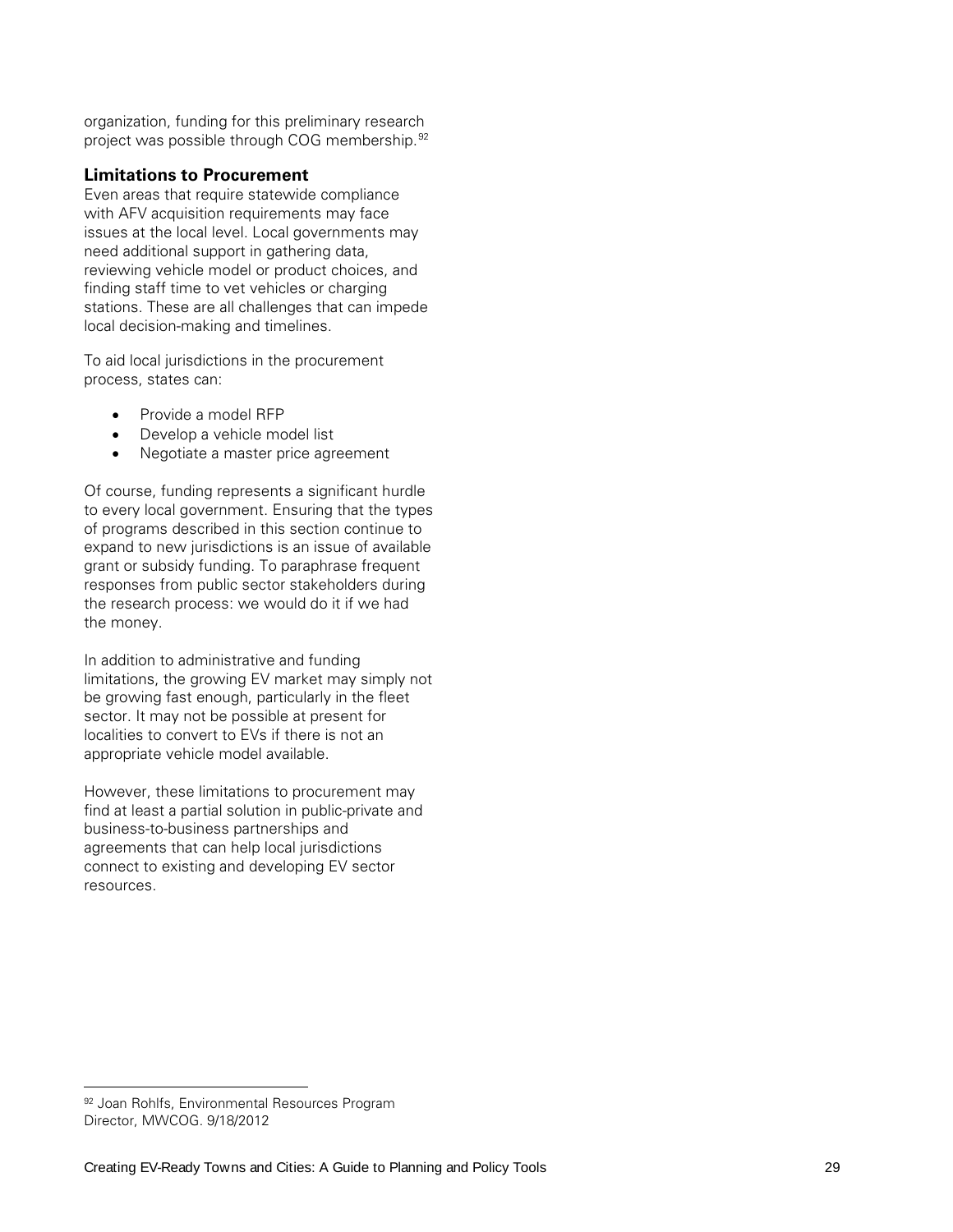# <span id="page-37-0"></span>**SUMMARY**

The document has highlighted important opportunities and challenges associated with five planning and policy tools for regulating and administering EVSE deployment and installation in local jurisdictions. As described in key examples, EV deployment can be encouraged through zoning, codes, parking or permitting, and each policy tool has its own set of opportunities and limitations. The use of these policy and planning tools lays the groundwork for the deployment of EVSE.

### **Key Findings**

### **Zoning**

Defining EVSE as an allowable use in a municipality's zoning districts is a good first step for EV-readiness. Cities and towns in the TCI region are beginning to use zoning ordinances to ensure that EVSE is defined as an allowable in residential and commercial zoning districts.

The use of the zoning tool to establish EVreadiness has inherent limitations because it has not yet been widely tested as a practice. For example, zoning could also be appropriate and useful when development standards are needed to shape the scope and qualities of future EVSE deployment, by requiring those characteristics in future development. However, zoning text amendments of this type of zoning from the U.S. are few. Furthermore, zoning has not yet been tested in its ability to incentivize EVSE deployment, such as through developer incentives.

### **Parking**

As with zoning, regulating EVSE through parking ordinances can set requirements for the number of parking spaces provided by new construction. Parking ordinances also have an enforcement component that can be used to restrict designated EVSE charging spaces in lots, garages or on the street. Parking regulations can be implemented by localities or by states, like Hawaii's requirement to include at least 1 EVSE charging space per 100 in every newly constructed lot or garage throughout the state. Parking ordinances apply to publiclyaccessible EVSE, including on-street and municipal lots and garages, and is therefore an important part of infrastructure development and management. Finally, parking management is a potentially fruitful area for public-private partnerships, and in this context it will be important for localities to work with private parking management firms to ensure regulations are amenable. In public and private scenarios, determining how enforcement (e.g. towing or ticketing) will occur will be an ongoing issue, one that TCI region municipalities have the opportunity to help creatively solve.

### **Codes**

Building and electrical codes ensure that EVSE installations are safe, and can be used to specify the scope of EVSE-ready construction. Changes to the building and electrical codes are not necessary from a safety standpoint, but codes can help make places EV-ready. Local jurisdictions may need to adapt state and local codes in order to meet certain requirements, such as emissions reduction goals. This is an ideal opportunity to incorporate EVSE in new construction. As a result, code changes will require buy-in from the development community, but precedents from cities like Vancouver indicate that costs will not increase dramatically.

Municipalities adopt or amend a state code benefit from a highly flexible code that provides different standards for different situations. In general, building and electrical codes present different EV-ready opportunities.

### **Permitting**

For permitting, the goal is streamlining the administrative process so that it is uncomplicated, fast and affordable**.** Updating and streamlining permitting to should first reduce and standardize fees to the consumer. In the TCI region, several municipalities have found their existing permitting sufficient through defining EVSE installations as "minor" work. Most permitting expediting efforts have focused on a "standard" single-family home installation, but future efforts should seek to facilitate more complex installations and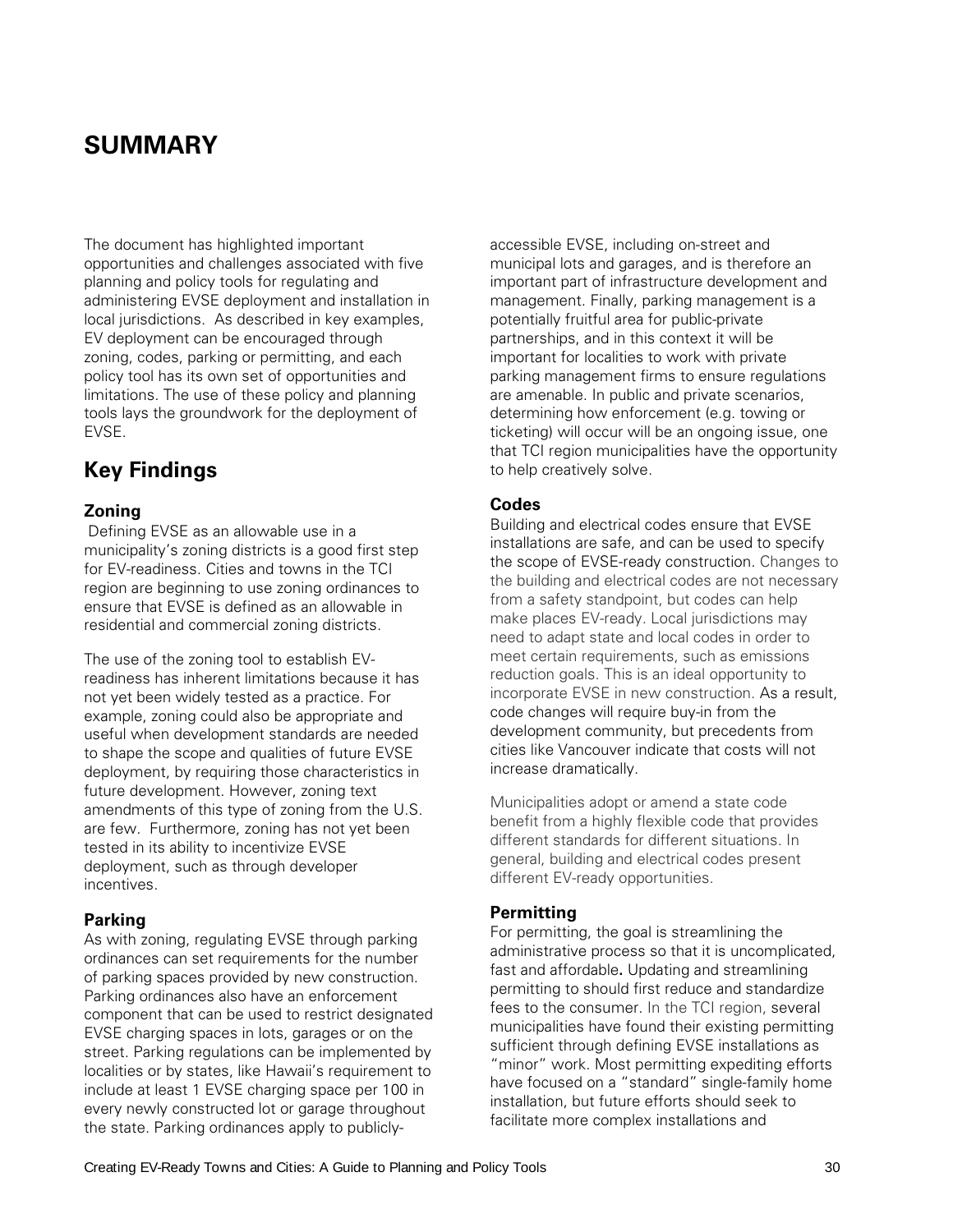installations in multifamily and commercial settings. Finally, while the primary inspection authority is provided by city and state offices, third party inspection firms offer opportunities for partnership and inspector training throughout the TCI region.

#### **Partnership and Procurement**

Diverse partnerships in EV-readiness planning strengthen the EV planning process. Developing expertise and disseminating information is necessary for new technologies to catch on. This shift is often best accomplished by working with organizations dedicated to EVs. In the TCI region, the Northeast EV Network is in a unique position to guide future partnerships at the regional scale, while municipalities will take the lead in generating local interest; both will likely work closely with the EV industry. Indeed, creative business partnerships may be crucial to the future of EVSE deployment. Many businesses will be attracted by branding opportunities. Nurturing business partnerships may reveal new business models that promote EVs and benefit the business community, and private sector innovation will continue to shape the EV market. Finally, the public sector can take an active role and encourage partnership and private business development through procurement policies that include EVs and EVSE charging stations and support services.

### **Policy and Planning Tools in Summary**

The tools that have been included in this document represent only a starting point in an evolving area for public policy, planning and administration. The matrix on the following page summarizes each of these tools and their respective abilities to influence or regulate EV adoption and EVSE deployment. The relative ability of a tool to achieve local EV-readiness has much to do with where the tool is implemented, such as at the local or state level. A tool's potential is measured based on how adept it is at allowing, incentivizing or requiring EVSE in various contexts and installation scenarios. The best of contexts are highlighted for each tool, and the summary matrix focuses on macro issues such as deployment of EVSE in the public or private realm, its ability to include provisions for EVSE in new or existing development or deploy EVSE across different land use categories, or ensure EVSE

deployment in some of the more challenging installation contexts like multi-family dwellings.

Another category of "impacts" are those that relate to policy. Jurisdictions planning for EVSE should consider using the tools most appropriate for achieving local goals. Examples of policy impacts include: incentivizing EV ownership, reducing GHG emissions, improving public safety or health, regulating EVSE in the public realm or improving accessibility, among others.

The last three summary categories address implementation, likely partnerships and agency actors, and suggest potential opportunities in these areas for each tool.

**Implementation** summarizes relationships, required processes and strategies behind implementing EV-ready planning using each tool.

**Agency Oversight** suggests likely municipal or state agencies and offices that would have responsibility for EV-ready planning using each tool.

**Partnership Opportunity** describes for each tool the type of public/private or public/public partnerships that have been shown to advance EV-readiness.

Finally, the matrix suggests case studies that were sources for the material in this guide, as well as places that readers should look to for further EV-ready planning precedents.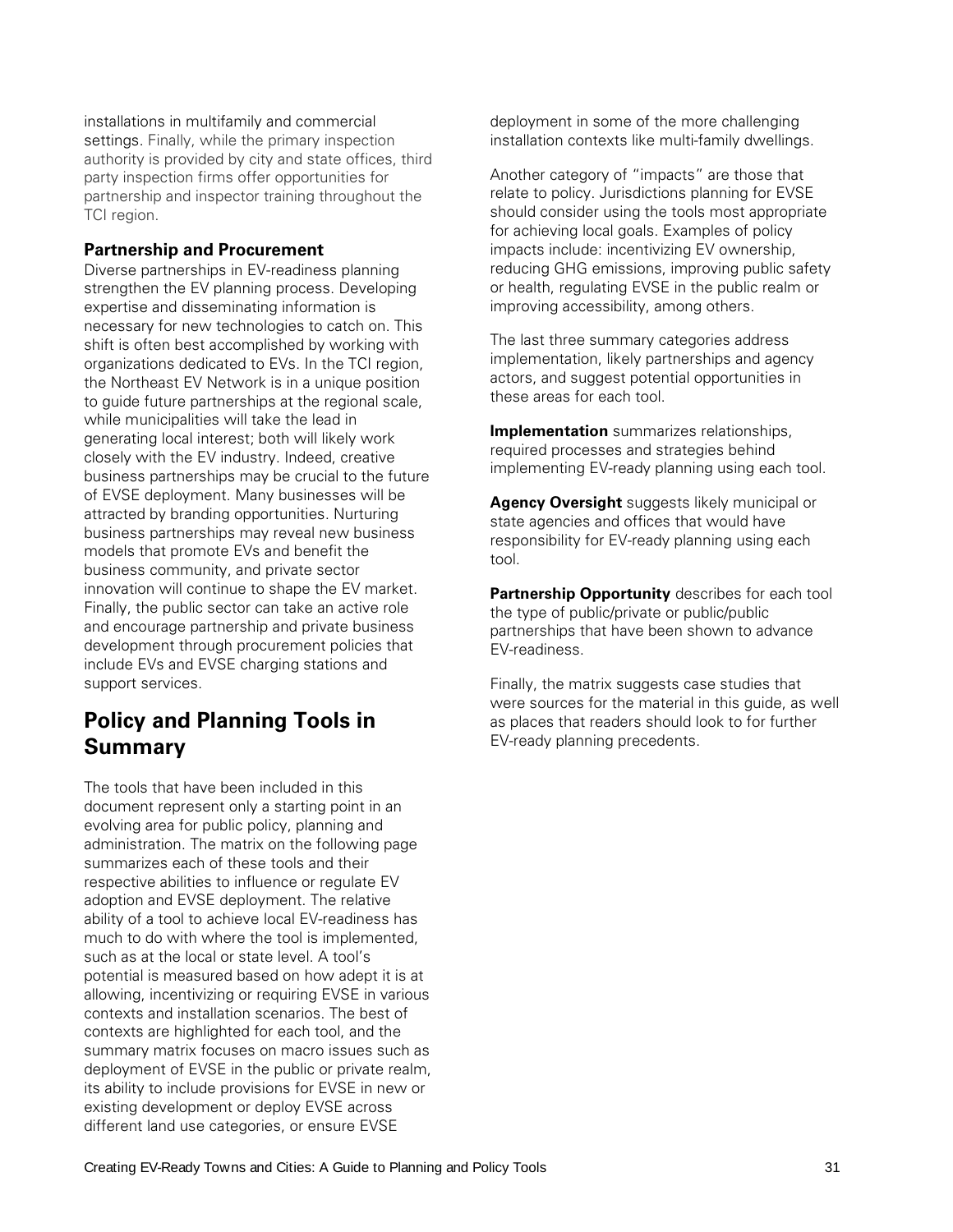### **EVSE Planning and Policy Tools Summary**

| CRITERIA                                                 | <b>ZONING</b>                                                                                                                | <b>PARKING</b>                                                                                                                                             | <b>CODES</b>                                                                                                                                                        | <b>PERMITTING</b>                                                                                                                            |
|----------------------------------------------------------|------------------------------------------------------------------------------------------------------------------------------|------------------------------------------------------------------------------------------------------------------------------------------------------------|---------------------------------------------------------------------------------------------------------------------------------------------------------------------|----------------------------------------------------------------------------------------------------------------------------------------------|
| <b>JURISDICTIONAL SCALE</b>                              |                                                                                                                              |                                                                                                                                                            |                                                                                                                                                                     |                                                                                                                                              |
| Municipal                                                |                                                                                                                              |                                                                                                                                                            | O                                                                                                                                                                   |                                                                                                                                              |
| State                                                    | $\circ$                                                                                                                      |                                                                                                                                                            |                                                                                                                                                                     |                                                                                                                                              |
|                                                          |                                                                                                                              |                                                                                                                                                            |                                                                                                                                                                     |                                                                                                                                              |
| <b>TOOL POTENTIAL</b>                                    |                                                                                                                              |                                                                                                                                                            |                                                                                                                                                                     |                                                                                                                                              |
|                                                          | O                                                                                                                            |                                                                                                                                                            |                                                                                                                                                                     |                                                                                                                                              |
| Allow                                                    |                                                                                                                              |                                                                                                                                                            |                                                                                                                                                                     |                                                                                                                                              |
| Incentivize                                              |                                                                                                                              |                                                                                                                                                            |                                                                                                                                                                     |                                                                                                                                              |
| Require                                                  |                                                                                                                              |                                                                                                                                                            |                                                                                                                                                                     |                                                                                                                                              |
| <b>EVSE CONTEXTS</b>                                     |                                                                                                                              |                                                                                                                                                            |                                                                                                                                                                     |                                                                                                                                              |
|                                                          |                                                                                                                              |                                                                                                                                                            |                                                                                                                                                                     |                                                                                                                                              |
| <b>Public Realm</b>                                      |                                                                                                                              |                                                                                                                                                            |                                                                                                                                                                     |                                                                                                                                              |
| Private Development                                      |                                                                                                                              |                                                                                                                                                            |                                                                                                                                                                     |                                                                                                                                              |
| New Development                                          |                                                                                                                              |                                                                                                                                                            |                                                                                                                                                                     |                                                                                                                                              |
| <b>Existing Development</b>                              | $\circ$                                                                                                                      |                                                                                                                                                            |                                                                                                                                                                     |                                                                                                                                              |
| Land Use                                                 | Residential<br>Industrial<br>Commercial                                                                                      | - Parking<br>- Transportation<br>Commercial                                                                                                                | - Residential<br>- Industrial<br>- Commercial<br>- Parking<br>- Transportation                                                                                      | All But Publicly-Owned                                                                                                                       |
| <b>Key Installation Scenarios</b>                        | Multi-Family<br>Retail<br>- Fleets                                                                                           | - On-Street<br>- Municipal CBDs                                                                                                                            | - Multi-Family Residential                                                                                                                                          | - Single- and Multi-Family<br>Residential                                                                                                    |
| <b>TOOL STRENGTHS</b>                                    | Specifies Allowable Uses<br>Sets Development Standards<br><b>Updates Existing Rules</b><br>Works With Comprehensive<br>Plans | - Is Enforceable<br>- Promotes On-Street EVSE<br>- Influences Accessibility and<br>Design                                                                  | - Sets Development Standards<br>- Is Enforced<br>- Creates Minimum Parking<br>Requirements                                                                          | - Reduces Fees to Consumer<br>- Supports Public Safety<br>- Is Enforced<br>- Eases Implementation                                            |
| <b>TOOL LIMITATIONS</b>                                  | - Is Not Yet Tested as Incentive<br>Can Be Difficult to Enforce.<br>Inspect<br>Imposes Developer Costs                       | - Relies on Developing Business<br>Models<br>- Can Cause Lost Opportunity<br>Costs<br>- May Result in Lost Parking for<br>Non-EVs                          | - Have Slow Revision Process<br>- Impose Developer Costs<br>- National Model Code Does Not<br>Incentivize or Require EVSE                                           | - Is Not Yet Tested as<br>Commercial Incentive<br>- Adds Costs Due to Professional<br>Training<br>- Cannot be Used to Require<br><b>EVSE</b> |
| <b>IMPACTS</b>                                           | Encourages EVSE in Multiple<br>Land Uses<br>Raises Visiblity<br>Can Influence Good Design                                    | - Adds to User Accessiblity, Both - Can Require EVSE or Wiring in<br>ADA and Availability of EVSE<br>- Raises Visibility<br>- Enables EVSE in Public Realm | New Development<br>- Can Create Streamlined<br><b>Permitting Processes</b><br>- Help Meet Emissions<br><b>Reductions Goals</b>                                      | - Implements Public Safety<br>Standards<br>- Reduces Installation Timelines<br>- Reduces Permitting Fees                                     |
| <b>IMPLEMENTATION</b>                                    | Agency Initiative<br><b>Public Review Process</b><br>Private Development                                                     | - Agency Cooperation for<br><b>Enforcement and Ticketing</b><br>- Host-Operator Agreements<br>- Private Management                                         | - State and Local Agency<br>Oversight<br>- Flexible Voluntary Code<br>Appendices                                                                                    | - Permit Templates<br>- Site Assessment<br>- Inspection<br>- Utility Reporting<br>- Technology Updates<br>- Professional Training            |
| <b>AGENCY OVERSIGHT</b>                                  | Department of Planning or<br>Zoning<br>Department of Buildings<br>Planning Commission or Board                               | - Department of Transportation<br>- Public Works Department                                                                                                | - Department of Commerce or<br><b>Building Codes Division</b><br>- Environmental Compliance<br>- Department of Buildings or<br>Construction<br>- Utility Regulation | - Department of Buildings or<br>Construction                                                                                                 |
| <b>PARTNERSHIP OPPORTUNITY</b> - Municipal Working Group | Development Community<br>Comprehensive Planning Org.                                                                         | - Private Garage Operators<br>- Local Businesses<br>- Charging Networks and OEMs                                                                           | - Regional Planning/Working<br>Groups<br>- Electrical Utilities and Industry<br>- State and Local Agencies<br>- Code-Setting Bodies                                 | - Inter-Agency Cooperation<br>- Inspection Contractors<br>- Standards and Professional<br>Organizations, Unions                              |
| <b>CASE STUDIES</b>                                      | - Washington State Municipalities - Hawaii<br>Vancouver, CAN<br>New York, NY<br>London, United Kingdom                       | - California<br>- Maryland<br>- London, United Kingdom<br>- Tokyo, Japan                                                                                   | - Oregon<br>- California<br>- Vancouver, Canada<br>- Seattle, WA                                                                                                    | - Oregon<br>- New Jersey<br>- Maryland<br>- Raleigh, NC<br>- Houston, TX                                                                     |

Estimated Relative **C** *C Somewhat Effective*<br>Effectiveness **C** *Effective*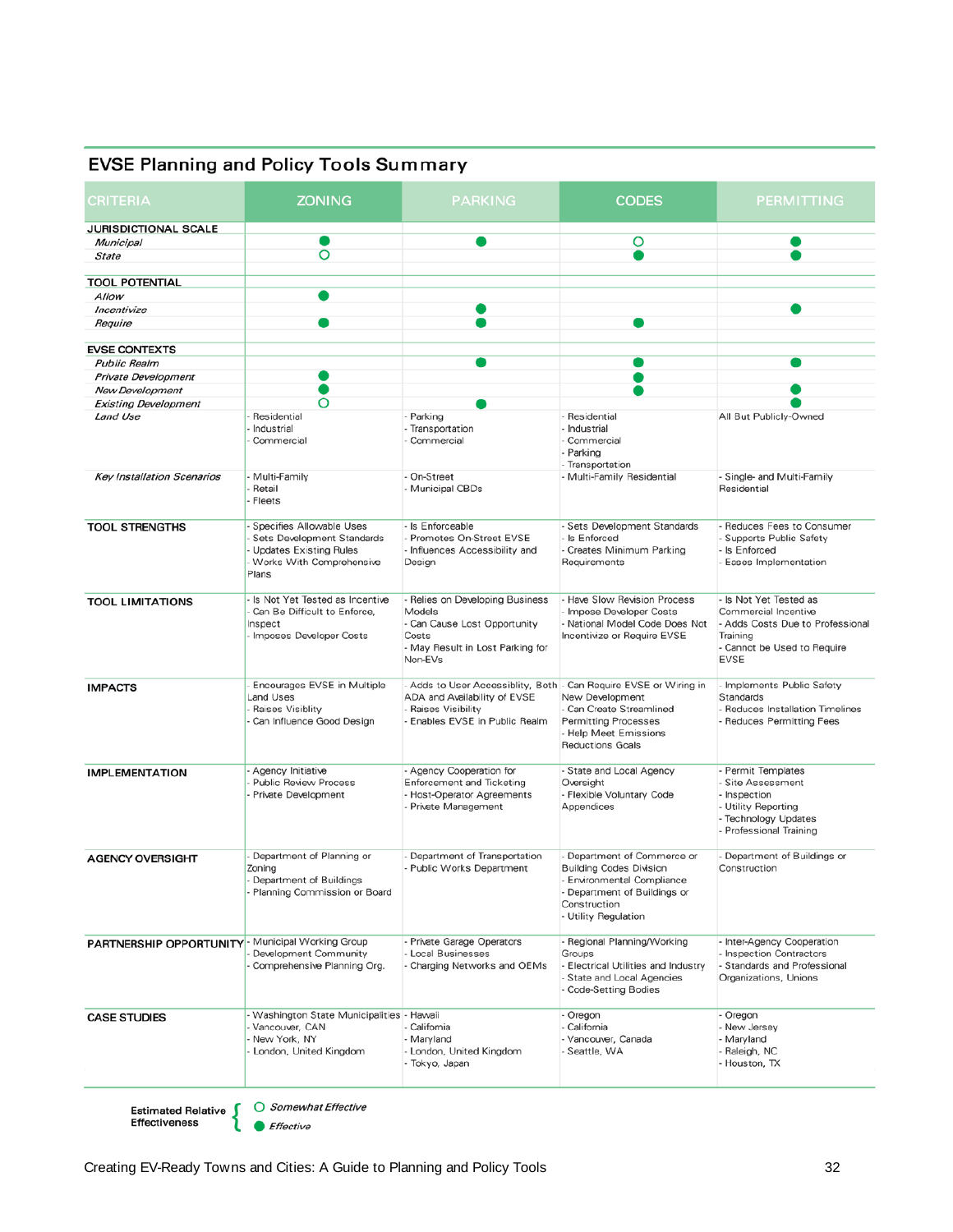### **Moving EV-Ready Planning Forward**

This guide has identified EV-ready planning and policy tools available for public-sector action. However, the role of the private sector can be just as important in preparing the region for more comprehensive EVSE deployment—something to remember when organizing partnerships and working groups, or when considering charging station or fleet models for procurement. Partnerships that successfully link government agencies, industry and interest groups, and connect ideas and resources will create maximum-impact plans.

Of course, no one-size-fits-all planning approach will successfully incorporate EVSE into local jurisdictions, because each state or local government will present distinct opportunities and challenges. Presenting the tools' opportunities as well as limitations has been intended to help establish realistic plans and move forward on local goals.

In addition to the options and criteria outlined in this guide, the research that produced this guide found that places moving forward on EV-ready policy and plans have almost all been home to an EV champion. Whether that champion is an individual or an agency, planning for a new type of infrastructure with no precedent takes a visionary approach. Further, the ability to invest time and resources, build relationships and spearhead public outreach are all key characteristics of that champion. In short, EV-ready municipalities are those that have recognized the opportunities associated with EVs and as a result have begun to address the challenges and barriers to their widespread adoption using the tools at their disposal.

This guide to policy and planning tools has approached EV-readiness from the local perspective. For the region, translating local policy, law and practice into a connected, cohesive and coordinated infrastructure network poses the next challenge to TCI stakeholders. Activating these tools through a larger policy vision at the city, state and regional level will more effectively enable high-level cohesion and widespread reduction to EVSE barriers. Policy provides incentive to encourage local spending

and staff time in service of meeting state and regional goals and requirements.

The TCI region has a need to identify larger-scale opportunities to create boundary-crossing solutions in the EV sector. The decentralized nature of the EV charging infrastructure network is challenging, as is the dynamism of EV and EVSErelated technology. Crafting a cohesive and substantive regional approach for EVSE deployment will depend on stakeholder agreement on what EVSE is, where it can go, how much it should cost to install, how its use will be encouraged or enforced and what parties will be involved in funding, planning and administering the process. These are all questions that relate to the different tools available to cities and towns: zoning, parking, codes, permitting and inspection, partnerships and procurement. At present, varying degrees of interest in embracing EVSE planning among local and regional actors risks a patchwork approach to infrastructure deployment based on ad hoc solutions.

While it is not the goal of this guide to propose indepth recommendations, an important next step to enable consistent application of the planning and policy tools highlighted here is to create a detailed profile of the TCI region's regulatory framework, including a review of legal requirements like environmental legislation and benchmarks, transportation plans and existing applications of the tools, including the many pilot programs in place throughout the region. Developing a baseline assessment of the regulatory environment specific to EVSE in the region can help stakeholders strategize around common goals and share applicable best practices.

Further, connecting planners, administrators, inspectors, other municipal employees and EVindustry professionals in the region's metro area sub-regions (specifically Washington, D.C.- Baltimore, Philadelphia, New York-New Jersey and Boston) through ongoing work will be important. Holding an annual conference and publishing a dedicated website are two recommendations that would help to establish the Network as a recognizable presence and an ongoing forum for EV advocacy and development. Taking the Network's activities further, establishing additional grant-funded opportunities to promote a working group with participants from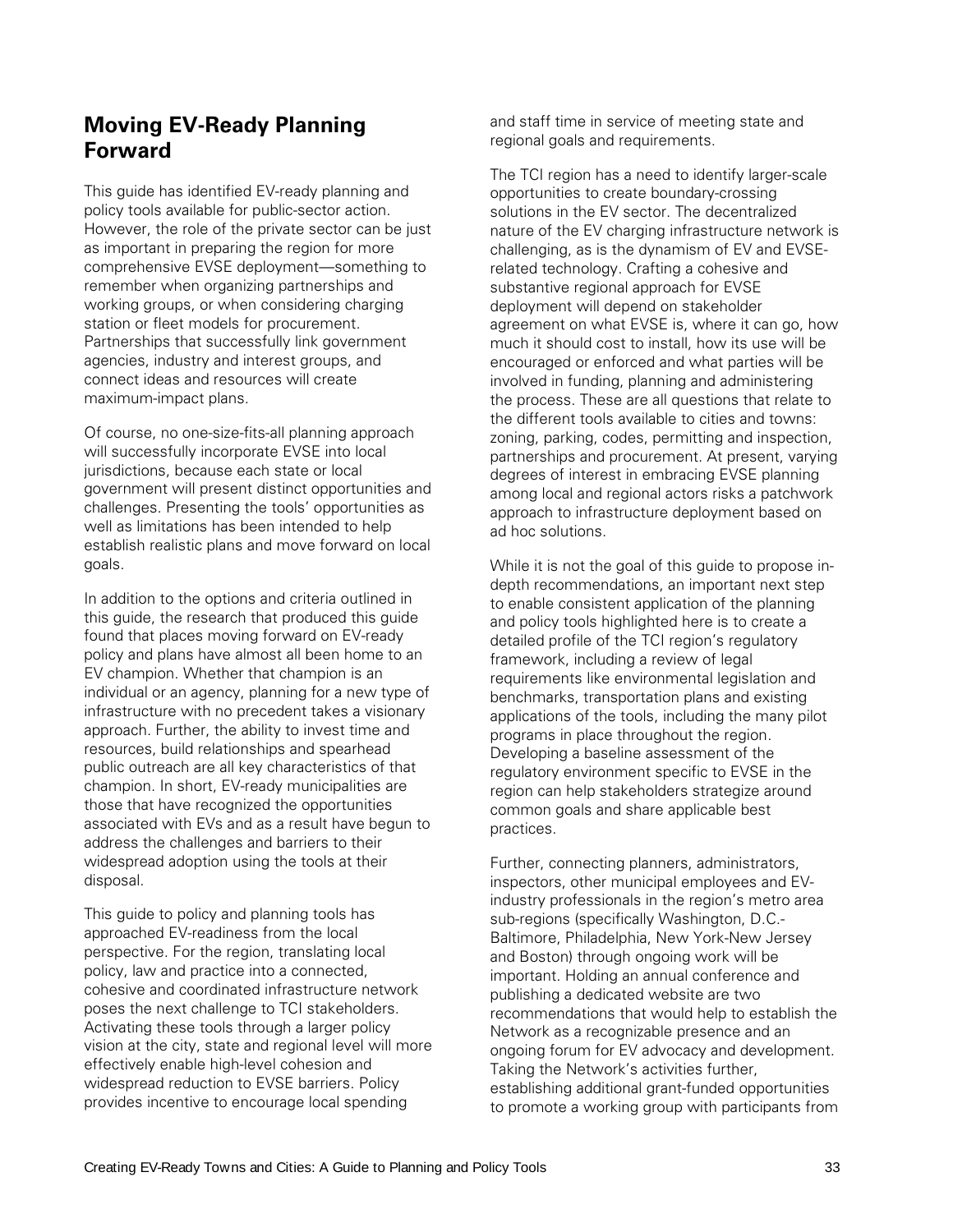Clean Cities Coalitions is one highly viable approach.

In these and any future initiatives aimed at promoting EVs in the Northeast and Mid-Atlantic, the TCI Northeast Electric Vehicle Network is uniquely poised to act as a leader, connecting government, EV advocacy and industry stakeholders to develop long-term strategy across the region. Other organizations that can contribute directly to policymaking efforts, especially for long-term planning and outreach include, among others:

- Councils of government
- Metropolitan planning organizations
- Regional planning non-profits
- Public authorities (such as the Port Authority of New York-New Jersey)
- Clean Cities Coalitions

Multi-city and -state actors such as those above with means and motivation would be wellpositioned play a transformative role in accelerating and broadening EVSE deployment. EV-ready planning in cities and towns across the TCI region will be most successful when done in support of state and regional policy priorities that target the primary benefits of EVs: reduction of the consumption of natural resources; reduction of air pollution that can cause cancer and other serious health effects; reduction of greenhouse gas emissions; improvements to soil and water quality; and anticipated economic development benefits.

At the state and regional levels, a vision for accomplishing each of these goals should clearly articulate the role of EVs and the importance of developing an EV battery charging infrastructure network. In cities and towns across the TCI region, EV-ready planning will make that vision possible.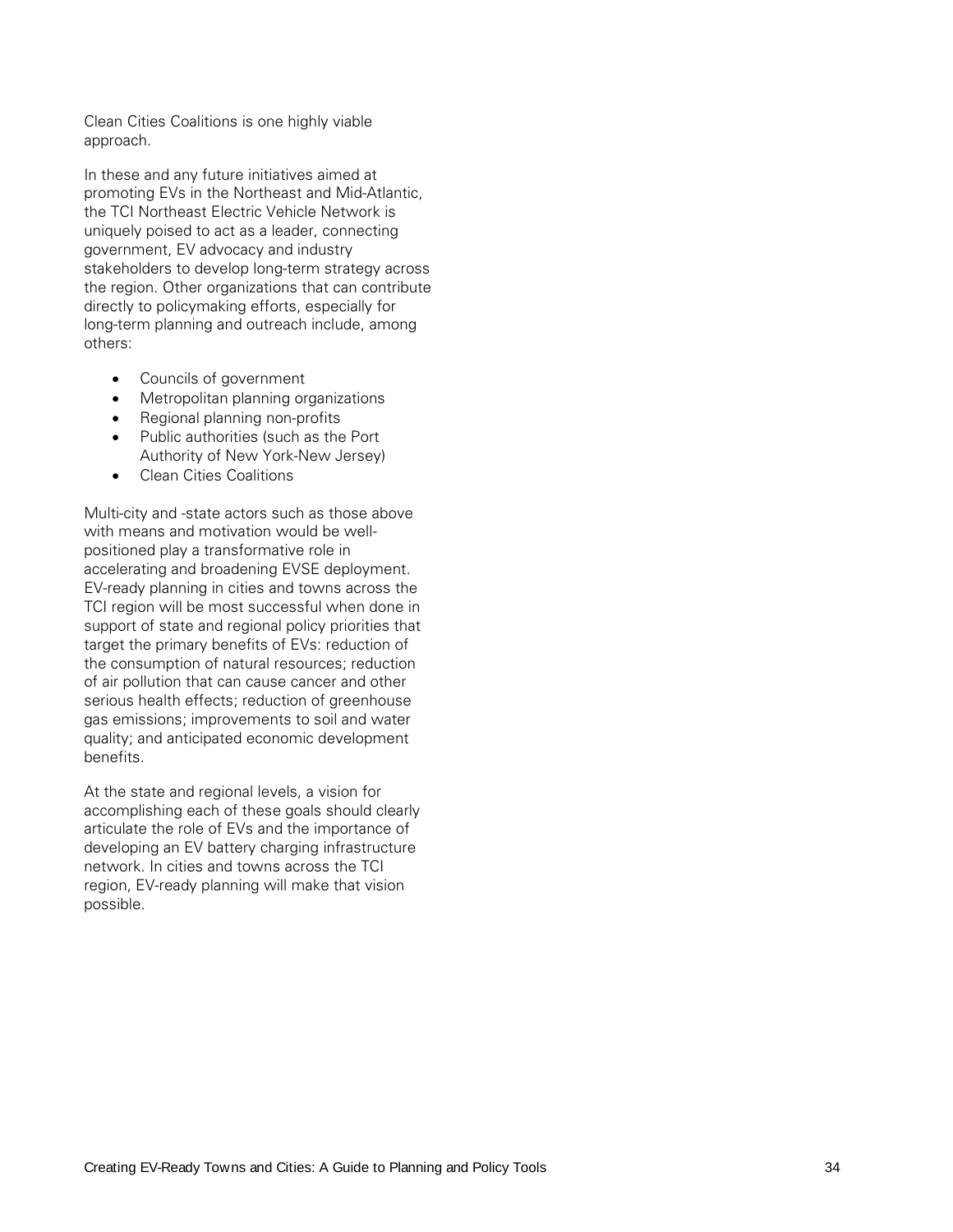# **APPENDIX A: OVERVIEW OF EVSE CHARGING LEVELS**

#### LEVELS OF CHARGE: DIAGRAMS AND ATTRIBUTES





- A standard outlet can potentially fully recharge an EV battery in 8-12 hours, though larger batteries, such as on the Tesla Model S, would require between 1 and 2 days
- . This level is often sufficient for overnight, home charging
- · Standard outlets can also provide an option for "peace of mind" charging using on-board equipment on the go
- · Uses standard J1772 coupler
- · In-vehicle power conversion



is little as 30 minutes

- Free-standing units, often higher profile
- · Enable rapid charging of EV battery to 80% capacity in a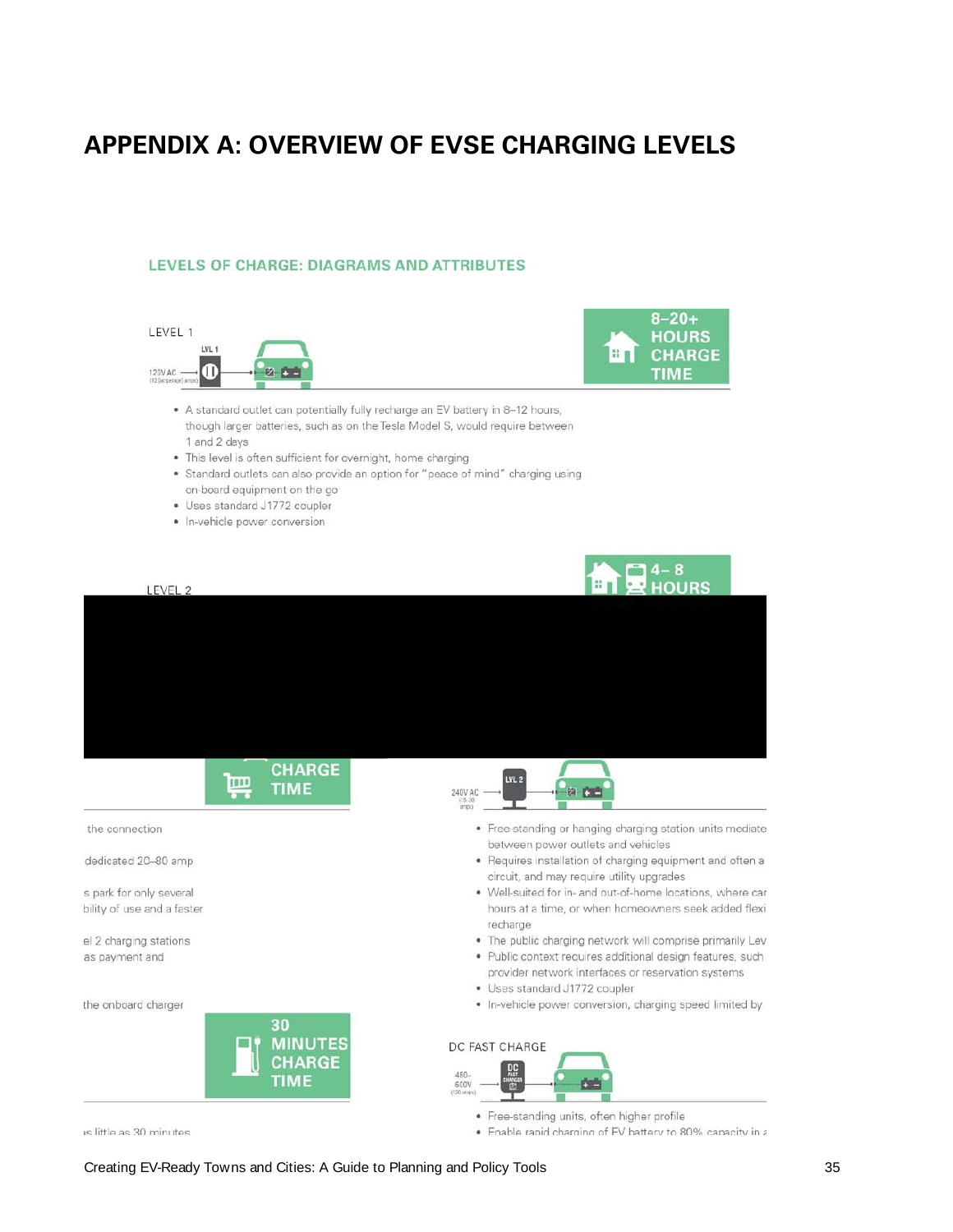# **APPENDIX B: GAPS AND OPPORTUNITIES**

This section highlights additional opportunities that exist for jurisdictions that wish to become EVready. These are opportunities to address central challenges that rose to the top during this process. However, it is important to note that while these gaps affect municipal planning and municipal-level actors, such as local power authorities, decision-making in many of these categories is the responsibility of the states.

First, there are important regulatory gaps that should be addressed. These fall into three primary categories:

- Utility Regulation, Reporting and Access to Information
- Limitations on the Use of Public Property
- **Local Program Incentives**

Second, incentives for EVSE deployment have not been addressed in this guide. This appendix concludes with a brief overview of these opportunities.

### **Utility Performance, Regulation and Reporting**

### **Resale of Electricity: NIPSCO's [IN-Charge](http://www.nipsco.com/en/our-services/in-charge-ev.aspx)  [Electric Vehicle Program,](http://www.nipsco.com/en/our-services/in-charge-ev.aspx) Indiana[93](#page-43-0) Reduces Electricity Cost**

Resulting from a 2011 settlement with the US EPA, Indiana's second-largest electricity provider, NIPSCO, agreed to offer several programs aimed at reducing air emissions or preserving lands potentially impacted by air emissions. These programs resolved allegations that NIPSCO violated the Clean Air Act. Beginning in April 2012, one of these, the [IN-Charge Electric Vehicle](http://www.nipsco.com/en/our-services/in-charge-ev.aspx)  [Program,](http://www.nipsco.com/en/our-services/in-charge-ev.aspx) offers financial incentives for EV purchase and use, including an aggressive timedependent incentive.

Administered by the EVSE operator 350Green, the program first offers a credit of up to \$1,650 to purchase and install residential EVSE, then, in order to facilitate time-of-use billing, it provides a free dedicated meter. Finally, enrollees receive free EV charging during off-peak hours (10 p.m. to 6 a.m. until January 31, 2015. The program is limited to 250 customers or until funding is exhausted (approximately \$413,000).

### **Owner/Operators of EVSE are not Electricity Suppliers or Electrical Utilities**

Some jurisdictions have identified as a potential barrier to EVSE installation the regulatory designations that apply to EVSE and the premises on which EV charging stations are installed. Ensuring that individual homeowners or business operators are not classified as a utility provider is one relevant step.

**Maryland's EV Council** identified the need to make a clear distinction between EVSE and electricity suppliers—i.e. utilities— a priority; without such a distinction in the state's law, it was unclear whether or not EVSE owner/operators would be subject to the same extensive regulations and tariffs as energy suppliers.<sup>[94](#page-43-1)</sup> The EV Council recognized 1) the short-term issue of the excessive cost and market dampening effect of regulating each EVSE operator through the public service commission in the state and 2) the long-term issue of regulating the resale of electricity. This long term issue is highly relevant in many states across the TCI region and nation, but was considered by Maryland's EV Council as secondary to letting the young EV market develop. Acting first on the short-term issue of definitions, Maryland House Bill 1280 and Senate Bill 997 (2012)<sup>[95](#page-43-0)</sup> amended the state's public utilities article, and eliminated the short-term barrier by exempting EVSE operators from regulation as electricity suppliers. Similarly, California's Assembly Bill 631, passed in 2011, stipulates that an entity providing electricity

<sup>94</sup> Meg Andrews and Kristen Weiss, Maryland Department of Transportation, Interview 9/18/2012 95 "Public Utilities - Electric Vehicle Users and Charging Stations - Exclusions" (SB997/HB1280, 2012 Session)

<span id="page-43-1"></span> <sup>93</sup>

<span id="page-43-0"></span>http://www.nipsco.com/Libraries/Our\_Services/NIPSCO \_EV\_FAQ\_FINAL.sflb.ashx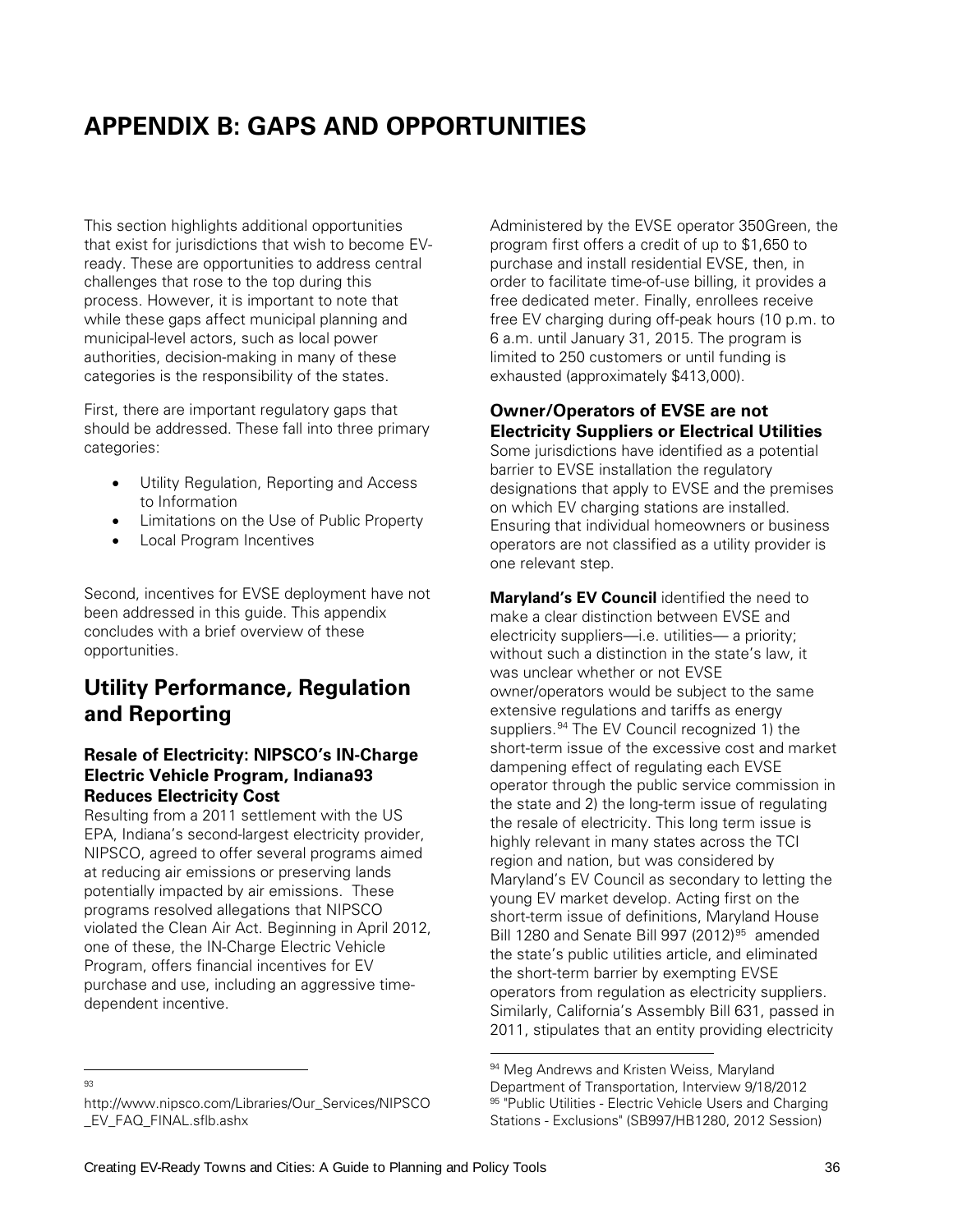as fuel for light-duty electric vehicles will not be regulated as a public utility. California already had a precedent for the bill regarding compressed natural gas provision. As in the case of the CNG bill, AB 631 followed an earlier decision by the California Public Utilities Commission and extended that decision into law.<sup>[96](#page-44-0)</sup>

#### **Utility Notification**

It is a good idea for utilities to be notified of EVSE installation because of el potential local power distribution load concerns. This notification can happen in several ways, from dealerships, EV owners, or state departments of motor vehicles. However, legal and privacy issues remain and absent enabling legislation, in many instances notification is voluntary. There is an advantage to it occurring through the permitting process in that it informs a utility of potential local distribution load requirements. A municipality, if necessary, may also have the ability to delay permitting approval until a utility is able to upgrade its infrastructure to handle the load. However, local permitting agency notification to utilities may not be possible in some areas either because procedural systems are not set up to do so, or there may be privacy concerns.

#### **Plug-In Electric Vehicle Information Disclosure**

Access to vehicle registration records has been a barrier for the study of EVs and markets, but also has been identified as a significant service issue for utilities and electricity providers. Representing several electricity suppliers in New England, Northeast Utilities considers notification to be a fundamental component of an optimized EV infrastructure, saying "[We] can accommodate [EVSE] if we know when and where." $97$ 

The inability for utilities and government departments outside motor vehicle registration offices to easily (or at all) access information regarding the registration and location of EVs is a problem for utilities. It is also a problem for EV planning efforts in general; matching demand to service, right-sizing regulations, developing metrics to determine success of EV-related pilots and programs and understanding then trend thresholds have been reached. Solutions could be developed either at the federal level or by the individual states.

Regulation of utilities includes utility notification of EVSE installation and the larger issue of the limitations on the resale of electricity. States like Maryland and Colorado have addressed reporting through legislation; utilities such as Greater Philadelphia's PECO have also developed companion initiatives in other places that offer monetary bonuses to home and business customers who report an EV purchase or EVSE installation in their home.<sup>[98](#page-44-2)</sup>

Overall grid reliability is a state-regulated issue that drills down to the local level: the need of utilities to know and plan for increased loads on local transformers. In many locations, the motor vehicle registration databases are highly restricted due to privacy restrictions.<sup>[99](#page-44-3)</sup>

In **Maryland**, utility members of the EV Council noted the need to react to the observation that EVs were clustering in certain neighborhoods.<sup>[100](#page-44-4)</sup> House Bill 1279 and Senate bill 998 allows the state Motor Vehicle Association (MVA) to transmit to the utility critical data including the type of electric vehicle and street address of registration, with appropriate privacy provisions.<sup>[101](#page-44-5)</sup> The decision to legislate at a time when there are roughly 700 EVs on the road in the state indicates that concentrated EV charging is a real utility concern that is not premature.

Similar in scope to Maryland's bills, California's Senate Bill 859 allows the state's DMV to disclose an EV owner's address and vehicle type to an electrical corporation or local publicly-owned utility if that information is used exclusively to identify where the EV is registered. The bill also allows such data to be acquired by automakers,

<span id="page-44-4"></span><span id="page-44-3"></span><span id="page-44-2"></span><span id="page-44-0"></span> <sup>96</sup> http://www.triplepundit.com/2011/06/californialegislature-fueling-future-electric-vehicles/

<span id="page-44-5"></span><span id="page-44-1"></span><sup>97</sup> http://www.ncsl.org/documents/energy/WCollins-511.pdf

 <sup>98</sup> https://www.peco.com/Environment/GreenVehicles/ EletricVehicles/Pages/RegisterYourVehicle.aspx 99 Maryland, Rhode Island and New Jersey are examples in the TCI region cited by interviewees for this project.

<sup>&</sup>lt;sup>100</sup> Meg Andrews and Kristen Weiss, Maryland Department of Transportation, Interview 9/18/2012 <sup>101</sup> "Motor Vehicle Administration - Plug-in Vehicles - Disclosure of Personal Information" (SB998/HB1279, 2012 Session)